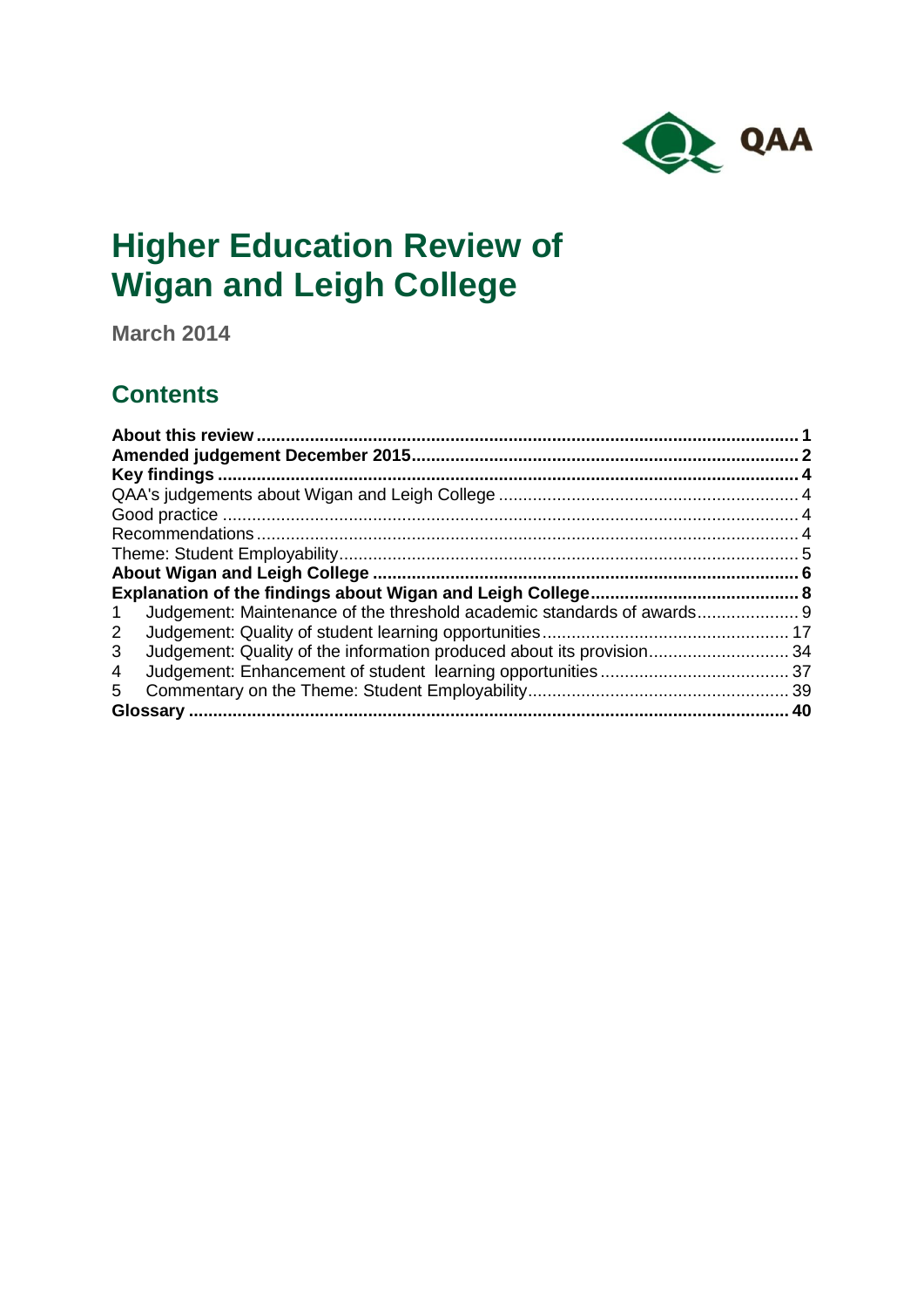## <span id="page-1-0"></span>**About this review**

This is a report of a Higher Education Review conducted by the Quality Assurance Agency for Higher Education (QAA) at Wigan and Leigh College. The review took place from 24 to 26 March 2014 and was conducted by a team of three reviewers, as follows:

- Dr Phil Bassett
- Mr Brian Whitehead
- Mr Laurence McNaughton (student reviewer).

The main purpose of the review was to investigate the higher education provided by Wigan and Leigh College and to make judgements as to whether or not its academic standards and quality meet UK expectations. These expectations are the statements in the UK Quality [Code for Higher Education](http://www.qaa.ac.uk/AssuringStandardsAndQuality/quality-code/Pages/default.aspx) (Quality Code)<sup>1</sup> setting out what all UK higher education [providers](http://newlive.qaa.ac.uk/AboutUs/glossary/Pages/glossary-h.aspx#h2.1) expect of themselves and of each other, and what the general public can therefore expect of them.

In Higher Education Review the QAA review team:

- makes judgements on
	- the setting and maintenance of threshold academic standards
	- the quality of student learning opportunities
	- the information provided about higher education provision
	- the enhancement of student learning opportunities
	- provides a commentary on the selected theme
- makes recommendations
- identifies features of good practice
- affirms action that the provider is taking or plans to take.

A summary of the findings can be found in the section starting on page 2. [Explanations of](#page-8-0)  [the findings](#page-8-0) are given in numbered paragraphs in the section starting on page 7.

In reviewing Wigan and Leigh College the review team has also considered a theme selected for particular focus across higher education in England and Northern Ireland.

The [themes](http://www.qaa.ac.uk/Publications/InformationAndGuidance/Pages/higher-education-review-themes.aspx) for the academic year 2013-14 are Student Involvement in Quality Assurance and Enhancement and Student Employability,<sup>2</sup> and the provider is required to select, in consultation with student representatives, one of these themes to be explored through the review process.

The QAA website gives more information [about QAA](http://www.qaa.ac.uk/aboutus/pages/default.aspx) and its mission.<sup>3</sup> A dedicated section explains the method for [Higher Education](http://www.qaa.ac.uk/InstitutionReports/types-of-review/Pages/IRENI.aspx) Review<sup>4</sup> and has links to the review handbook and other informative documents. For an explanation of terms see the [glossary](#page-40-0) at the end of this report.

-<sup>1</sup> The UK Quality Code for Higher Education is published at: www.gaa.ac.uk/gualitycode.

<sup>&</sup>lt;sup>2</sup> Higher Education Review themes: [www.qaa.ac.uk/Publications/InformationAndGuidance/Pages/higher](http://www.qaa.ac.uk/Publications/InformationAndGuidance/Pages/higher-education-review-themes.aspx)[education-review-themes.aspx.](http://www.qaa.ac.uk/Publications/InformationAndGuidance/Pages/higher-education-review-themes.aspx)

<sup>&</sup>lt;sup>3</sup> QAA website: [www.qaa.ac.uk/aboutus.](http://www.qaa.ac.uk/aboutus/pages/default.aspx)

<sup>4</sup> Higher Education Review web pages: [www.qaa.ac.uk/InstitutionReports/types-of-review/higher-education](http://www.qaa.ac.uk/InstitutionReports/types-of-review/higher-education-review)[review.](http://www.qaa.ac.uk/InstitutionReports/types-of-review/higher-education-review)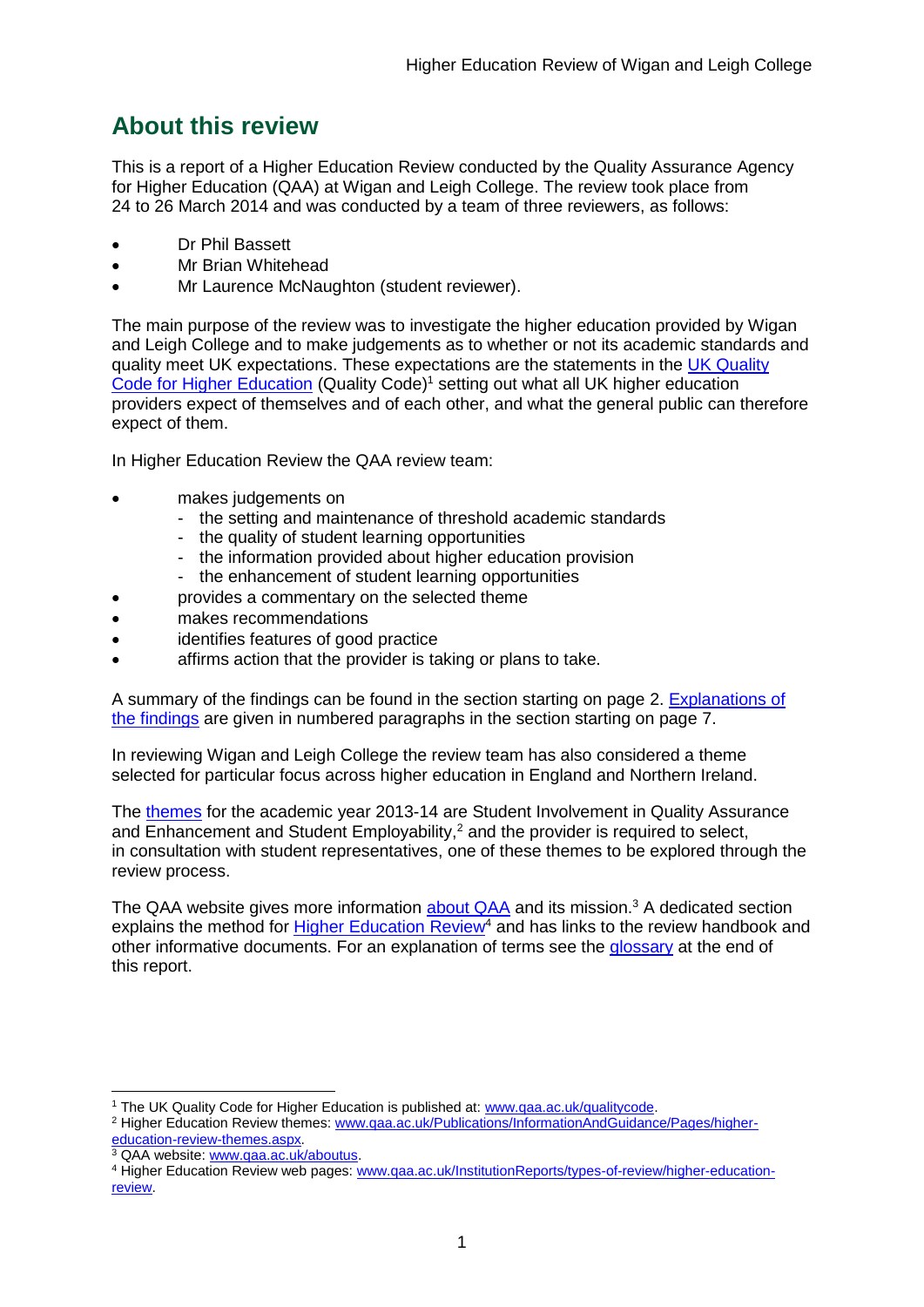## <span id="page-2-0"></span>**Amended judgement December 2015**

## **Introduction**

In March 2014, Wigan and Leigh College underwent a Higher Education Review, which resulted in judgements as follows: the maintenance of threshold academic standards offered on behalf of degree-awarding bodies and other awarding organisations, and the quality of information produced about its provision meet UK expectations; the quality of student learning opportunities does not meet UK expectations; and the enhancement of student learning opportunities requires improvement to meet UK expectations.

Negative judgements are subject to a formal follow-up by QAA, which involves the monitoring of an action plan produced by the College in response to the report findings.

The College published an action plan in September 2014 describing how it intended to address the recommendations, affirmations and good practice identified in the review, and has been working over the last 12 months to demonstrate how it has implemented that plan.

The follow-up process included four progress updates and culminated in the review team's scrutiny of the College's progress reports and the supporting documentary evidence, along with a one-day visit on 25 September 2015 with two reviewers. During the visit the review team met senior staff, teaching and support staff, and students to discuss progress and triangulate the evidence base received over the preceding months.

The visit confirmed that the recommendations relating to the quality of student learning opportunities and the enhancement of student learning opportunities had been successfully addressed.

## **QAA Board decision and amended judgements**

The review team concluded that the College had made sufficient progress to recommend that the judgements be amended. The QAA Board accepted the team's recommendation and the judgements are now formally amended. The College's judgements are now as follows.

- The maintenance of the threshold academic standards of awards offered on behalf of degree-awarding bodies and other awarding organisations **meets** UK expectations.
- The quality of student learning opportunities **meets** UK expectations.
- The quality of the information produced about its provision **meets** UK expectations.
- The enhancement of student learning opportunities **meets** UK expectations.

The review can be considered to be signed off as complete.

## **Findings from the follow-up process**

The team found that the College had made progress against the recommendations as follows.

### Recommendation - Expectation B10

There is a revised reporting system in place that allows for greater strategic oversight of higher education provision through the HE Board of Study. A new Work Placement Coordinator post provides effective central coordination of activities, and responsibilities for oversight of placements at programme level are formalised. Procedures for the management of placements are now codified through a Code of Practice, Student Handbook and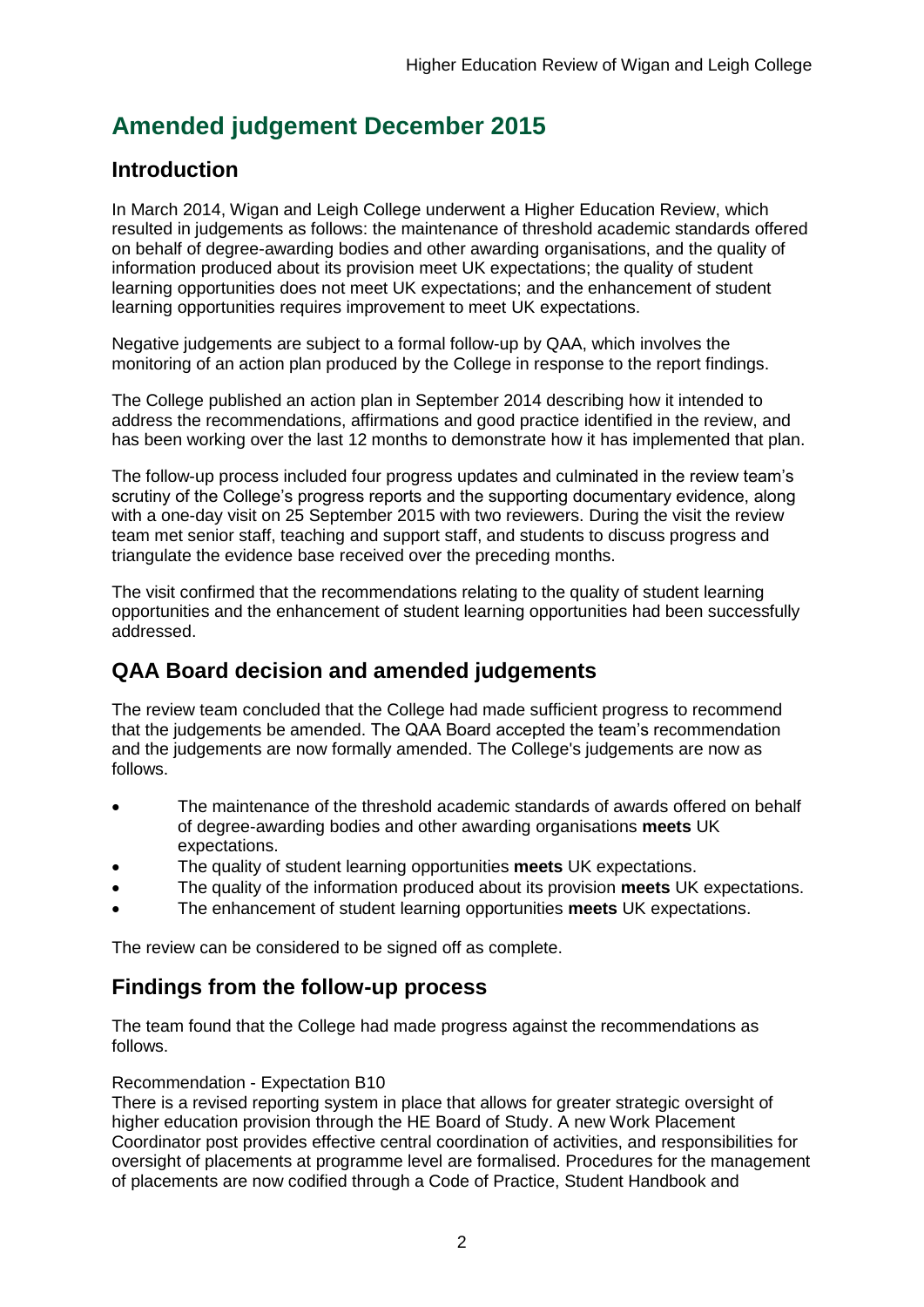Employer Handbook, including standardised placement documentation for completion by staff, students and employers.

#### Recommendation - Enhancement

In respect of Enhancement, there is a more effective reporting structure that allows for greater strategic oversight of higher education provision and provides a mechanism for the identification and monitoring of enhancement activities. Summary reports on the outcomes of monitoring and feedback processes are routinely considered at the HE Board of Study. Staff development and the introduction of enhancement themes supports enhancement across higher education provision in the College.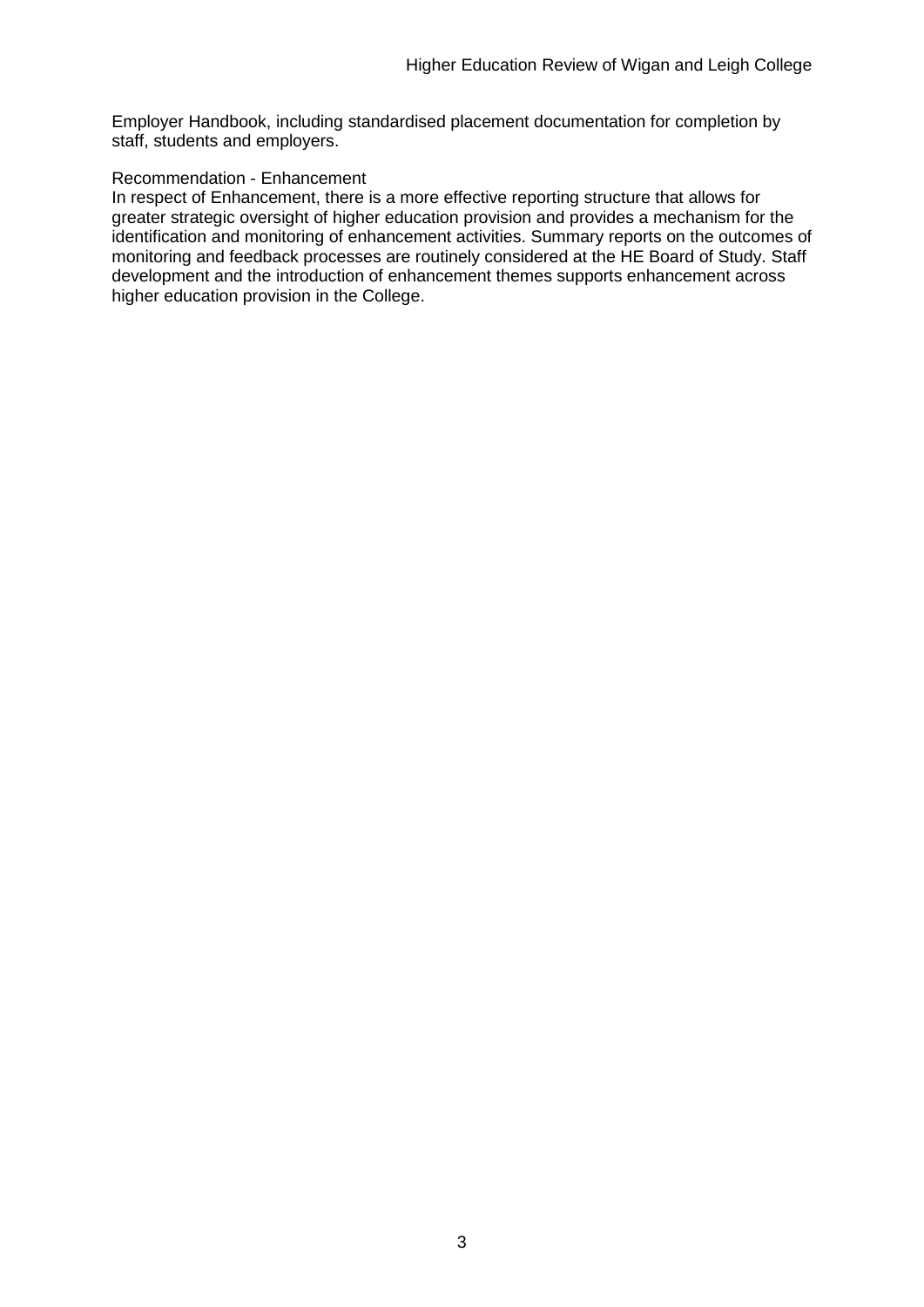## <span id="page-4-0"></span>**Key findings**

## <span id="page-4-1"></span>**QAA's judgements about Wigan and Leigh College**

The QAA review team formed the following judgements about the higher education provision at Wigan and Leigh College.

- The maintenance of the threshold academic standards of awards offered on behalf of its degree-awarding bodies and other awarding organisations **meets** UK expectations.
- The quality of student learning opportunities **does not meet** UK expectations.
- The quality of the information produced about its provision **meets** UK expectations.
- The enhancement of student learning opportunities **requires improvement to meet** UK expectations.

## <span id="page-4-2"></span>**Good practice**

The QAA review team identified the following features of **good practice** at Wigan and Leigh College.

- The effective support and mentoring from personal tutors provided to all students (Expectation B4).
- The useful and accessible virtual learning environment (VLE) which provides a fitfor-purpose resource for both staff and students (Expectation C).

## <span id="page-4-3"></span>**Recommendations**

The QAA review team makes the following **recommendations** to Wigan and Leigh College.

By September 2014:

- ensure that student representation and engagement on academic issues is facilitated at all levels of the organisation and fully reflect the diversity of the higher education student body (Expectation B5)
- develop and implement College processes to ensure that placements within programmes are appropriate, managed and monitored effectively and that they provide a quality learning experience and equity of learning opportunities for all students (Expectation B10).

By January 2015:

- ensure all aspects of the validation process are completed and recorded (Expectation B1)
- develop a more systematic approach to implementing and monitoring the Teaching, Learning and Assessment Strategy, including mechanisms at College level for recording and monitoring the impact of staff development activities on higher education teaching and learning (Expectation B3)
- complete the planned review of its portfolio of higher national programmes (Expectation B8)
- take deliberate and systematic steps, at provider level, to identify, disseminate, implement and monitor good practice and evaluate its impact on the enhancement of the quality of learning opportunities (Enhancement).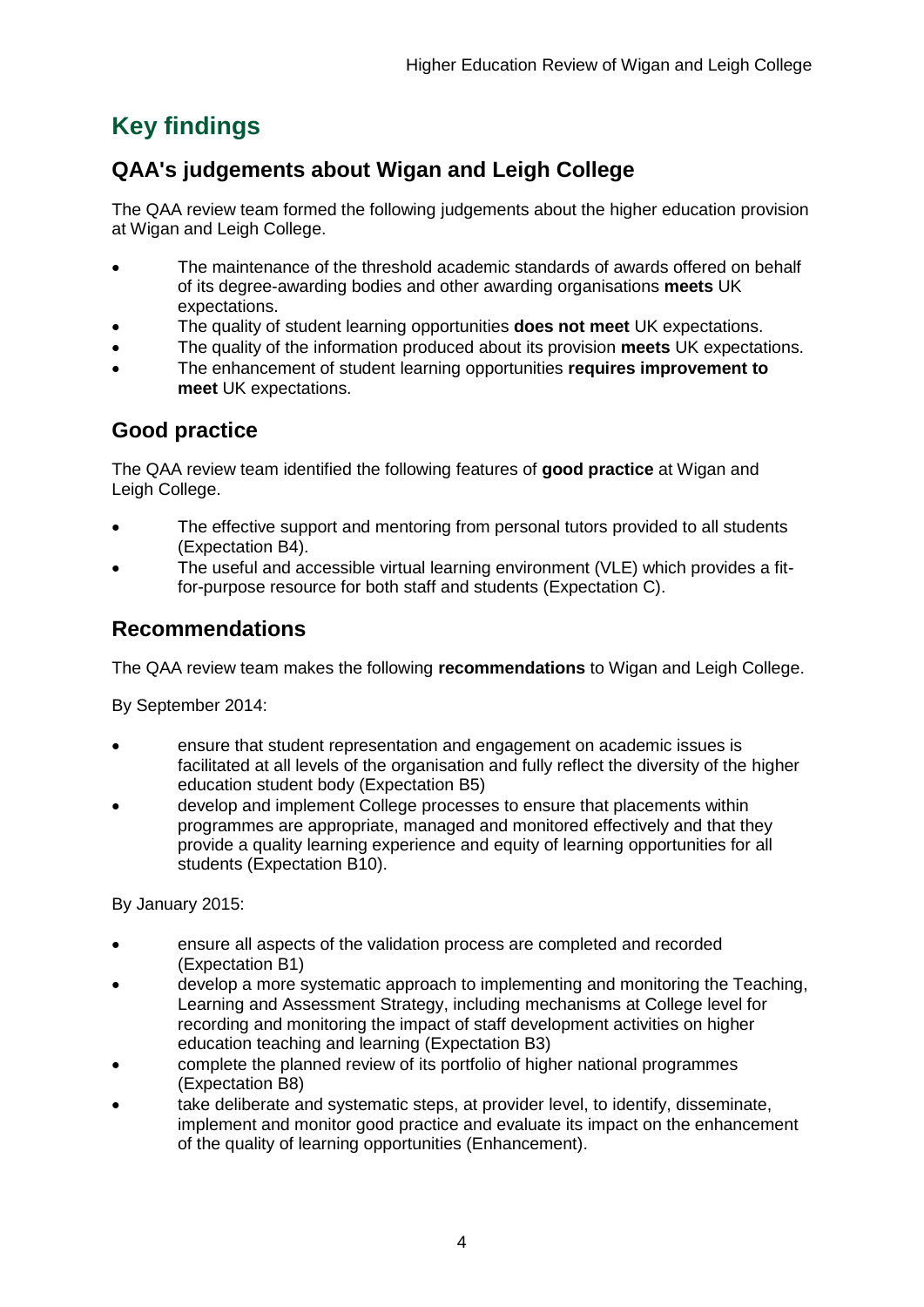## <span id="page-5-0"></span>**Theme: Student Employability**

The majority of programmes at the College are designed to support specific careers and the College ensures that all significant policy documents promote employability skills within the academic provision. To this end, the majority of programmes include a Personal Planning and Development module, which specifically focuses students on planning for future careers and developing skills to enhance their employability.

Most programmes also include a compulsory work placement and work-based learning activities such as live briefs for employers. Guest presentations from employers and alumni are incorporated into programme delivery where possible. Students receive support for skills development and career planning through their personal tutor and central support services. Links with employers tend to be managed at course level and the College has encouraged the use of Employer Forums at course level where possible to strengthen engagement with employers.

Further explanation of the key findings can be found in the handbook available on the QAA webpage explaining [Higher Education Review.](http://www.qaa.ac.uk/InstitutionReports/types-of-review/higher-education-review)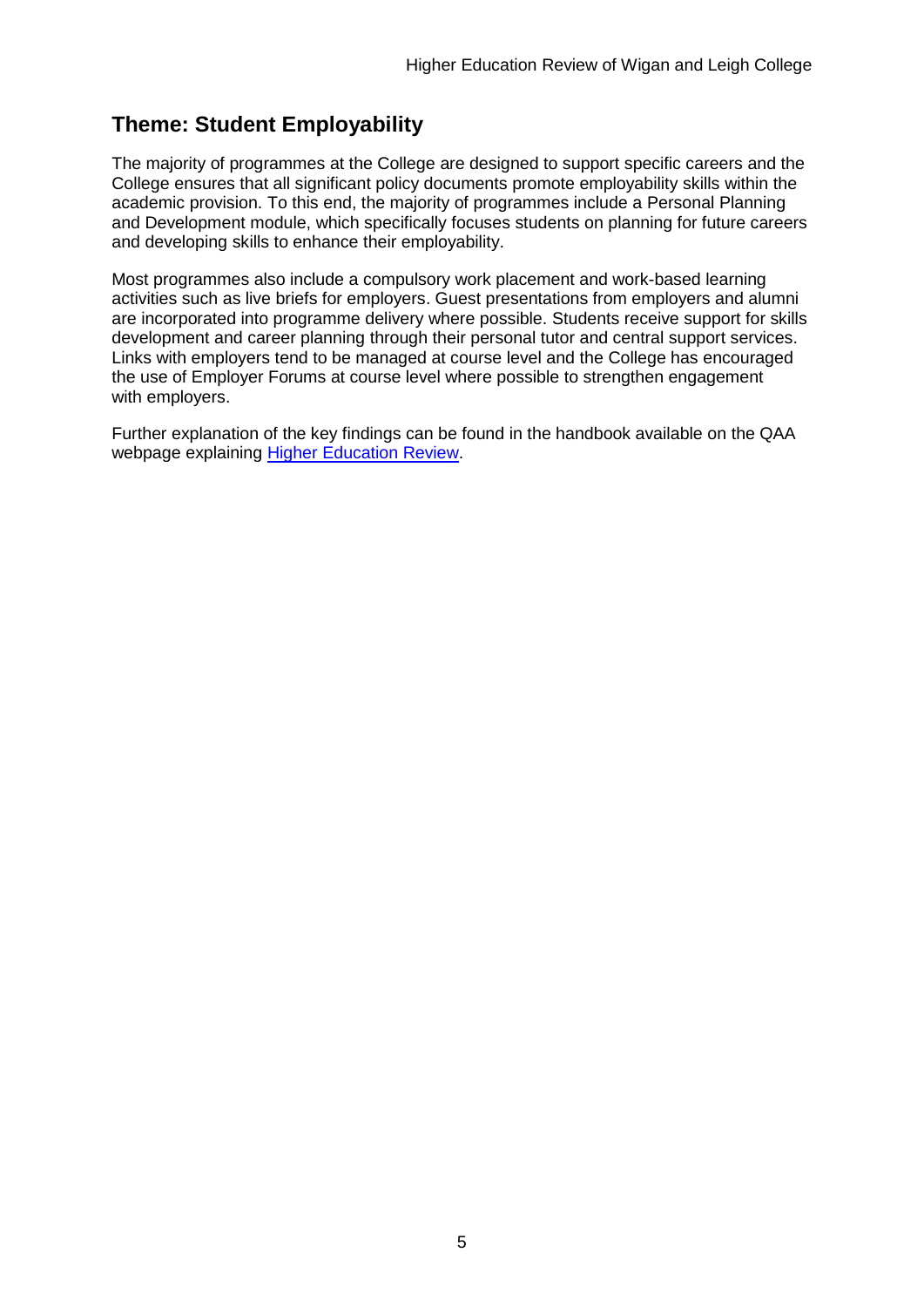## <span id="page-6-0"></span>**About Wigan and Leigh College**

Wigan and Leigh College (the College) is a large general college of further and higher education operating from two campuses: one in the centre of Wigan and one in the neighbouring town of Leigh. The College has delivered higher education courses since 1946 and currently offers provision through franchise arrangements with regional awarding bodies and through a licence centre agreement with Pearson. The College predominantly offers vocationally based programmes to serve the local learning and skills needs in the areas of engineering, construction, education studies, business studies, public services, health and social care, early years, art and design and computing and technology. The College offers higher national certificates and diplomas, foundation degrees, bachelor's degrees and a small number of postgraduate certificates and diplomas. At the time of the review, there were over 700 students enrolled on higher education programmes with a roughly equal balance between full-time and part-time learners.

The College mission is 'to deliver high-quality, inclusive education and training to ensure all learners achieve their maximum potential and respond to the needs of our communities'. The Strategic Plan sets out the strategic aims for 2013-16 and is underpinned by the desire to improve the quality of provision, review the curriculum offer and ensure financial viability. These strategic drivers also underpin the approach to higher education provision as articulated in the Higher Education Strategy 2009-12, and the new version currently being drafted. The College makes a significant contribution to the local economy and has a critical role in supporting regional businesses and promoting engagement within local communities. The local demographic includes a higher-than-average proportion of residents in routine, intermediate and lower-managerial occupations and as a result, the College has a strong emphasis on widening participation to help address the regional skills agenda.

Since the last QAA review, the College has invested in the higher education resource infrastructure, notably through the new Professional Studies Building at Parson's Walk, which opened in September 2013 and provides a hub for the provision of higher education and professional programmes. There have been a number of management restructures over recent years and the committee arrangements for higher education have also been reviewed. Since February 2012, higher education provision has been managed by an Assistant Principal for Learner Responsiveness, Higher Education and Curriculum Efficiency and an Assistant Principal for Employer Responsiveness and Quality, who both report to the Vice Principal for Curriculum. The assistant principals are supported by a Higher Education Director and a Quality Manager, although the Director post has been vacant since November 2013. Following a review of the committee structure, the Higher Education Practitioners Group - commended at the previous QAA review - has been retained and two new higher education groups have been established; the Higher Education Quality Development Group and the Higher Education Group. The former Higher Education Quality and Standards Committee has been disbanded with the business being undertaken by a new cross-College Operational Quality Group which now has a remit for both further and higher education operational oversight.

The majority of programmes offered by the College are higher national diplomas and certificates delivered through a longstanding licence arrangement with Pearson. The University of Central Lancashire is the College's main awarding body, with whom it offers a range of undergraduate and postgraduate awards. In addition, the College has separate foundation degrees franchised by Manchester Metropolitan University, the University of Salford and the University of Bolton, the latter of which is being discontinued. Each partnership arrangement is defined in a formal Memorandum of Cooperation. Strategic and managerial links are established between senior College managers and the partnership office within each University, with operational links being maintained at curriculum level by course teams with their University counterparts.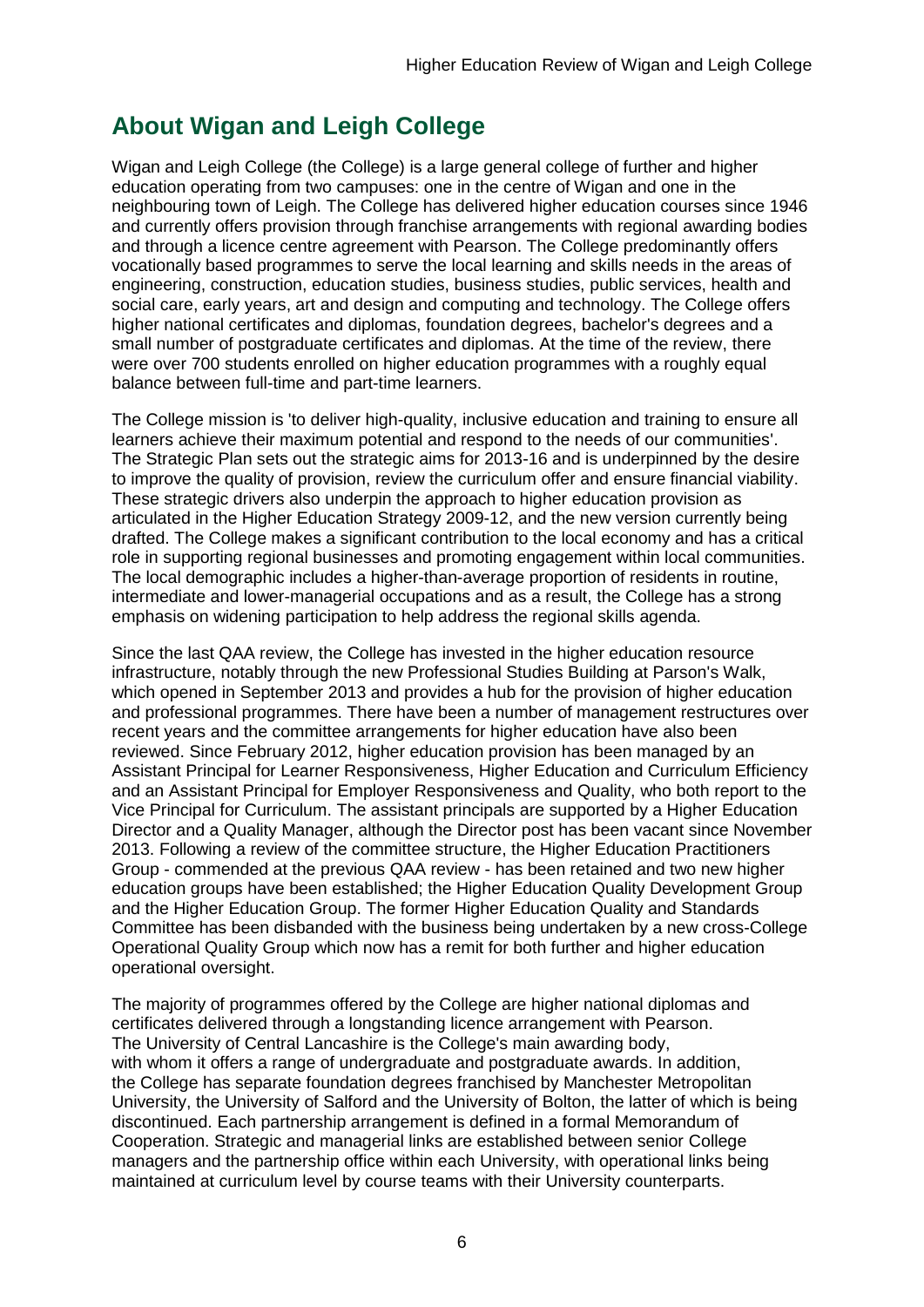The previous Integrated Quality and Enhancement Review (IQER) in 2009 had identified a number of features of good practice, including the structure of committees and groups for higher education; the approach to staff development and support of teaching staff; the use of the Teaching, Learning and Assessment Strategy; and the excellent record in addressing widening participation. While it was evident that many of these features remained in place, there was less evidence of how the strengths identified had been maintained in practice since the last review. For example, the Higher Education Strategy and the Teaching, Learning and Assessment Strategy, praised in the last review, were less prevalent frames of reference for the College with the former having lapsed and the latter not being widely used by staff.

There was also less clarity in the current committee structure and responsibilities as evidenced by the similarity in the terms of reference for various higher education groups and from staff explanations of the business conducted at each group. Furthermore, some features of good practice had been removed, such as the remission in hours given to staff teaching on higher education programmes. With regards to the recommendations for action from the last IQER, three of the four advisable recommendations related to improving employer engagement and reviewing the arrangements for work placements on higher education programmes. In this regard, the review team found little evidence to suggest that sufficient progress had been made to address the concerns of the previous review team and similar issues remained.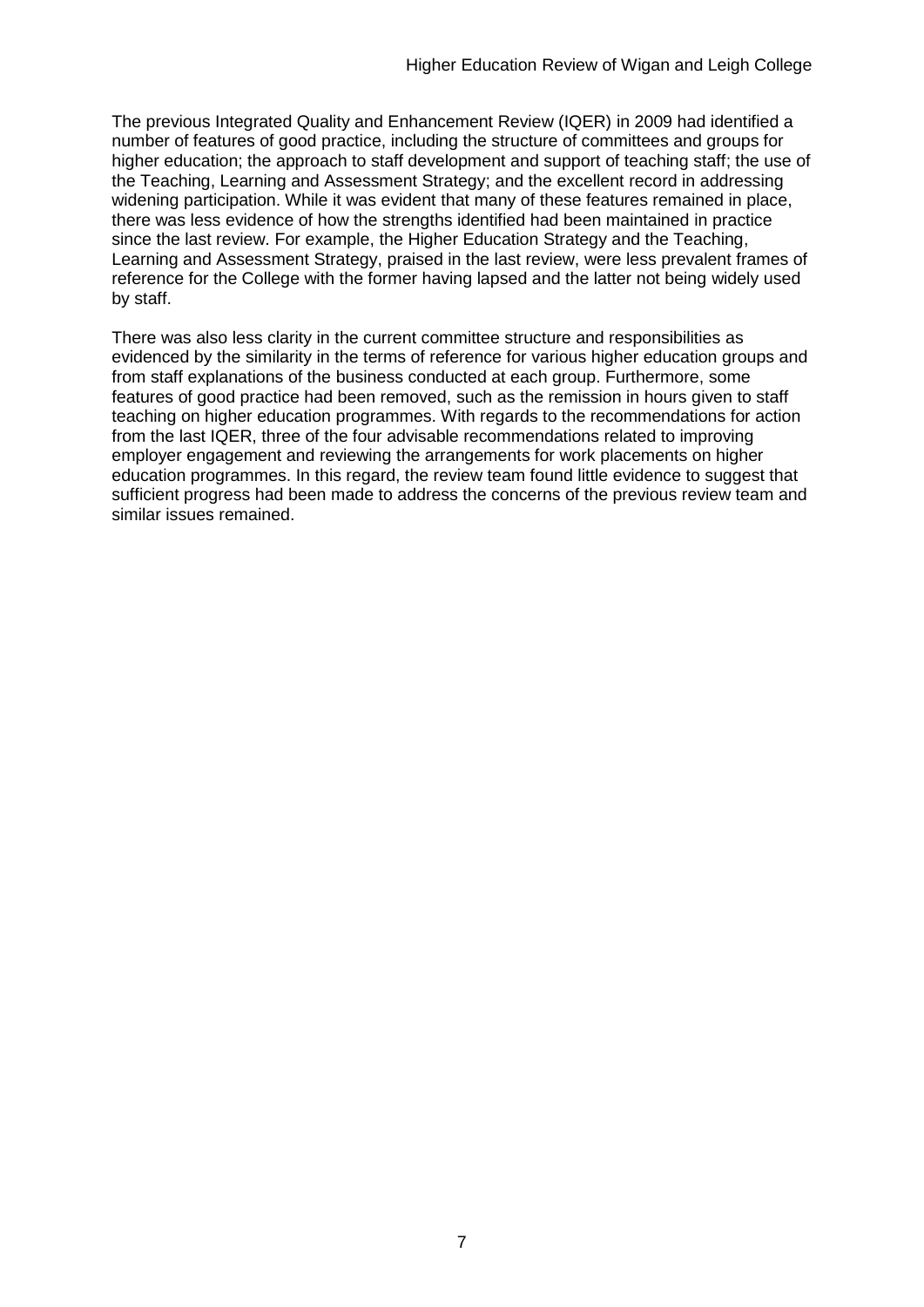## <span id="page-8-0"></span>**Explanation of the findings about Wigan and Leigh College**

This section explains the review findings in more detail.

Terms that may be unfamiliar to some readers have been included in a [brief glossary](#page-40-0) at the end of this report. A fuller [glossary of terms](http://www.qaa.ac.uk/AboutUs/glossary/Pages/default.aspx) is available on the QAA website, and formal definitions of certain terms may be found in the operational description and handbook for the [review method,](http://www.qaa.ac.uk/InstitutionReports/types-of-review/Pages/IRENI.aspx) also on the QAA website.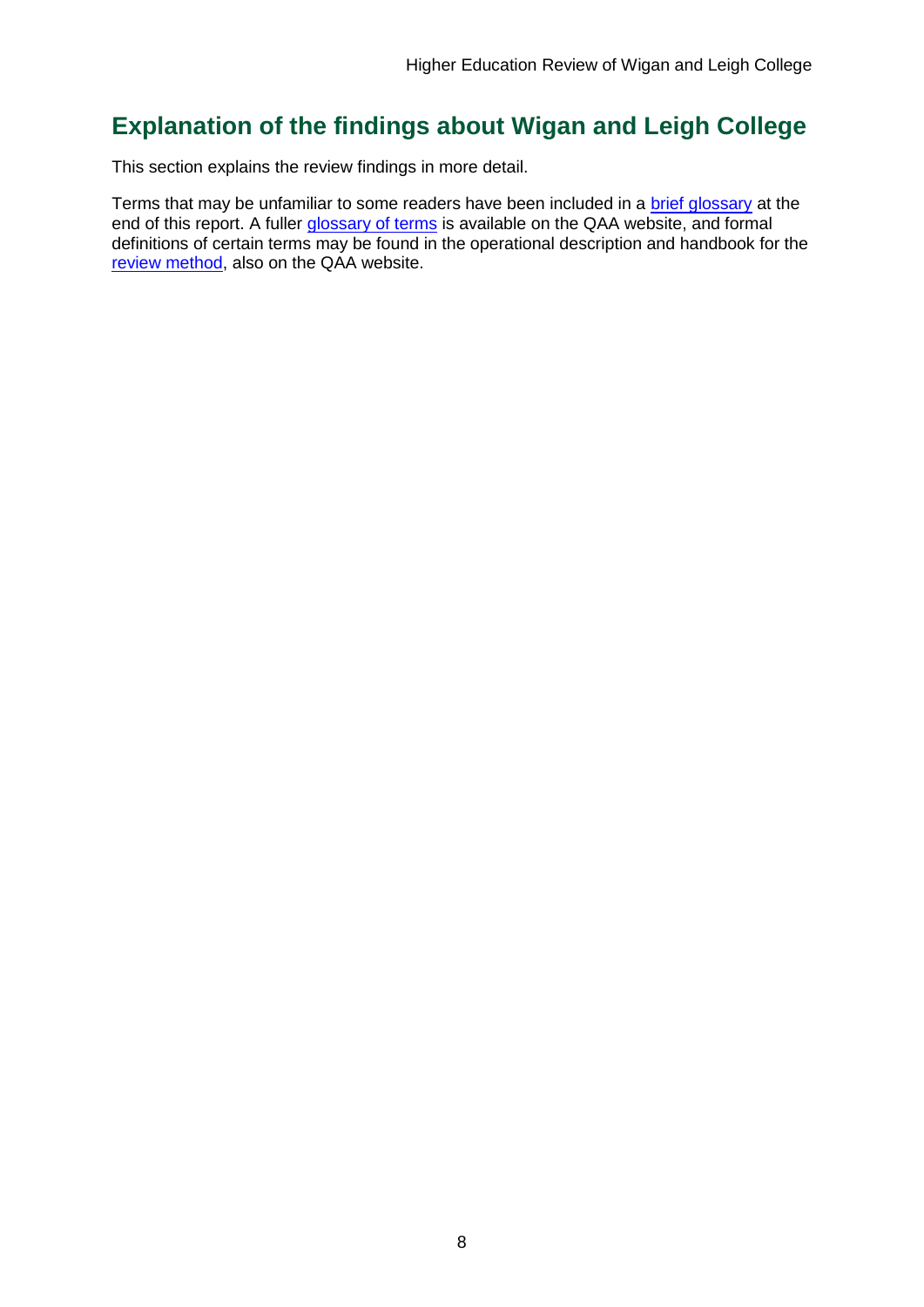## <span id="page-9-0"></span>**1 Judgement: Maintenance of the threshold academic standards of awards**

**Expectation (A1): Each qualification (including those awarded through arrangements with other delivery organisations or support providers) is allocated to the appropriate level in** *The framework for higher education qualifications in England, Wales and Northern Ireland* **(FHEQ).**

### **Quality Code,** *Chapter A1: The national level*

1.1 Higher education courses are franchised to the College by partner Universities, including the Universities of Central Lancashire, Salford, Manchester Metropolitan and Bolton, or are delivered through a licence from Pearson. Memoranda of Cooperation are up to date for all partner Universities and are supported by documents which define the specific responsibilities of the University and the College in respect of issues relating to academic standards, assessment, student support and services. It is the responsibility of the College's awarding body to ensure that the qualifications awarded meet appropriate benchmarks, including FHEQ level descriptors, and that the volume of study is sufficient to demonstrate the achievement of learning outcomes.

1.2 The review team examined the Memoranda of Cooperation for each partner University and reviewed a range of programme specifications, course handbooks and module handbooks to verify that the programmes delivered in collaboration with University partners and Pearson meet the FHEQ requirements and provide all essential information to students. The team also met with students and staff to explore the approach to this area.

1.3 The students met by the review team understood the progressive demands of different academic levels and the team confirmed that these are clearly articulated in programme handbooks. The review team was assured through a review of the documentary evidence presented and through meetings with staff and students that the College has processes in place for ensuring that qualifications are allocated to the appropriate level of the FHEQ, and that these are adhered to and effectively implemented. The review team concludes that the College meets the Expectation as defined in *Chapter A1* of the Quality Code and that the level of risk to academic standards is low.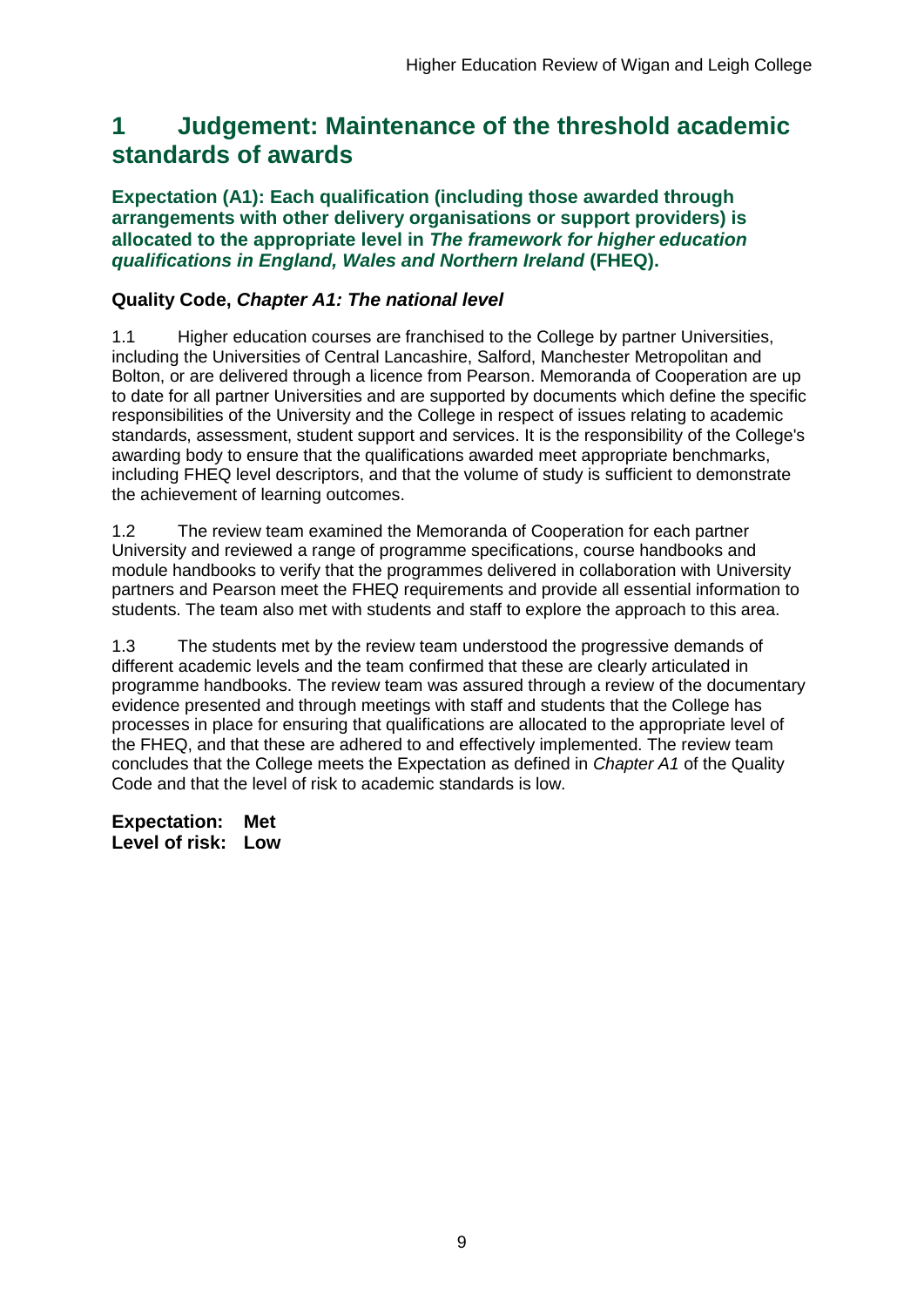### **Expectation (A2): All higher education programmes of study take account of relevant subject and qualification benchmark statements.**

## **Quality Code,** *Chapter A2: The subject and qualification level*

1.4 The partner Universities are responsible for the design and validation of programmes franchised to the College. Subject benchmarks statements and the *Foundation Degree qualification benchmark* are used in the design of new programmes and are approved by both the College and the relevant University. Higher national programmes are developed using modules that have already been mapped by Pearson to specific levels of the FHEQ. In such cases, the College uses an internal approval process to map higher national programmes against relevant subject benchmark statements to ensure that students have the appropriate knowledge and skills to progress to identified 'top-up' bachelor's degrees.

1.5 The review team examined the College's requirements for programme approval and validation, and a range of University and Pearson programme approval event records. The review team also met with staff from course teams and senior managers at the College to ascertain how the approach works in practice.

1.6 Staff confirmed that they have a sound understanding of the programme approval process and a good knowledge of all associated requirements for the design of programmes. The review team was assured that the College adheres to the requirements of the awarding bodies and has appropriate processes in place to ensure that staff understand and enact their responsibilities in this regard. The College has processes in place to ensure that all higher education programmes of study take account of relevant subject and qualification benchmark statements. The team therefore concludes that the College meets the Expectation as defined in *Chapter A2* of the Quality Code and that the level of risk to academic standards is low.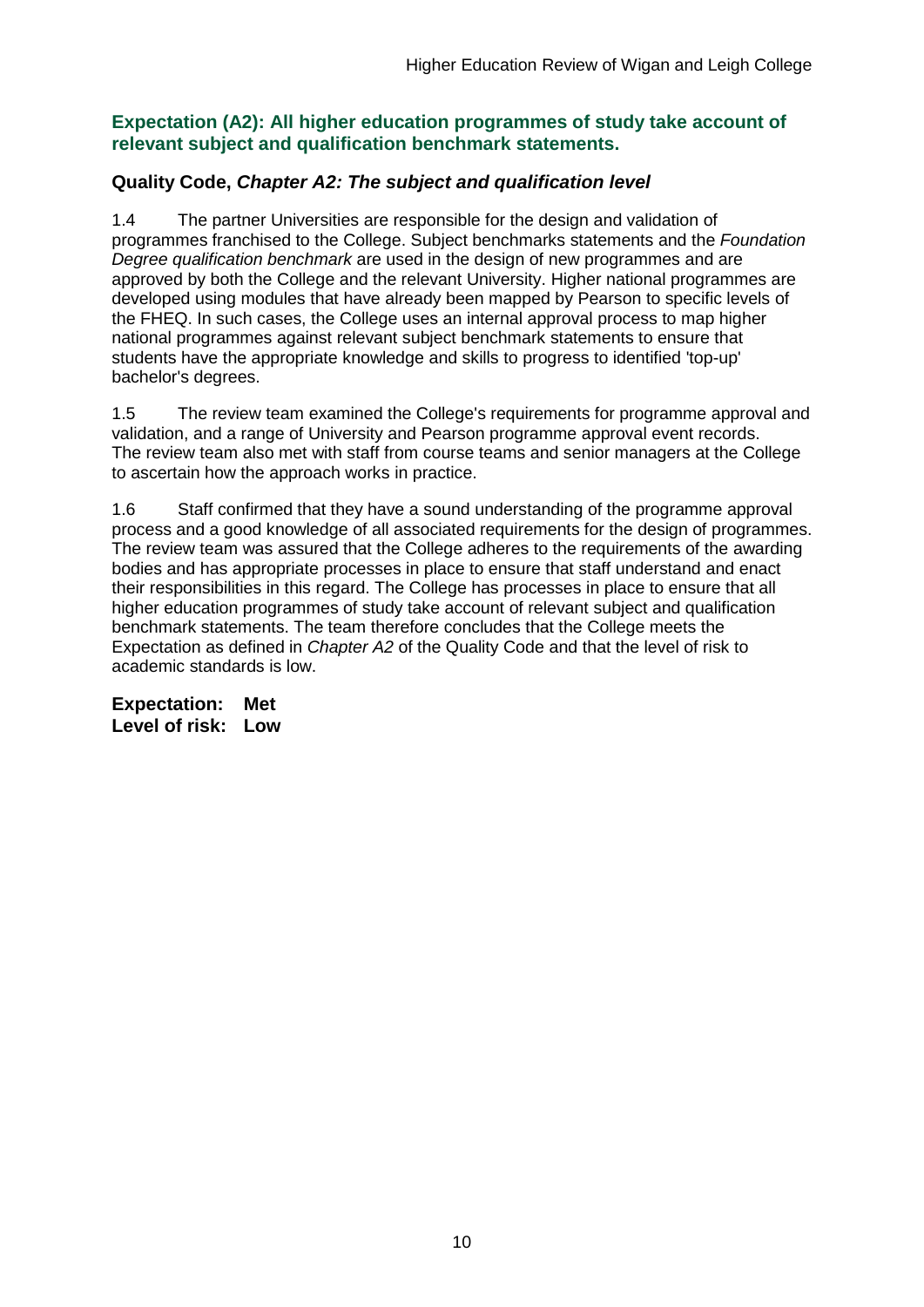**Expectation (A3): Higher education providers make available definitive information on the aims, intended learning outcomes and expected learner achievements for a programme of study.**

## **Quality Code,** *Chapter A3: The programme level*

1.7 The College provides information about its higher education courses to an external audience through a variety of means, including the College website, prospectus and the College's Facebook page. Divisional managers and course managers update course information annually, which is checked by the Marketing Team prior to publication. The Marketing Coordinator also ensures that the course information is updated onto UCAS Course Collect. Programme aims and intended learning outcomes are included in programme handbooks which are provided to current students and include the programme specification, module descriptions and information on assessment requirements.

1.8 The review team analysed marketing information made available to prospective students through the Higher Education and Professional Prospectus and documentation provided to current students mainly through programme handbooks. The review team also met with students to ascertain what information was provided at each stage of the learning experience.

1.9 The students met during the review confirmed that the information provided to them is accurate, useful and informative. The programme handbooks reviewed by the team provide a comprehensive overview of the programme design and requirements, and students were generally clear on what was expected of them during their studies.

1.10 The team confirmed that the College makes available to its students definitive information on the aims, intended learning outcomes and expected learner achievements for its programme of study. The team therefore concludes that the College meets the Expectation as defined in *Chapter A3* of the Quality Code and that the level of risk to academic standards is low.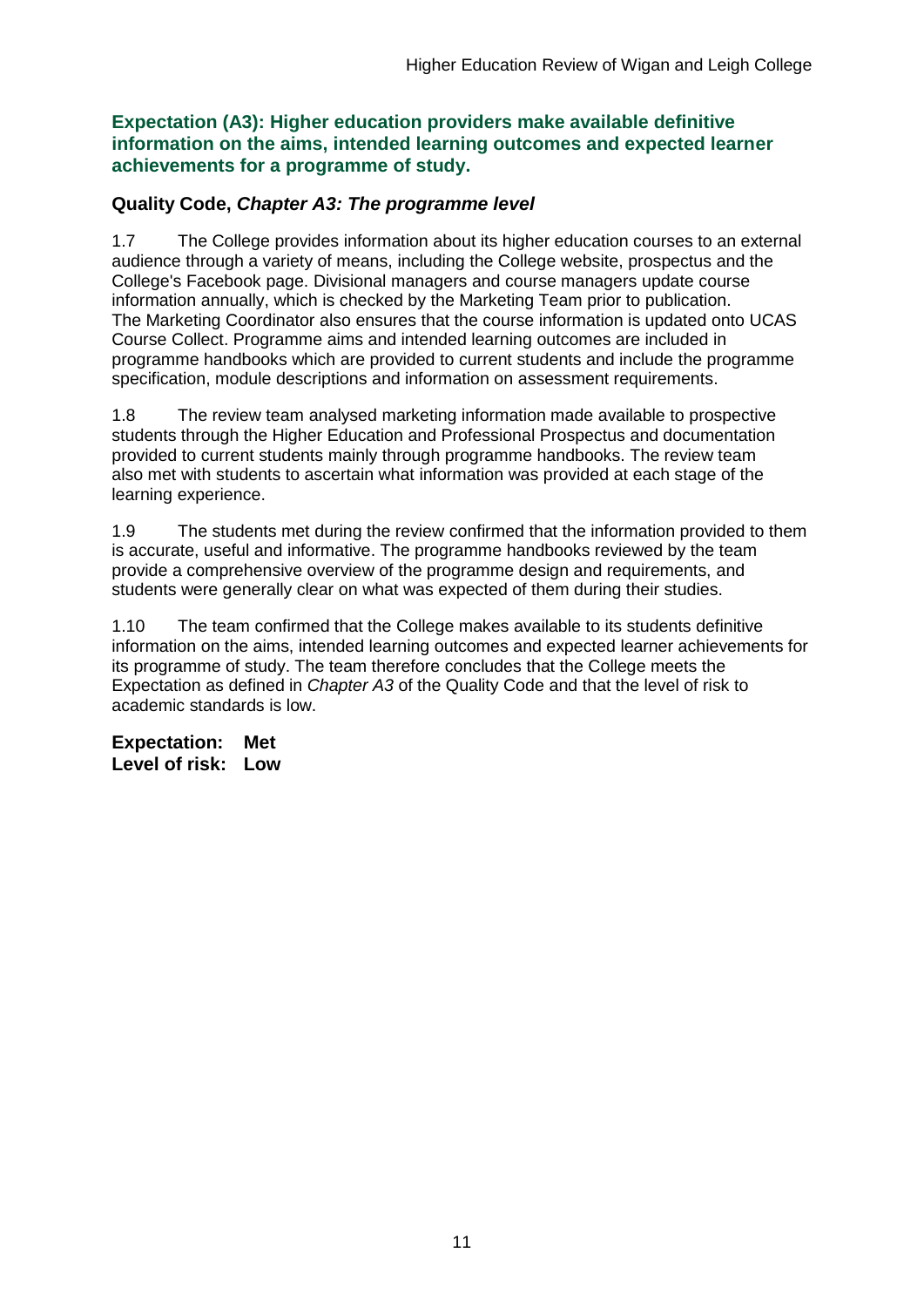### **Expectation (A4): Higher education providers have in place effective processes to approve and periodically review the validity and relevance of programmes.**

## **Quality Code,** *Chapter A4: Approval and review*

1.11 Course development, design and approval processes are aligned with, and overseen by, the awarding bodies and Pearson. The College's Course Planning and Validation Procedures outline the approach for identifying and approving new programme proposals prior to development and also outline the validation procedures for final approval, or in the case of provision with universities, for approval prior to submission to the awarding body for validation. Divisional managers undertake a curriculum planning exercise in spring to evaluate current provision in terms of success, recruitment and relevance to the College strategic aims and student demand. At this point new provision is developed and arrangements are made for provision that is being discontinued. Procedures are in place to manage discontinued programmes to ensure that continuing students are not disadvantaged. New programme proposals are submitted via a Validation Approval Form and progressed from divisional managers to an Assistant Principal via the Higher Education Director. Proposals are considered by a number of committees and groups before the Senior Management Team makes a final decision to progress to an approval event. New programme proposals must demonstrate that all resource requirements have been considered and are reflected in the Course Resource Audit Form. Changes to existing programmes must also be approved in accordance with the Course Approval and Validation Procedures.

1.12 Routine monitoring is undertaken through the submission of annual Self-Evaluation Reports (SERs) by the course team, which are informed by three detailed course review and evaluation reports undertaken at specified times during the year. SERs are reviewed by a number of committees and groups, including the Higher Education Practitioners' Group, the Operational Quality Group and the Senior Management Team. A subgroup of the Operational Quality Group approves the SERs and also considers the separate annual reports required by the awarding bodies prior to submission to the relevant partner University. A composite annual monitoring report is also produced for the University of Central Lancashire providing an overview of issues and strengths across all programmes linked to this University.

1.13 The approach to periodic reviews is determined by the agreements with the awarding bodies. University partners conduct periodic reviews of their provision to consider the validity and relevance of programmes. Pearson does not require or undertake periodic review of higher national programmes.

1.14 The review team reviewed the self-evaluation document (SED) and supporting evidence outlining the College approach to the approval and periodic review of provision, annual monitoring and programme closure arrangements. The team also met with members of course teams and senior staff to explore the operation of the procedures, as well as questioning students on their experiences.

1.15 With regards to the maintenance of academic standards, the processes for proposing and approving new provision align with the requirements of the Universities and Pearson and generally operate effectively. The processes for the annual monitoring of provision are well established and rigorously implemented by staff within the College. The Business Review meetings that consider the course reviews are not minuted, but staff assured the review team that action points were provided as an outcome of these meetings, which the team reviewed.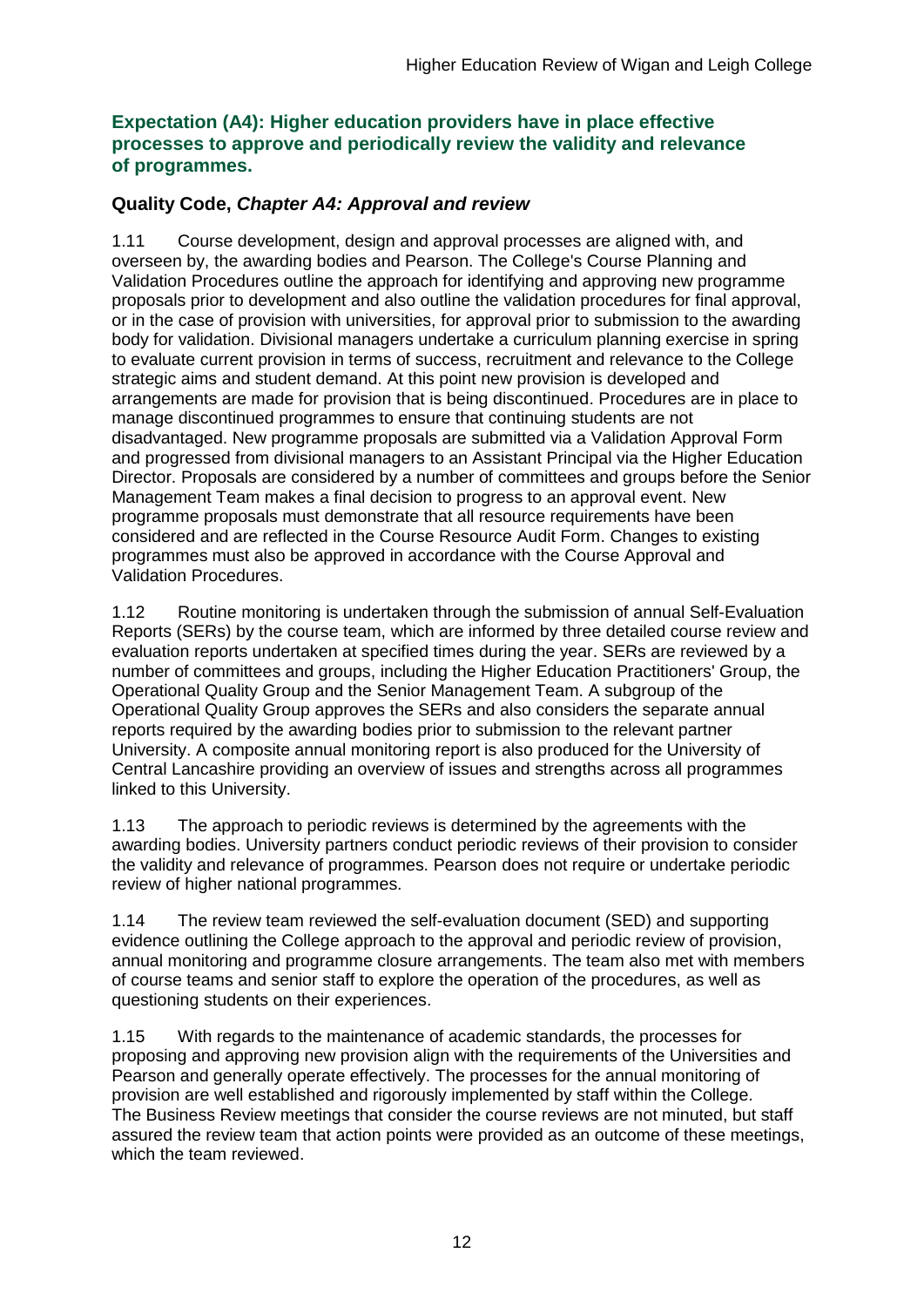1.16 Centrally provided statistical data relating to recruitment and retention is a major component of the self-evaluation process. Less attention is given to student achievement and the monitoring and comparability of standards data, although feedback from external examiners'/verifiers' reports are included in the annual reports.

1.17 Periodic review processes are conducted by the awarding bodies. While periodic review is not required under the arrangement with Pearson, the College acknowledges a need to undertake a review of its higher national provision and the team supported this intention (see Expectation B8).

1.18 Overall, the review team was satisfied that the processes in place to approve and periodically review programmes are satisfactory. The team concludes that the College meets the Expectation as defined in *Chapter A4* of the Quality Code and that the level of risk to academic standards is low.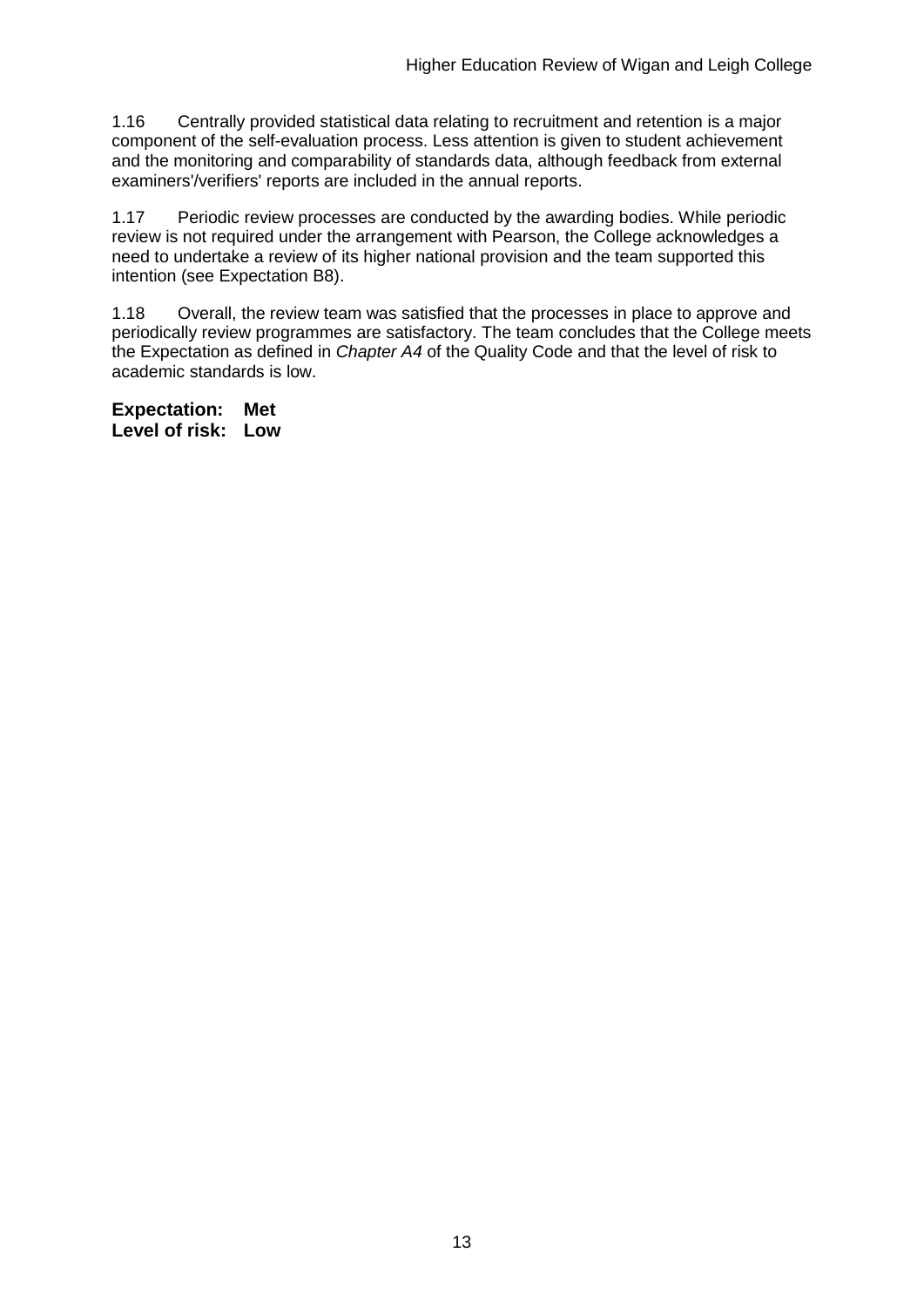### **Expectation (A5): Higher education providers ensure independent and external participation in the management of threshold academic standards.**

## **Quality Code,** *Chapter A5: Externality*

1.19 The degree of external involvement in the approval, monitoring and review of programmes is determined by the awarding bodies and Pearson with whom the College works. University partners appoint panel members for approval events whereas Pearson programmes are validated through the College's internal process, which does not require independent or external membership of the panel. The College encourages employer involvement in programme delivery through visiting speakers and on some programmes uses external employer input in the assessment process, although not as formal markers. Where programme areas have developed links with employers, their views on new programme proposals are sought although this input is not formalised within the College procedures.

1.20 The University partners nominate, appoint and train external examiners and Pearson appoint external verifiers for the purposes of monitoring academic standards. The reports from these external examiners are reviewed by the Operational Quality Group for consideration of any issues raised and to ensure that actions planned from the previous reports have been addressed. A composite report of comments is also produced for this group. The awarding bodies are responsible for formally responding to external examiners regarding their reports although the course team also provide a commentary and note any actions through the annual SERs.

1.21 The review team analysed the SED and documentation pertaining to programme design, approval and delivery. The team also met with senior staff and course teams at the College, and met with employers and students to discuss the approach to external input into the management of standards at the College.

1.22 Although the College views the involvement of employers in the design of the curriculum as important, College procedures for new programme development do not require input from employers and not all programme areas have formal systems in place to engage with employers. The panel met with a number of employers who confirmed that they had no involvement with the design or monitoring of the programmes and meetings with staff and students confirmed that the approach by individual programme areas to the engagement of employers is variable. The team concludes that externality is restricted, in the main, to the awarding body, external examiners and external verifiers. Although the composite external examiner report by the College provides an opportunity for oversight of issues and strengths across higher education provision, it was not evident that the Operational Quality Group had fulfilled this responsibility during 2011-12 (see Expectation B7).

1.23 The College approach to externality is largely defined by the requirements of the partner institutions, and direct contact between the College and external participants is therefore limited in this regard. The review team concludes that the College meets the Expectation as defined in *Chapter A5* of the Quality Code with regards to independent and external participation and that the level of risk to academic standards is low.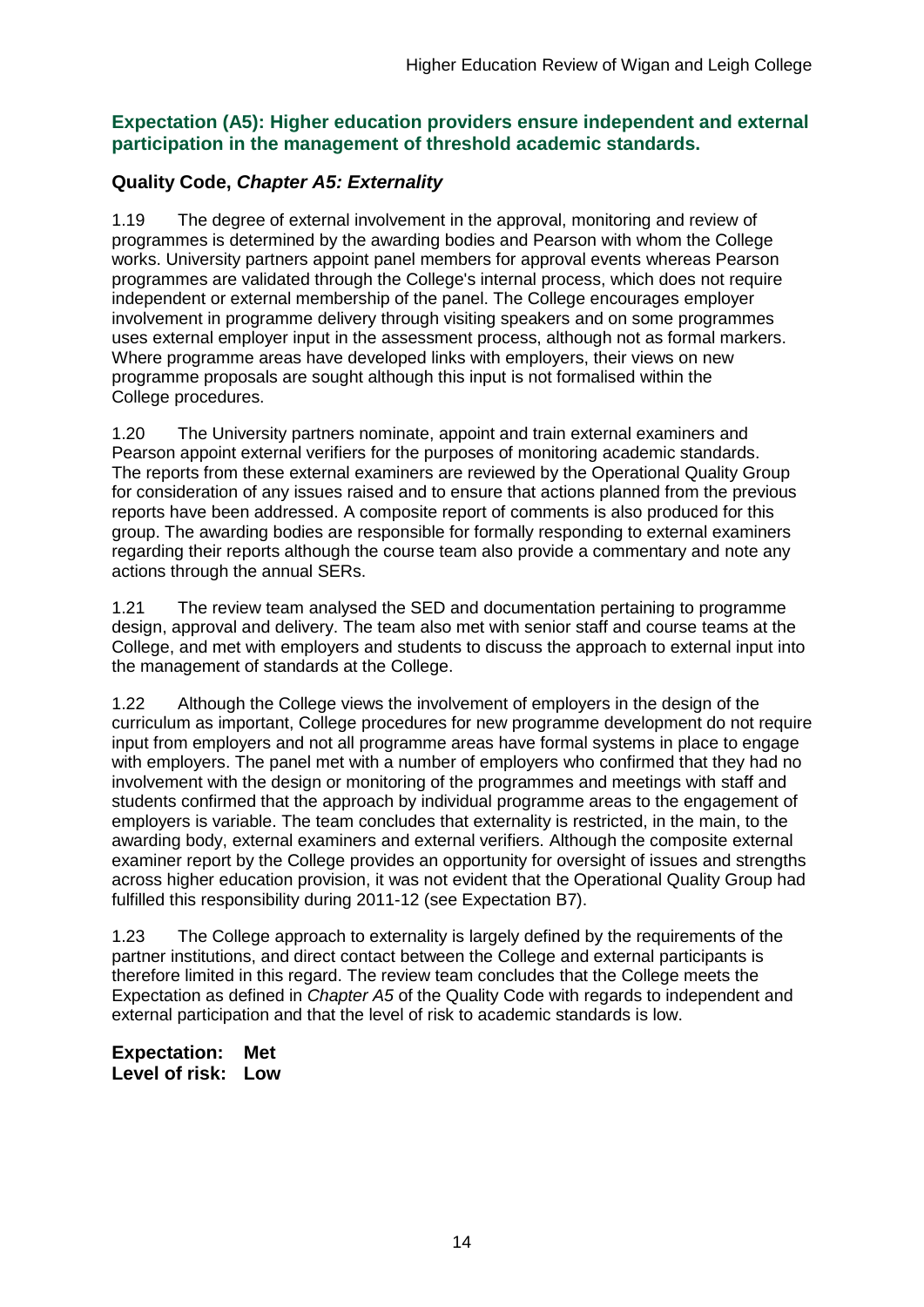**Expectation (A6): Higher education providers ensure the assessment of students is robust, valid and reliable and that the award of qualifications and credit are based on the achievement of the intended learning outcomes.**

### **Quality Code,** *Chapter A6: Assessment of achievement of learning outcomes*

1.24 Assessment requirements, regulations and processes are covered within the separate awarding body agreements with the College and, in the case of higher national awards, within the College Internal Verification Handbook and Assessment Guidelines. The College also has an assessment policy that applies to all programmes and is updated regularly. The Higher Education Teaching, Learning and Assessment Strategy aligns with this policy and was updated recently to map against the Quality Code. The College provides a number of documents designed to provide guidance on assessment strategies and practices to staff delivering higher education programmes. Members of staff attend moderation meetings with the Universities to verify the standard of marking and attend the award and progression boards of the awarding bodies. Staff also participate in professional development workshops organised by the partner Universities which include approaches to assessment. External examiners and external verifiers are appointed by the Universities and Pearson respectively to scrutinise work that has been marked by the College tutors. The College uses plagiarism-detection software for submitted assignments and detailed guidance on what constitutes academic malpractice is provided through course handbooks and the virtual learning environment (VLE). The College adheres to the University partner requirements on student applications for extenuating circumstances. For the Pearson programmes, the annual Higher National Exam Board adjudicates on such applications*.*

1.25 The team examined documentation pertaining to the assessment process including policies, procedural guidance and a number of programme specifications, external examiner and external verifier reports. In addition, the team met with staff and students to test the operation of the processes for managing the assessment of learning outcomes.

1.26 The assessment requirements are clearly articulated and staff and students are well versed on the processes that apply to their programmes. Guidance to academic staff on assessment is available and generally useful, although the team noted that the Higher Education Teaching, Learning and Assessment Strategy cited by the College as a key frame of reference provided only higher-level expectations rather than assessment guidance to staff. Course handbooks contain information and guidance on how to apply for extenuating circumstances; however, the quality of information on this aspect was variable across the handbooks reviewed. The College has no formal process for the collection and comparison of student achievement data across the home and University programme and is therefore reliant on the external examiners to ensure the standards achieved by its students are comparable with those of the partner University. No evidence was presented to demonstrate that the College undertakes a systematic overview of student achievement on Pearson programmes; however, the external verifier reports indicate that standards are sound.

1.27 Overall, the team considered that the approach to the assessment of students is robust, valid and reliable and that the awards of qualifications and credit are based on achievement of the intended learning outcomes. The team therefore concludes that the College meets the Expectation as defined in *Chapter A6* of the Quality Code and that the level of risk to academic standards is low.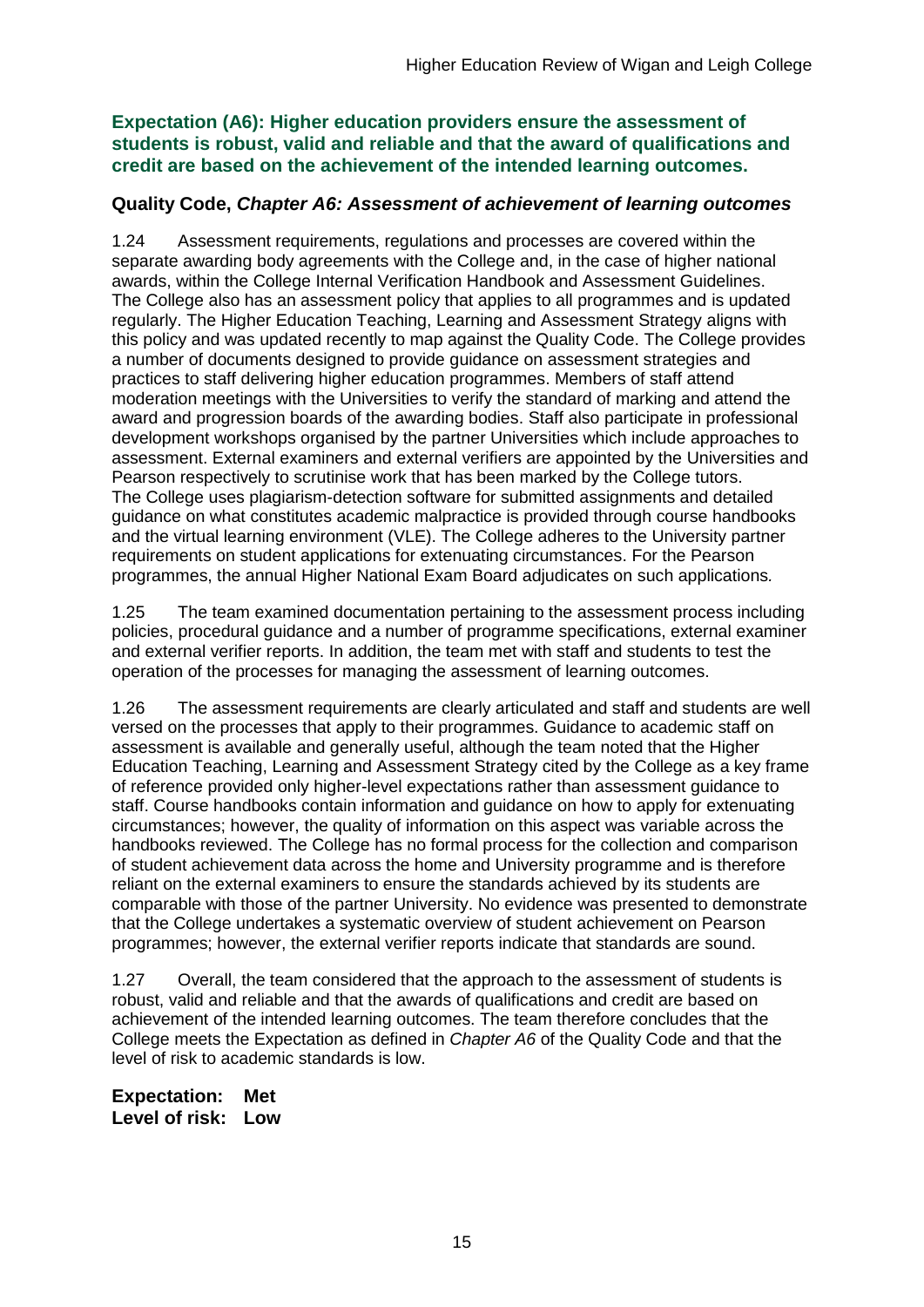## **Maintenance of the threshold academic standards of awards: Summary of findings**

1.28 In determining its judgement on the maintenance of threshold academic standards of awards at Wigan and Leigh College, the review team considered the findings against the criteria as outlined in Annex two of the published handbook. All Expectations in this area are met and the level of risk is considered low in all cases.

1.29 The review team identified that the approach to maintaining academic standards at the College is largely defined by the respective awarding bodies, with the exception of higher national programmes for which the College has developed and implemented its own policies and procedures. University procedures are consistently applied and generally operate effectively. The College procedures are broadly sound, although there is scope for greater alignment with the Quality Code with regards to undertaking a more holistic quality review of its higher national portfolio (see Expectation B8).

1.30 Overall, the review team concludes that the maintenance of threshold academic standards of awards at the College **meets** UK expectations.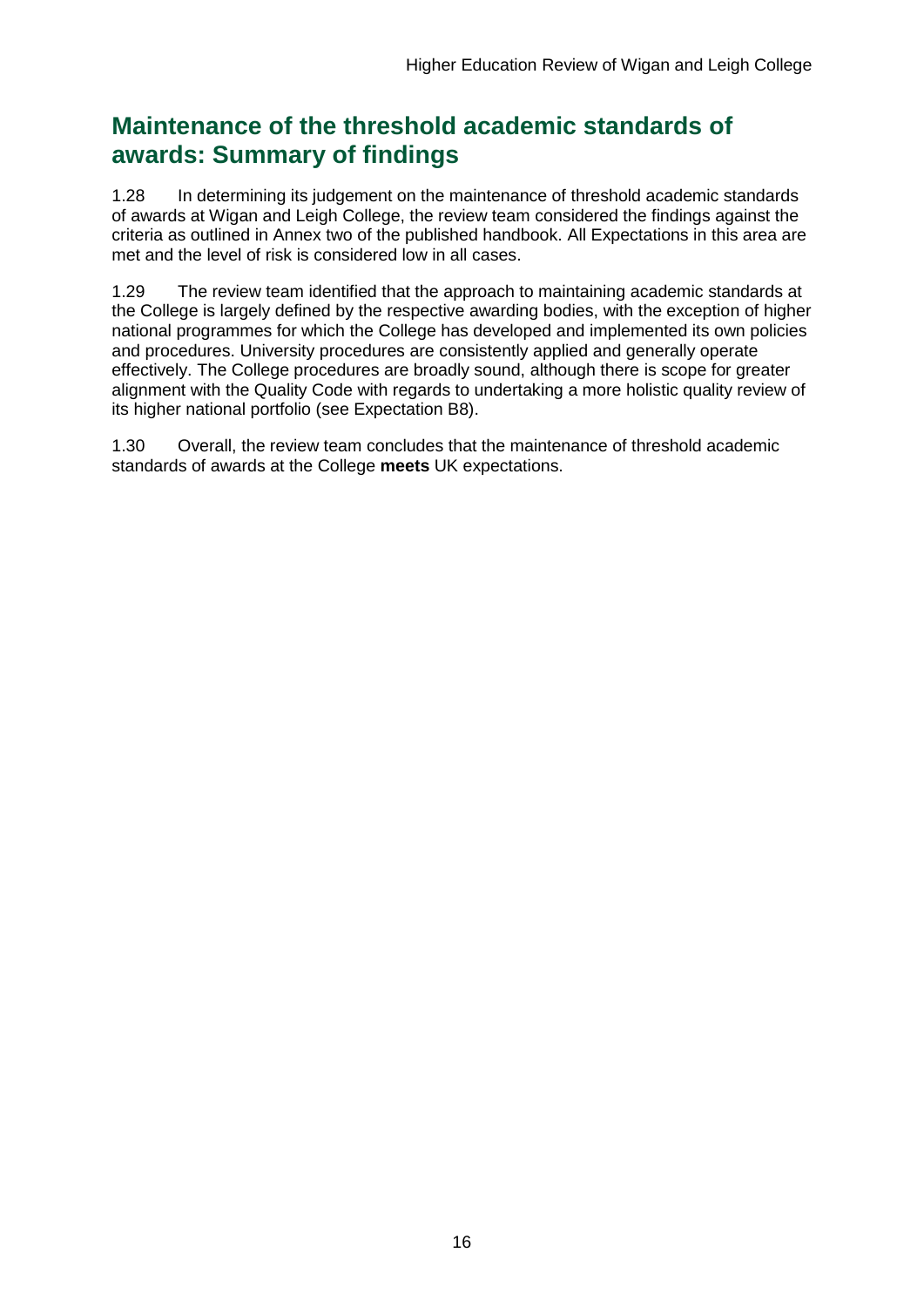## <span id="page-17-0"></span>**2 Judgement: Quality of student learning opportunities**

### **Expectation (B1): Higher education providers have effective processes for the design and approval of programmes.**

## **Quality Code,** *Chapter B1: Programme design and approval*

2.1 The College has an internal process for identifying new provision and approving programmes which conforms to the requirements of the awarding bodies and Pearson. The College's Course Approval and Validation Process is applied for the development of all new and modified higher education provision and the process for the design and approval of programmes is described in more detail under Expectation A4.

2.2 The review team analysed the SED and conducted an audit trail following the stated procedures which included examining minutes of meetings and validation documents. In addition, the team spoke to members of course teams and senior staff regarding their experience of the design and approval processes.

2.3 The team considered that the process for designing and approving a new programme is generally well understood by staff, although there was some confusion among staff regarding the formal committee/group-reporting mechanisms in this regard. Amendments and modifications to programmes are considered as part of the College's annual self-evaluation process and changes are managed within the agreements set out by the awarding bodies. Completed internal validation forms and minutes of meetings are not available for recently validated programmes and, in some cases, were incomplete. In the case of a programme that had been validated close to the start of the academic year, students indicated that some aspects had not been well planned. During the academic year 2013-14, the Higher Education Group had discussed whether to update the process for the design and approval of programmes, but decided against any revisions at the time. The team **recommends** that the College ensure all aspects of the validation process are completed and recorded.

2.4 Overall, the review team considered that processes for the design and approval of programmes are effective, although greater attention to recording is required. The team concludes that the College meets the Expectation as defined in *Chapter B1* of the Quality Code and the level of risk to the quality of student learning opportunities is moderate.

**Expectation: Met Level of risk: Moderate**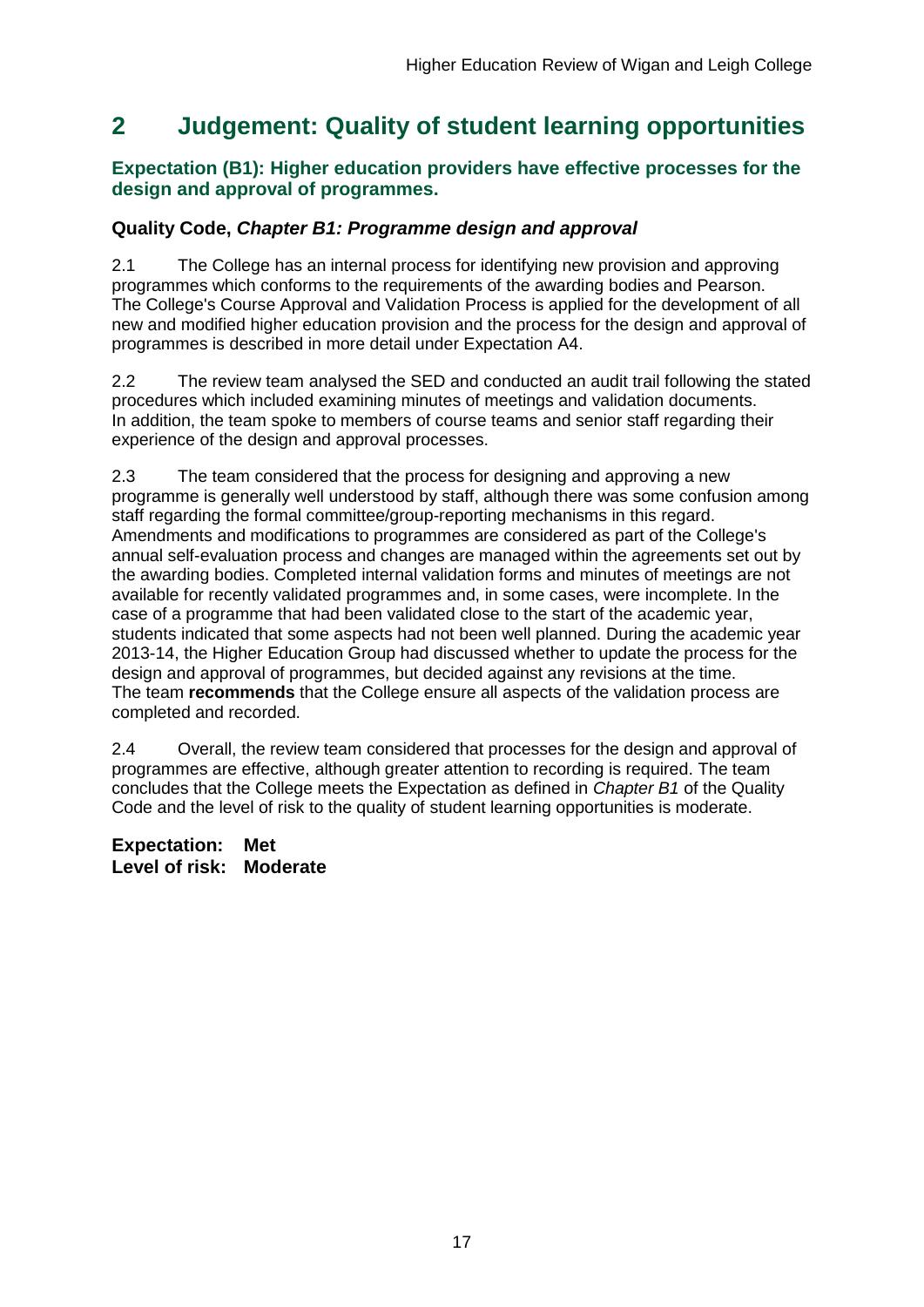### **Expectation (B2): Policies and procedures used to admit students are clear, fair, explicit and consistently applied.**

## **Quality Code,** *Chapter B2: Admissions*

2.5 The College has a clear admissions policy for students applying to higher education programmes and documents relating to the admissions process are available on the staff intranet and the College website. The management of admissions falls under the remit of the Marketing and Admissions Manager who reviews and reissues the procedure and guidelines annually. All applications to higher education courses are made through UCAS and successful applicants will receive notice from UCAS and the College regarding a mandatory interview. All interviewers are required to undertake a staff training session prior to conducting interviews with prospective candidates and the procedure is discussed through the Higher Education Practitioners Group. All applicants are given a generic College-wide questionnaire to complete at interview. Complaints and appeals pertaining to the admissions process are dealt with by the Marketing and Admissions Manager before being considered by the Executive Director of Business and Student Services, although there have been no challenges to admissions decisions made during the last two years.

2.6 The review team analysed relevant documents pertaining to admissions and spoke to students regarding their experience of the admissions process. In addition, the team met with staff, including interviewers and senior managers, to discuss the operation of the stated policy and procedures.

2.7 The students met by the team confirmed that the guidance provided by the College in the application process was timely and helpful and that the admission and enrolment process had operated well. Some students particularly noted that the responsiveness of course managers, and the provision of upfront information, such as timetables, had compared favourably to other institutions and influenced their choice. The admissions process is discussed at the Higher Education Practitioners Group, and although there is no review report produced, the Marketing and Admissions Manager noted that annual amendments are made to policy and approved by the Senior Management Team. The review team saw evidence of the student questionnaires for certain courses but these did not form part of the admissions review as discussed at the Practitioners Group. From evidence provided to the team, the last training session provided to staff was in October 2012 and the associated PowerPoint presentation recorded a reflective, rather than instructive, approach to training.

2.8 The review team considered that the policies and procedures used to admit students are clear, fair, explicit and consistently applied. The team therefore concludes that the College meets the Expectation as defined in *Chapter B2* of the Quality Code and the level of risk to the quality of student learning opportunities is low.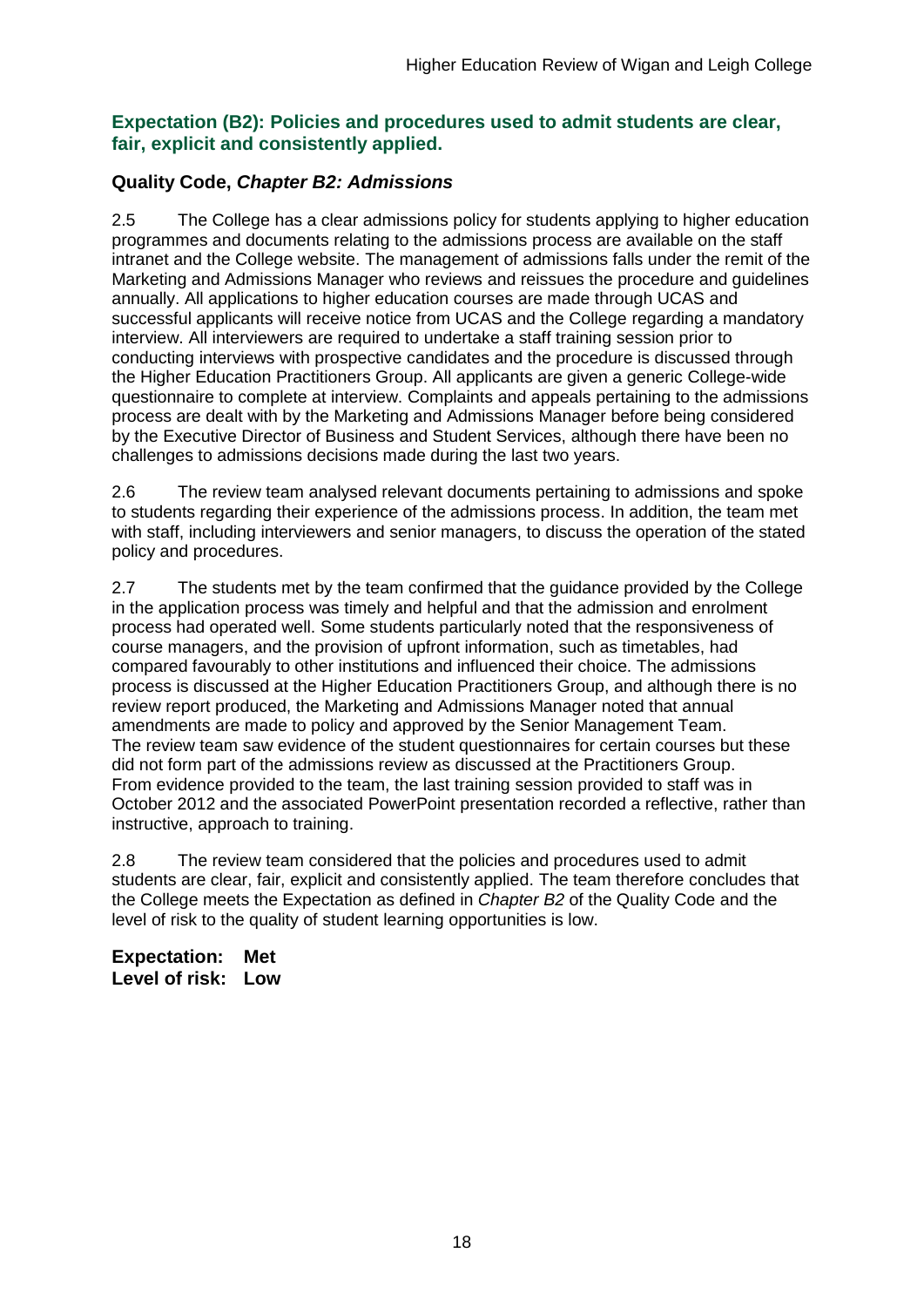**Expectation (B3): Higher education providers, working with their staff, students and other stakeholders, articulate and systematically review and enhance the provision of learning opportunities and teaching practices, so that every student is enabled to develop as an independent learner, study their chosen subject(s) in depth, and enhance their capacity for analytical, critical and creative thinking.**

### **Quality Code,** *Chapter B3: Learning and teaching*

2.9 Under the arrangements with the awarding bodies, the College determines its own approach to developing the student experience and assuring the quality of teaching, learning and assessment. The College's Higher Education Teaching, Learning and Assessment Strategy has been in place with regular iterations since 1999 and is a key part of this approach. The strategy identifies the distinctiveness of higher education delivery, identifies roles and responsibilities for course teams and provides guidance on appropriate methodologies for use across all higher education provision. Academic staff generally teach on both further and higher education programmes and the College requires all teaching staff to have a recognised teaching qualification, or achieve such a qualification within a year of appointment. The College provides three cross-College staff development days per year and the Staff Development Coordinator is responsible for ensuring that staff attend specific activities. In addition, staff are supported in other internal and external development opportunities, including those offered by the awarding bodies. The College has conducted informal and formal lesson observations for a number of years and has recently piloted a peer observation process specifically for higher education provision, although this has only been trialled in some areas and is not yet sufficiently advanced to be evaluated. Staff new to higher education delivery are assigned a mentor who is often a member of staff from the awarding body with arrangements overseen by the Divisional Manager. The College uses Moodle as its VLE which is used by all staff for uploading course information. The College is currently developing capability to use the VLE as a more interactive teaching and learning tool.

2.10 The review team analysed the statements made in the SED and reviewed evidence pertaining to the Higher Education Teaching, Learning and Assessment Strategy and staff development procedures. In addition, the team met with support staff and senior managers responsible for staff development and academic staff and students to discuss the approach to the provision of learning opportunities and teaching practices.

2.11 Students met by the team understood what is expected of them in terms of learning and assessment and were satisfied with the delivery of their programmes. It was evident that staff partake in development opportunities offered by the College and University partners and the Annual Performance Review and Development process is well embedded across the College. The formalised peer observation process for staff teaching on higher education is still in its early stages, although the documentation provided clearly articulated the desired objectives and outcomes of the process. Staff who have participated in peer observation to date were positive about the experience and its potential for enhancing teaching practices. While the College makes reference to classroom observations, Performance Review and Development meetings and training plans for each member of staff, the team was not shown evidence of where this activity is centrally recorded and monitored, and was not provided with evidence of a clear overarching strategy for staff development and scholarship. The procedural document which details roles and responsibilities for the implementation of staff development is relatively new and the team did not see evidence that it is currently being acted on as a College-wide initiative. Furthermore, the Higher Education Teaching, Learning and Assessment Strategy is not widely used as a frame of reference for academic staff, and although Divisional Managers did discuss elements of the implementation of the strategy through College meetings, this is not documented and there was no evidence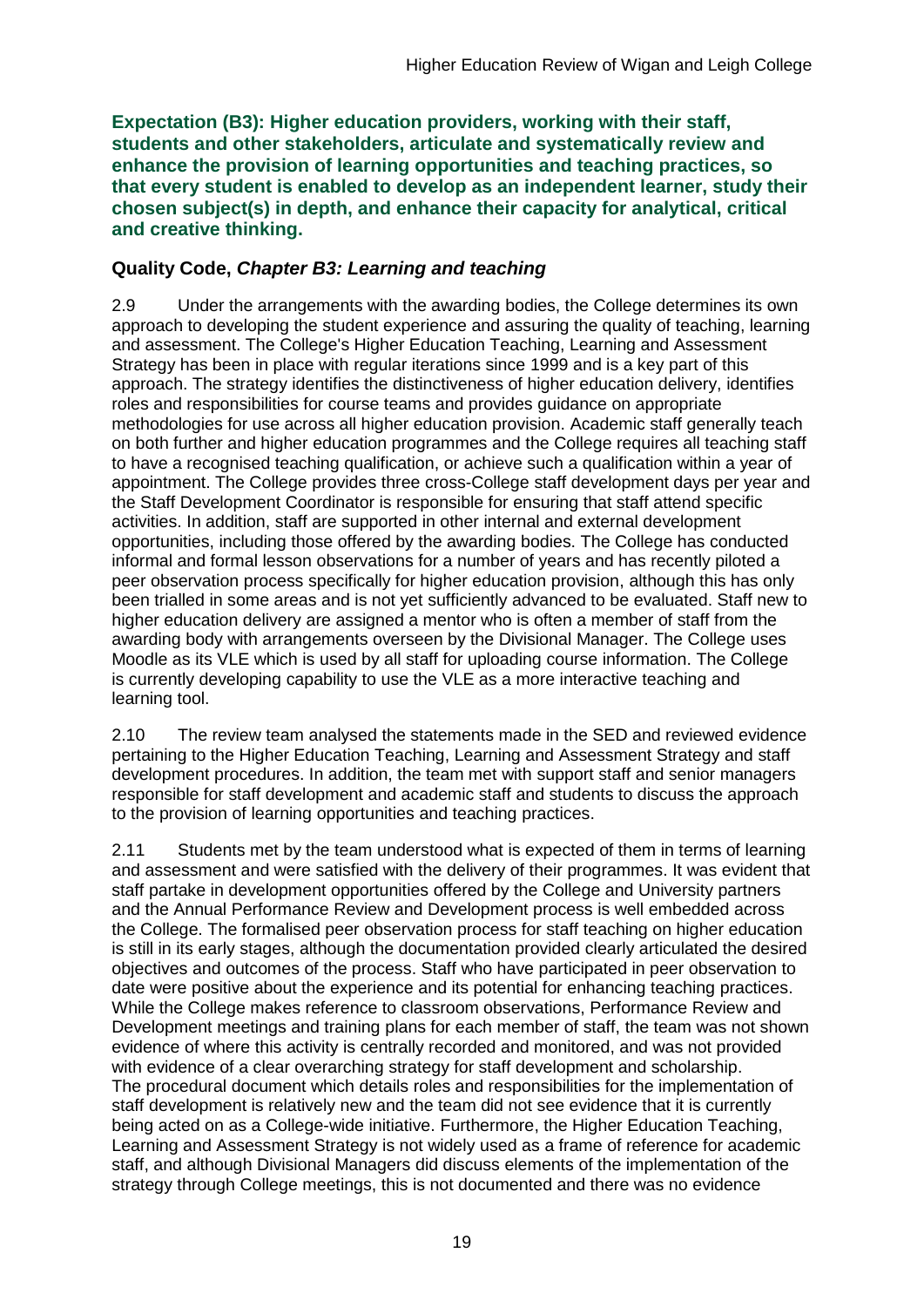available of the formal reporting referred to in the Strategy. While it is evident that valuable staff development activity takes place, the team was not shown evidence of how this is planned, articulated and systematically evaluated at College level to enhance the provision of learning opportunities and teaching practices. The team therefore **recommends** that the College develop a more systematic approach to implementing and monitoring the Teaching, Learning and Assessment Strategy, including mechanisms at College level for recording and monitoring the impact of staff development activities on higher education teaching and learning.

2.12 The review team concludes that the College meets the Expectation as defined in *Chapter B3* of the Quality Code, but that there is a moderate risk to the quality of student learning opportunities due to the lack of planning, monitoring and evaluation of activities designed to enhance programme delivery.

**Expectation: Met Level of risk: Moderate**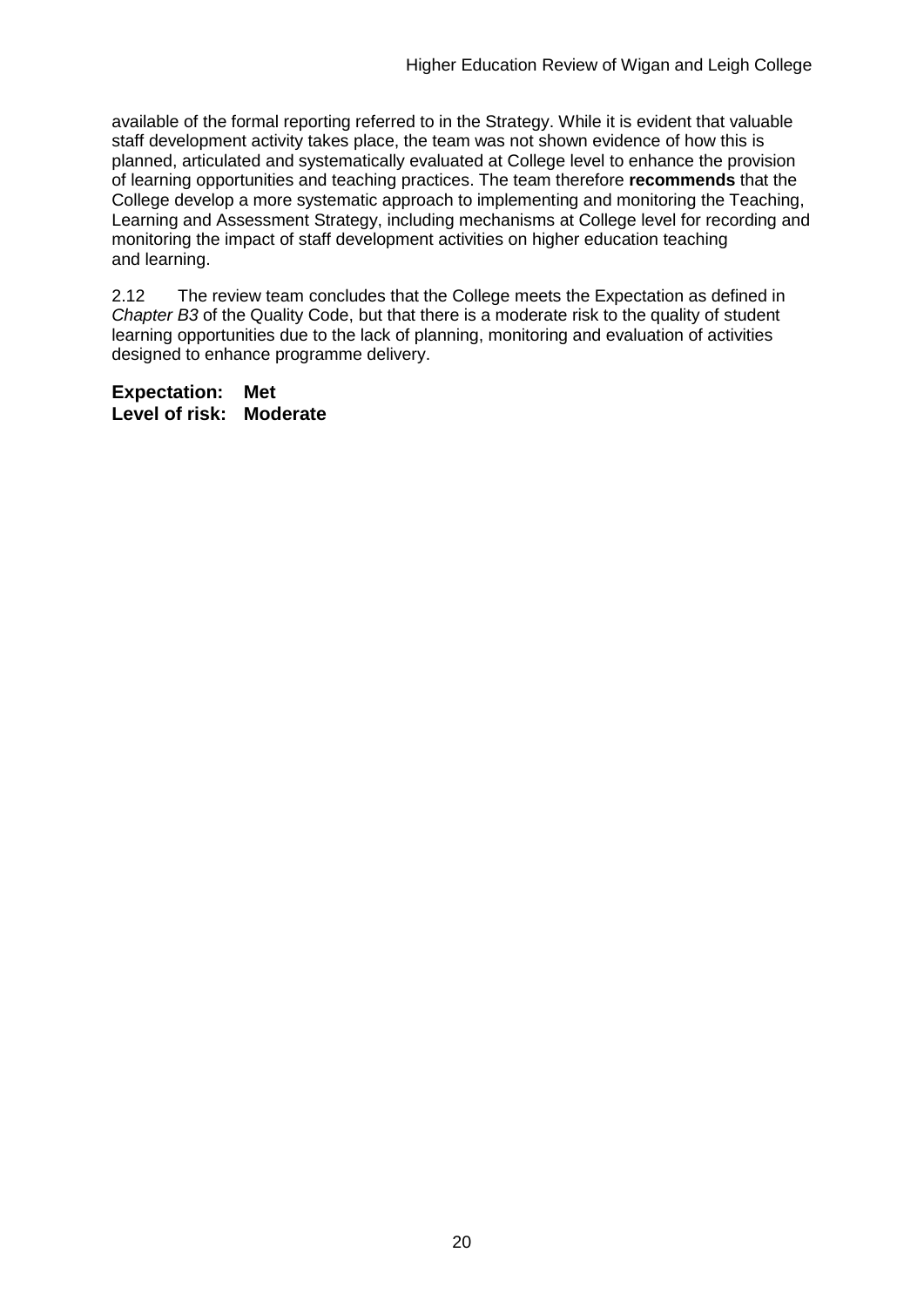**Expectation (B4): Higher education providers have in place, monitor and evaluate arrangements and resources which enable students to develop their academic, personal and professional potential.**

## **Quality Code,** *Chapter B4: Enabling student development and achievement*

2.13 Support and guidance for higher education students is provided through a partnership of central support services and academic course teams. Central support services provide generic advice on admissions, finance and careers and course teams provide support through admissions interviews, induction activities and through pastoral and academic tutorials. All students undertake an induction into the College and materials supplied during induction are also available in course handbooks. All students have an initial interview to assess their learning needs and an extended interview is undertaken for students in need of additional support to ascertain their requirements. The College has an Inclusive Learning Team that provides specialist advice and guidance to students with special learning needs and their teaching staff. The team are experienced practitioners who operate in accordance with the Additional Learning Support Policy and Equality Scheme. All students are allocated personal tutors. Although the amount of time available to each student varies depending on the size of the cohort, there is a minimum requirement specified on each course.

2.14 The College has a number of dedicated workspaces specifically allocated for higher education use and a new Professional Studies Building which has been designed to meet the needs of higher education students. Students also have access to resources at the awarding body where this applies. Resourcing of programmes is a feature of the validation process for all provision and is also considered annually through the budgeting process which requires all divisions to produce a Curriculum Plan. An evaluation of learning resources is compiled annually by the Director of Quality through a Quality Improvement Plan and the Self-Assessment Report which includes statements on the adequacy of resources and an action plan for improvement.

2.15 The review team analysed the information in the SED and reviewed documentation provided by the College pertaining to this area. In addition, the team met with students from across a range of programmes and study modes, including some students with direct experience of the support provided for additional learning needs. The team also met staff at the College including those from central support services, members of course teams who acted as personal tutors and senior managers responsible for resourcing.

2.16 The students met by the team expressed satisfaction with the facilities available to them and noted how the library, learning support, IT resources and spaces for learning are fit for purpose. Students also highlighted instances where resource issues had been quickly and satisfactorily addressed by the College. The induction activities and information supplied are considered useful and timely by students. The extra support provided through the Inclusive Learning Team is well used and fit for purpose, and although a concern about sufficient access was raised in a meeting with students, the team confirmed that the ratio of specialist staff to students gave no cause for concern. Despite the development of a bespoke Computer Aided Design suite, employers involved in work placements and students noted that greater skills development in this area is required and that the available technology is not always fully used. Staff responsible for resources confirmed that sufficient information is available to monitor and continually improve the resource provision at the College. As an example, the team saw evidence that the Additional Learning Support policy and the Equality and Diversity policy are regularly reviewed and monitored with clear action plans in place to further improve the provision as necessary.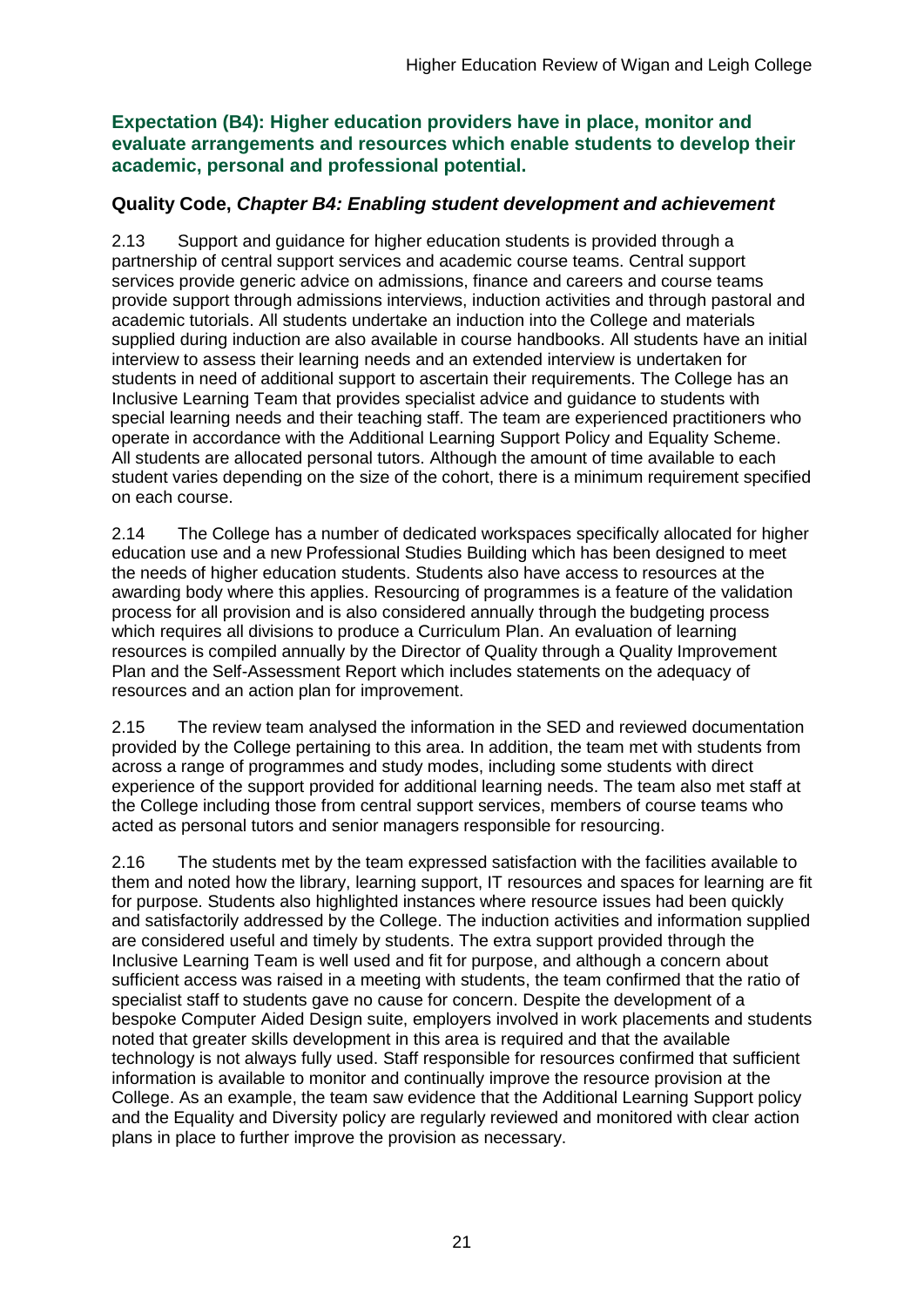2.17 Both full-time and part-time students met during the review spoke highly of the personal tutor arrangements, with some students able to compare this very favourably with experiences at other higher education institutions. Staff who act as personal tutors are clear about their responsibilities and confirmed the value students obtain from a personalised approach to their learning and development needs, particularly with regards to personal development planning. The review team therefore considered the effective support and mentoring from personal tutors provided to all students to be **good practice**.

2.18 The team confirmed that the College has in place arrangements and resources that enable students to develop their academic, personal and professional potential and generally has processes in place for monitoring and evaluation. The team therefore concludes that the College meets the Expectation as defined in *Chapter B4* of the Quality Code and the level of risk to the quality of student learning opportunities is low.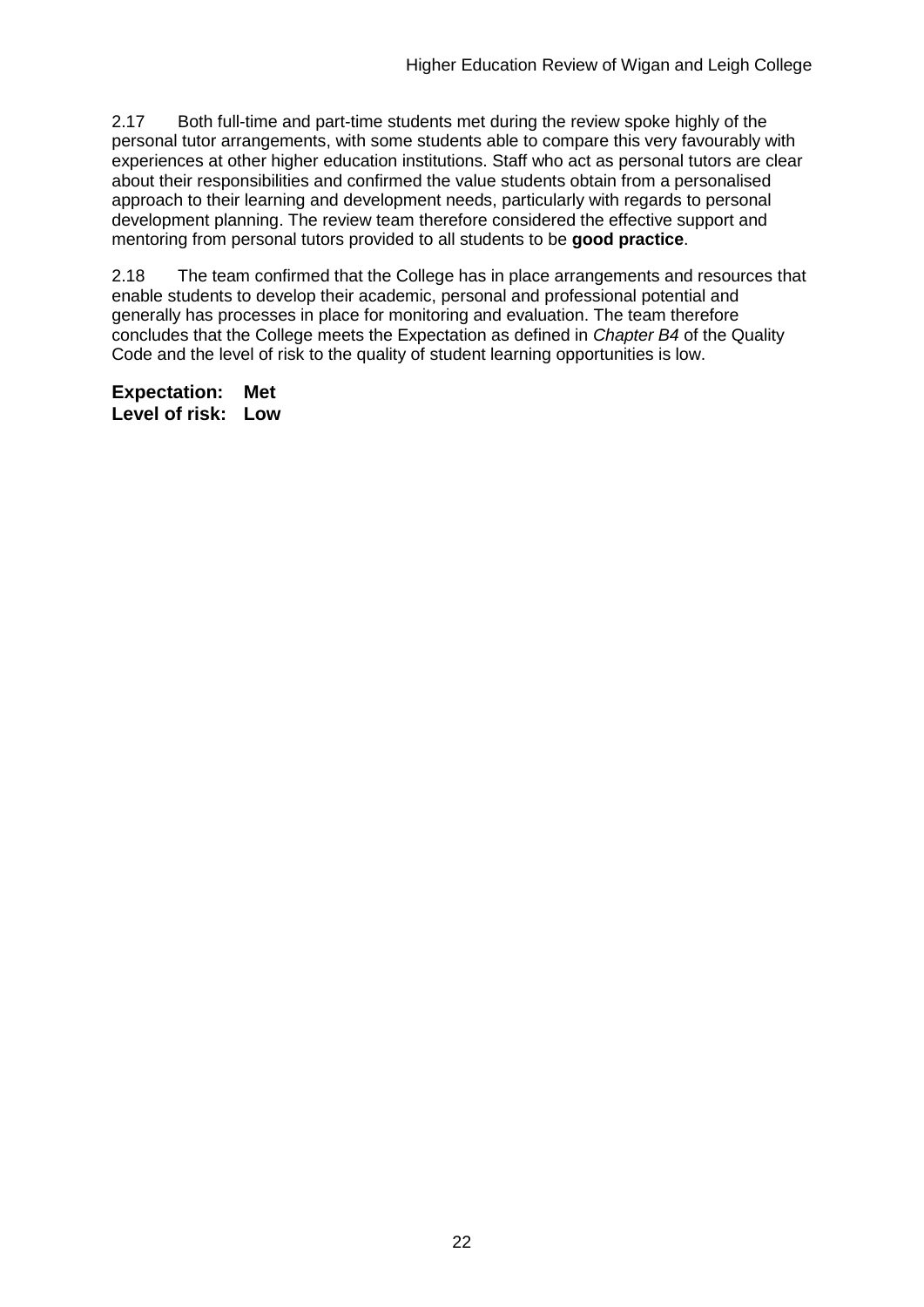**Expectation (B5): Higher education providers take deliberate steps to engage all students, individually and collectively, as partners in the assurance and enhancement of their educational experience.**

### **Quality Code,** *Chapter B5: Student engagement*

2.19 The College aims to actively involve students in the development of the curriculum, governance arrangements and in learning, teaching and assessment. The College is currently developing a Learner Involvement Strategy and Plan, although this has yet to be completed and approved. There are also plans for a Learner Voice Group. The College currently employs a variety of mechanisms to gather student feedback and engage students which include the newly formed students' union, student focus groups, course representatives, the use of internal course and College surveys, module evaluations and the National Student Survey (NSS). The students' union has recently been affiliated with the National Union of Students (NUS) and is undertaking an NUS-funded Green Project, which includes an objective to develop the learner voice within the College. The students' union represents students both on further and higher education courses and the constitution includes an elected Higher Education Officer. In addition, the students' union also has a fulltime member of College staff whose responsibilities include providing training for higher education student representatives.

2.20 The team reviewed the SED and analysed documents pertaining to this area, including a draft copy of the Learner Involvement Strategy and Plan. The review team met with full-time and part-time students from across different programmes, some of whom acted as course representatives and one of whom was the new Higher Education Officer within the students' union. The review team also explored student engagement activity with members of course teams and support services.

2.21 It was evident from the meetings with students that not all courses have a student representative, with small cohort sizes and part-time delivery being cited as reasons why student representation was not in place. Students were very complimentary of the personal tutor system and noted that the extent of direct contact with staff often removed the need for formal student representation. Students commented that issues are quickly addressed by staff once known. Of the student representatives met, not all had been trained and some were not aware of having been invited to course team meetings, or stated that these meetings were held on days when students were not due in College. There was limited awareness among students about the new students' union or the role of current student representatives within this new structure.

2.22 While student representatives are members of course team meetings, there is no student representation at other higher education committees or groups that have an academic focus. From the minutes of course team meetings provided to the team, it was not always possible to identify which, if any, of the members present were student representatives and where student issues were being raised and discussed. Staff explained that issues raised by students at course team meetings are taken to higher-level committees by course managers and are discussed at divisional meetings. Divisional managers will escalate issues to the Assistant Principal for action if required and issues may also be raised and discussed at the College Management Team meeting. It was evident from meetings that the review team had with staff that there was a lack of clarity within the committee structure with regards to the responsibilities and reporting lines for issues raised by students.

2.23 Feedback is gathered from students via a variety of different surveys including three course surveys and end-of-module evaluations, although students indicated that the application of the latter was inconsistent. The data from these surveys is collated and used in annual monitoring reports which are discussed at course team meetings and the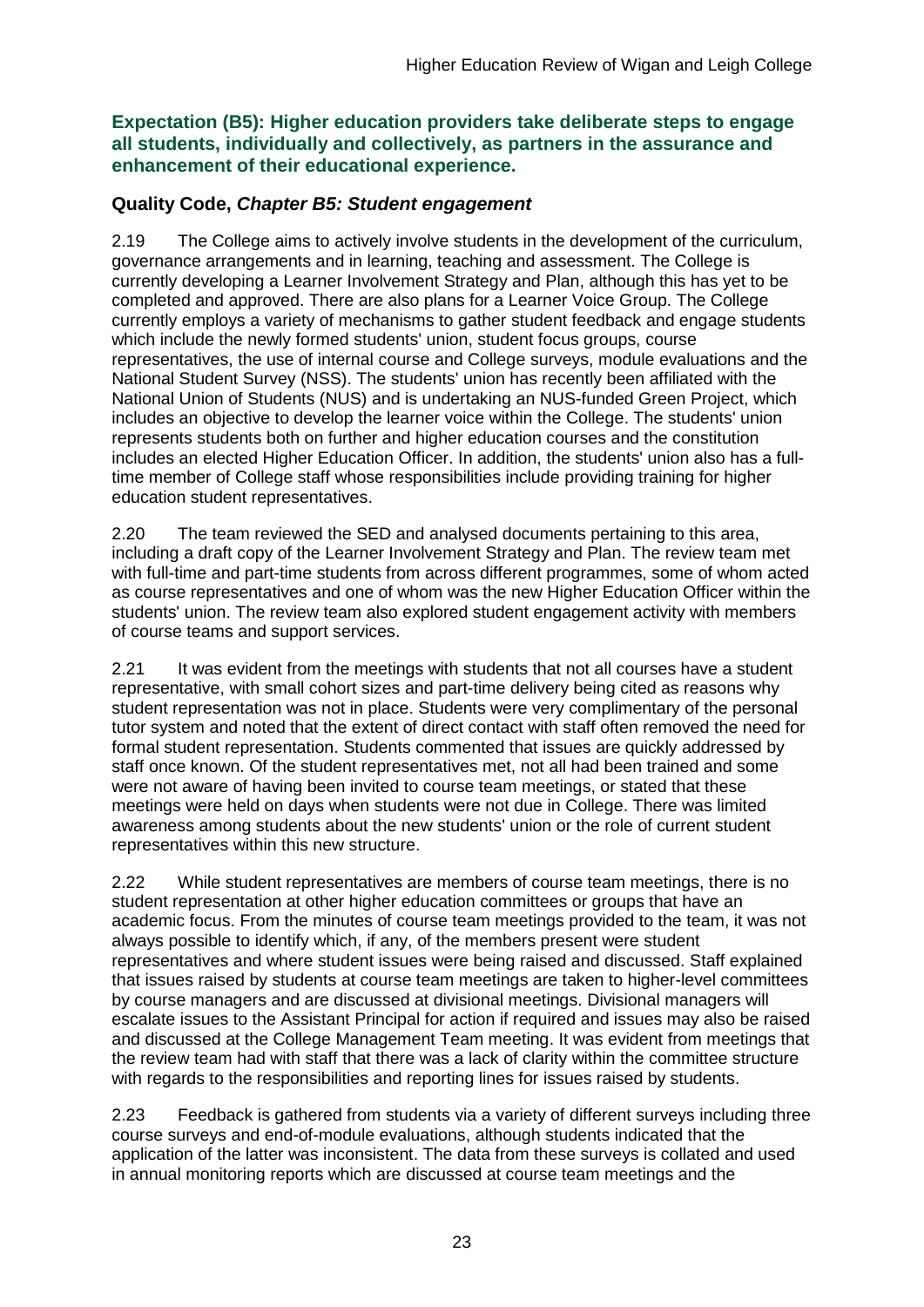Operational Quality Group, with core findings being presented to the Governors. The College has a 'you said, we did' campaign for informing students of outcomes, but the team was unable to confirm from the meetings held with students that there is a consistent approach to communicating the outcomes from student feedback to the student body, and students were not aware of the different types of formal feedback that the College undertakes.

2.24 While students are generally satisfied that course teams act promptly and effectively in response to student concerns, the review team found that the formal mechanisms for capturing, addressing and evaluating issues raised by students are neither clearly defined nor operating effectively. The shortcomings in the current student representation system and the absence of clear reporting lines for student issues within the College committee structure inhibit a collective view of student feedback being taken across its higher education provision. Though the College recognises this is an area for development and is developing strategies to improve learner involvement, these had yet to be formally approved or fully implemented. The review team therefore **recommends** that the College ensure that student representation and engagement on academic issues are facilitated at all levels of the organisation and fully reflect the diversity of the higher education student body.

2.25 The review team therefore concludes that the College does not meet the Expectation as defined in *Chapter B5* and that the level of risk to the quality of student learning opportunities is moderate.

**Expectation: Not met Level of risk: Moderate**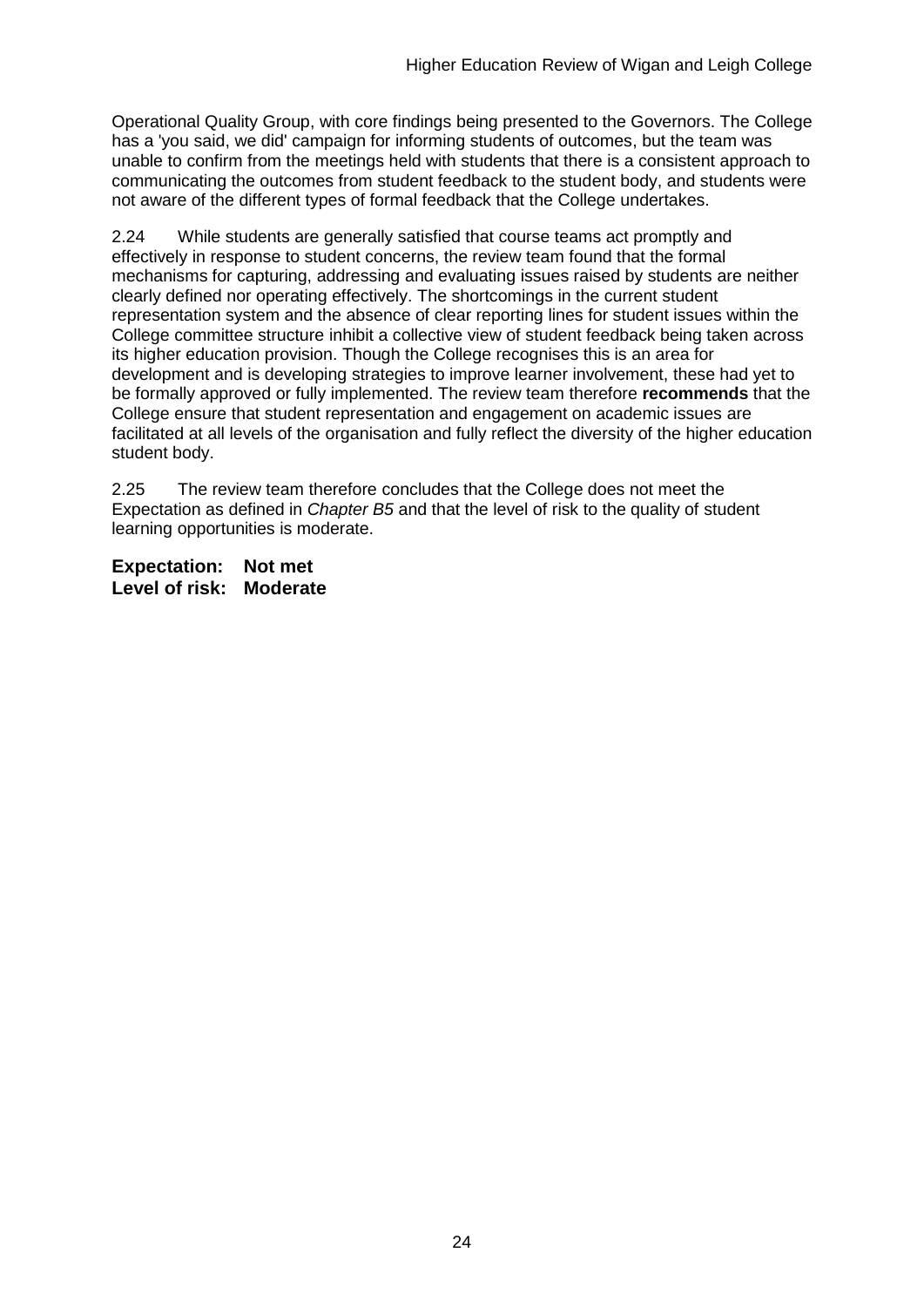**Expectation (B6): Higher education providers ensure that students have appropriate opportunities to show they have achieved the intended learning outcomes for the award of a qualification or credit.**

### **Quality Code,** *Chapter B6: Assessment of students and accreditation of prior learning*

2.26 As noted in detail under Expectation A6, the assessment requirements are outlined by the awarding bodies and Pearson and supported by internal College policies and procedures for managing the assessment process. Assessment plans are developed to ensure the volume and timing of assessments are appropriate and assignment briefs are internally verified prior to distribution for validity and to ensure the methods reflect the unit aims and learning outcomes. The Course Manager is responsible for managing the assessment process and ensuring all assessment plans and schemes of work are in place and up to date. Information on assessment, including briefs and marking criteria, is available to students in course handbooks, module information packs and the College VLE.

2.27 The College operates a turnaround time of three weeks for marking and providing feedback on assessments for higher national programmes. The College has an Additional Learning Support Policy and Equality Scheme and there are guidelines in place for marking work of students with specific learning needs. Marking of assessments is internally verified on a sampling basis and, where required by the partner, work is second marked prior to undergoing a moderation process involving the awarding body. Pre-examination board meetings are held within departments prior to the final exam board to confirm the completeness and accuracy of grades. Final exam boards for higher national programmes are managed at the College whereas for awarding bodies, College staff attend the exam boards held at the relevant University.

2.28 The College has a Recognition of Prior Learning process which applies to higher national programmes and the relevant University policy is adopted for programmes linked to awarding bodies. Achievement data is recorded on the College student record system once audited evidence is received from the awarding body. This data is then uploaded to the Pro-Achieve software to be used in the production of course reviews and SERs.

2.29 The review team reviewed the information in the SED and scrutinised documentation pertaining to this area including College procedures and guidelines, examples of marked students' work, external examiner reports and minutes of exam boards. In addition, the team met with students from across a range of programmes and study modes to explore their experience of assessment and met with College staff, including module leaders and course managers.

2.30 The review team found that the processes relating to assessment are generally well documented, secure and complied with by staff, although the statement that assignments are discussed in team meetings could not be verified. There is evidence that assessment plans and schemes of work processes are completed effectively. The students confirmed that feedback on marked work mainly meets the three-week service standard, although there were a few examples of significant delays without explanations to the students concerned. Assignments briefs, and feedback on assignments, are clearly linked to the learning outcomes of the module and students reported that assessment feedback is helpful. Students found the information regarding assessment useful and reported an awareness of the assessment regulations and grading criteria pertaining to their programme of study. However, assignment calendars are not provided in all cases.

2.31 Overall, the review team was satisfied that students have appropriate opportunities to show achievement of the intended learning outcomes for the award of a qualification or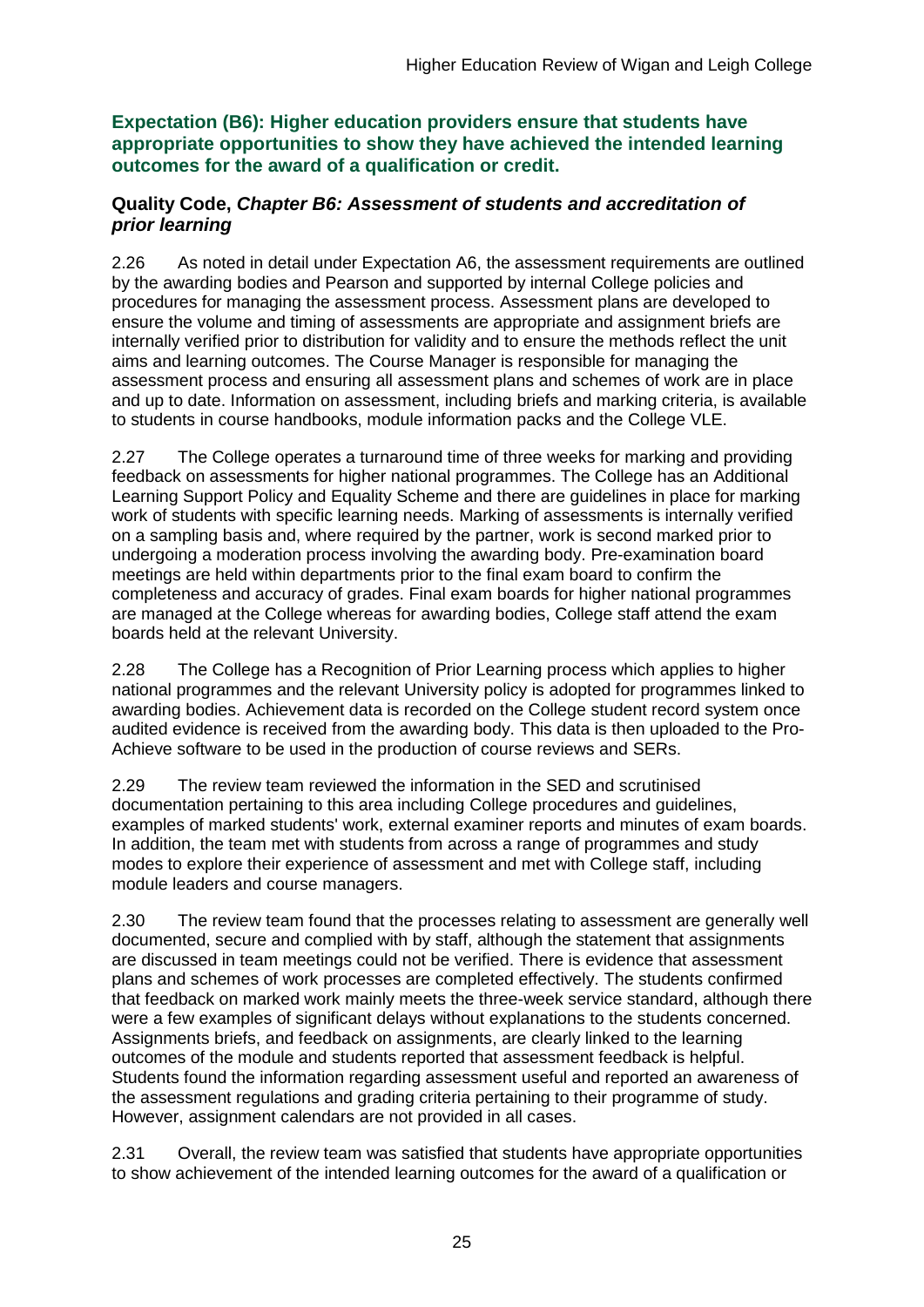credit. The team therefore concludes that the College meets the Expectation as defined in *Chapter B6* of the Quality Code and that the level of risk to the quality of student learning opportunities is low.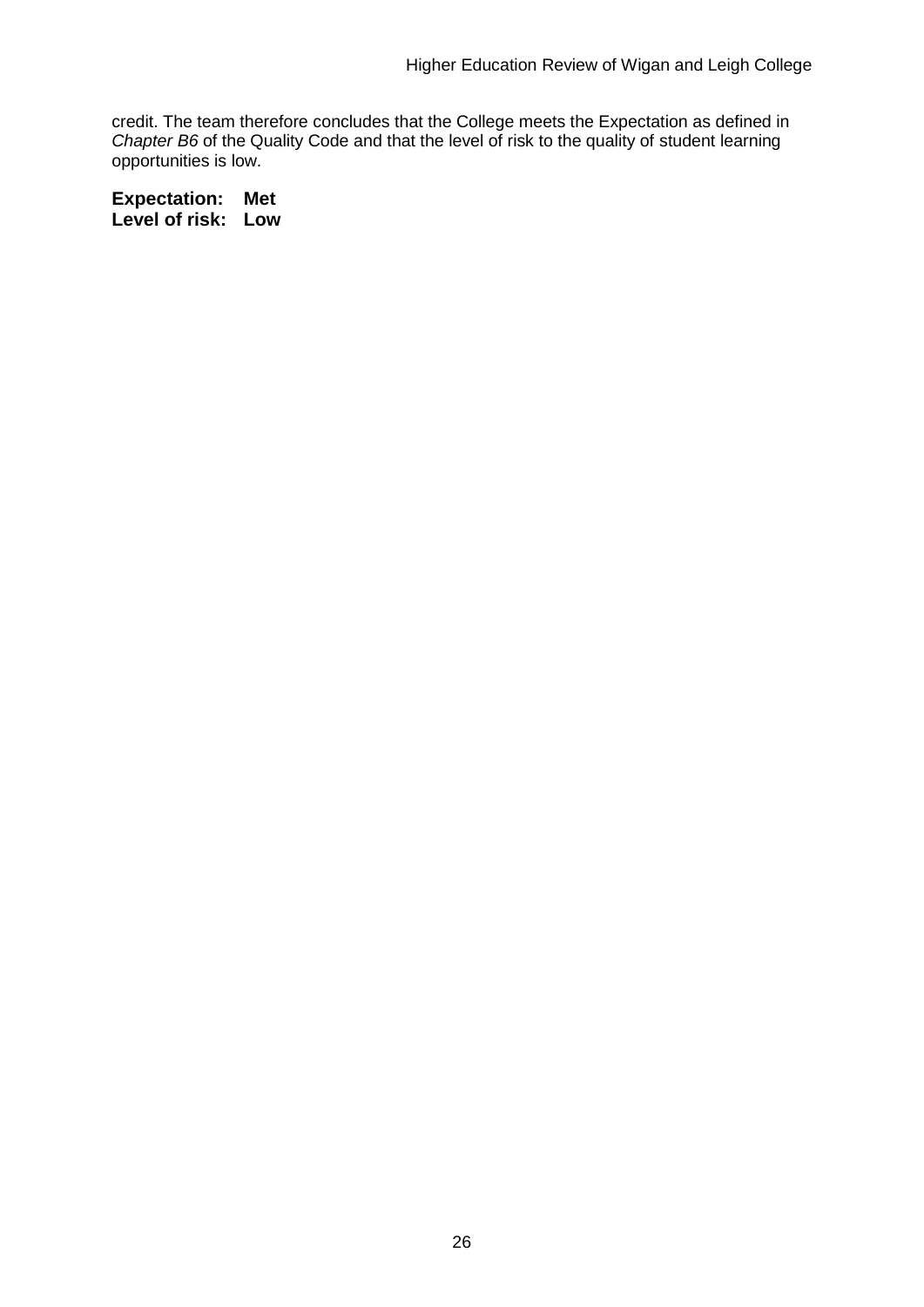### **Expectation (B7): Higher education providers make scrupulous use of external examiners.**

## **Quality Code,** *Chapter B7: External examining*

2.32 The awarding bodies nominate, appoint and train external examiners and this responsibility is set out in the relevant partnership agreements. External verifiers for higher national programmes are appointed by Pearson although the College undertakes the training and regular briefings in adherence with guidance provided by the awarding organisation. Divisional managers are also responsible for meeting and briefing external verifiers on College matters. Within the College, external examiner/verifier reports are discussed at course team level and made available to students through the VLE. The awarding bodies are responsible for contact with the external examiner and for the initial response to examiners after receiving the report, although course managers also provide a response which is recorded in the annual report and returned to the partner University. Normally, these responses are considered at the Higher Education Practitioners' Group and/or the Operational Quality Group but may sometimes be sent directly to the partner University. A composite external examiner/verifier report is produced for the Operational Quality Group to allow oversight of issues raised and as a checking mechanism for receipt of reports and responses to the awarding bodies.

2.33 The review team analysed documentation pertaining to the external examining process, including external examiner/verifier reports, the annual monitoring processes and minutes of available College meetings. In addition, the team met with students and staff to explore how the processes operated in practice.

2.34 The review team confirmed that external examiner/verifier reports are discussed at course team meetings and comments, with intended actions, are noted in SERs. Students are aware of the role of external examiners/verifiers and both staff and students confirmed that they have access to the reports through the VLE. In addition, aspects of the reports are shared with student representatives at course team meetings. In practice, a subgroup of the Operational Quality Group receives the composite report before reporting formally to the Operational Quality Group. The College was unable to provide evidence that external examiner/verifier reports had been discussed formally at College level during 2011- 12 as there was no record of the Operational Quality Group having met between October 2011 and April 2012. However, this had been rectified for the 2012-13 academic year.

2.35 Overall, the review team concludes that the College makes scrupulous use of external examiners and therefore the College meets the Expectation as defined in *Chapter B7* of the Quality Code and the level of risk to the quality of student learning opportunities is low.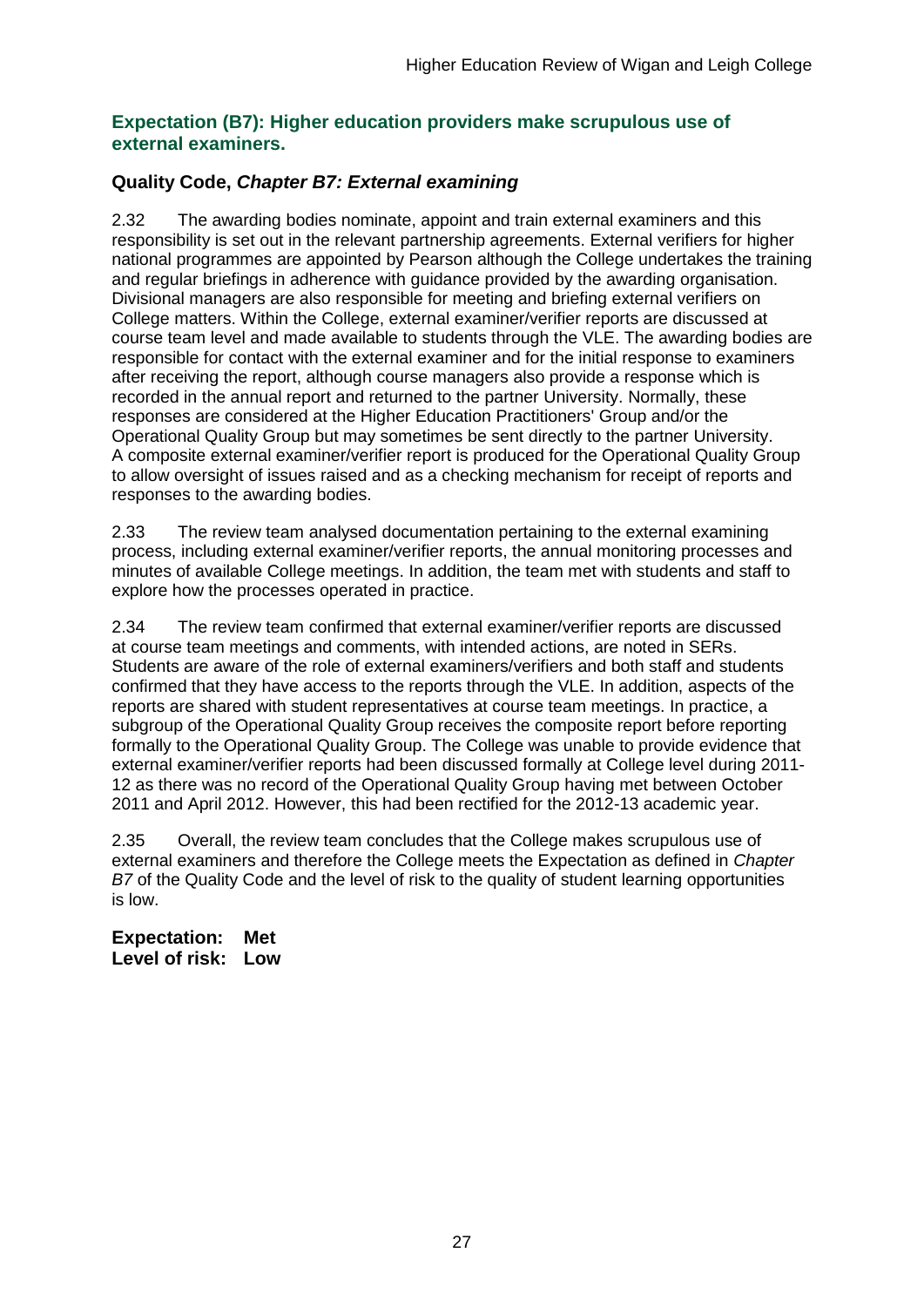### **Expectation (B8): Higher education providers have effective procedures in place to routinely monitor and periodically review programmes.**

### **Quality Code,** *Chapter B8: Programme monitoring and review*

2.36 The key quality assurance mechanism for the College is the annual SER which is informed by three internal review meetings conducted in November, April and June in each subject area. In addition, separate reports are submitted to the awarding bodies and a composite annual monitoring report (AMR) is required for all University of Lancashire provision. As outlined in Expectation A4, the SERs are validated by a subgroup of the Operational Quality Group at which course managers present their reports prior to these being approved and, where relevant, sent to the awarding body. The College also produces an internal Self-Assessment Report annually which covers all further and higher education provision and is compiled through submissions from course managers. The Senior Management Team undertakes regular monitoring of key data using 'Pro-Achieve' reports relating to further and higher education courses. The relevant Assistant Principal is required to report on significant variances in ongoing student retention. A similar process is conducted by each Faculty Management Team. As stated in paragraph 1.13, the approach to periodic review is determined by the partner institutions.

2.37 The review team considered documentation pertaining to the annual monitoring process including SERs, the composite AMR and programme AMRs for University of Central Lancashire courses and minutes of meetings where these were discussed. The team also met with academic staff and senior managers to discuss the approach to monitoring and review.

2.38 The annual monitoring process is well established and the required components are understood and adhered to by course teams. External examiner/verifier reports are considered within the annual reports and, at module level, students are required to complete an end-of-module evaluation although the students informed the panel that this was an inconsistent and variable process. Periodic reviews are conducted by the partner Universities and evidence pertaining to the most recent review by the University of Central Lancashire in 2009 confirmed satisfaction with the operation of programmes at the College. Pearson do not undertake or require periodic review and therefore monitoring of higher national provision has been enacted through the annual monitoring process and through the annual curriculum planning exercise, which considers the currency and demand for higher education programmes. However, the College acknowledges that a more comprehensive review of programmes within its current portfolio would be advantageous. Considering the volume of such provision and extent of delegated responsibilities from Pearson, the team strongly supported this view. The review team therefore **recommends** that the College complete the planned review of its portfolio of higher national programmes.

2.39 Notwithstanding the absence of periodic review for higher national programmes, the review team concludes that the College has effective procedures to monitor and periodically review programmes. The College therefore meets the Expectation as defined in *Chapter B8* of the Quality Code and the level of risk to the quality of student learning opportunities is low.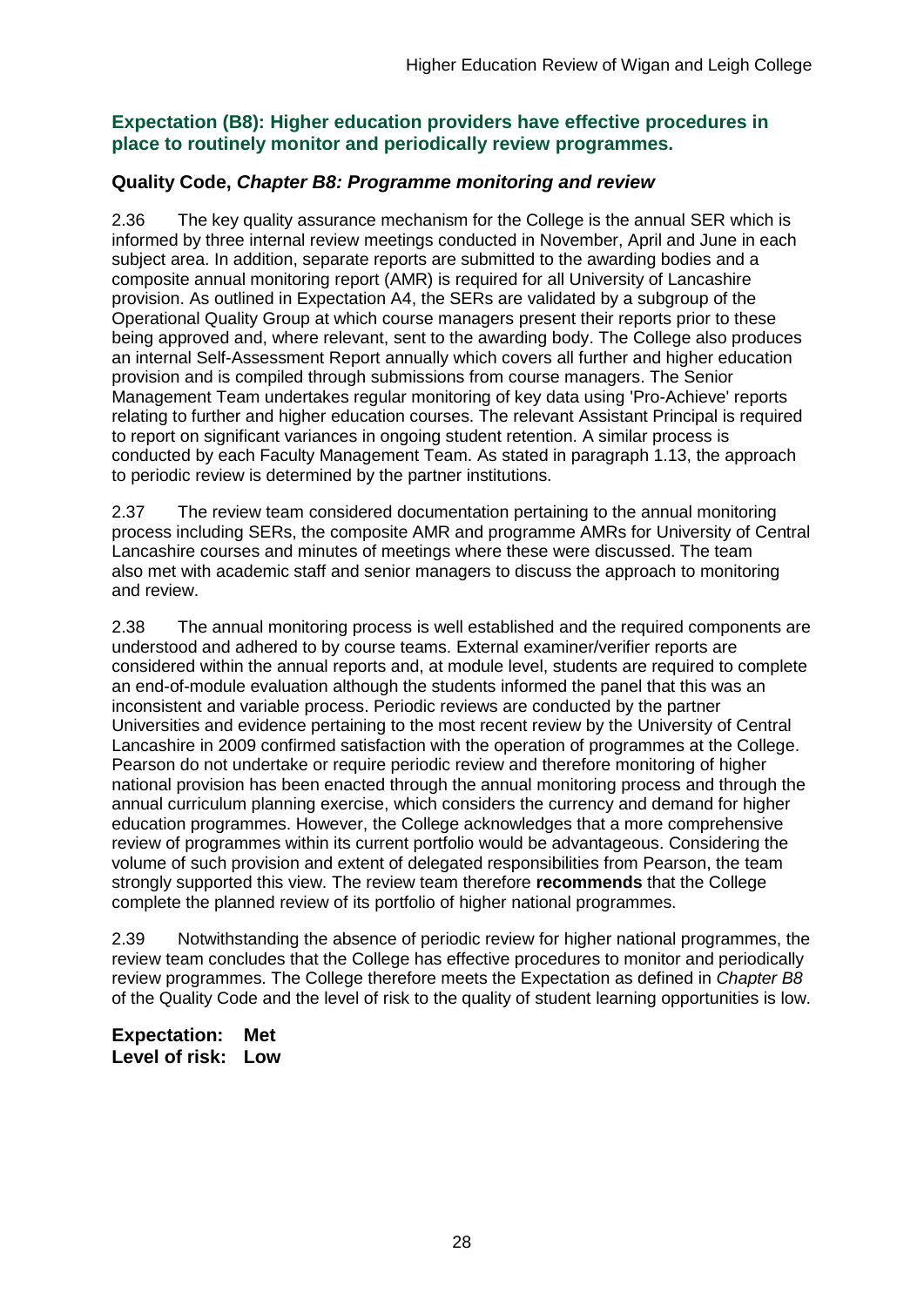## **Expectation (B9): Higher education providers have fair, effective and timely procedures for handling students' complaints and academic appeals.**

## **Quality Code,** *Chapter B9: Academic complaints and student appeals*

2.40 The College has detailed procedures for complaints, which state that students should never experience disadvantage if they lodge a complaint in good faith. The internal College procedure is used initially, although the relevant University's procedure is also available should the student need recourse to the awarding body. Clear guidance is available for College staff outlining the procedures, criteria and responsibilities for handling complaints. With regards to academic appeals, the College operates an internal procedure for the higher national programmes and students are directed to the Office of the Independent Adjudicator should they remain dissatisfied with the outcome. Students studying on courses linked to a partner University will follow the relevant University's appeals procedure. Information and guidance on the complaints and appeals procedures are available in the student handbook, with posters and information leaflets displayed in the College. The College maintain an overview of complaints through the Quality Manager and through reporting by the Assistant Principal at Senior Management Team meetings. The College's annual Self-Assessment Report and regular Business Review meetings provide opportunities to monitor complaints, although no formal complaints have been registered in the last two years.

2.41 The review team analysed the SED and documentation pertaining to complaints and appeals which the College makes available for staff and students. The team also met with staff and students to explore awareness and understanding of the process and how it operates in practice.

2.42 The review team considered the guidance to be clear and concise, with the process explained through a supporting diagram for the complaints procedure, and timeframes within which issues must be addressed. Students confirmed their awareness of the complaints procedures and where to find information on appeals. The College aims to resolve issues swiftly and without recourse to the formal complaints procedures, and students confirmed that the College is responsive and cited examples of quick responses to student issues. The complaints procedure is currently under review and the quality team are looking to update procedures in the light of legal advice, although no draft procedures were available to the team.

2.43 The review team confirmed that the procedures for handling student complaints and appeals were fair, effective and timely. The team therefore concludes that the College meets the Expectation as defined in *Chapter B9* of the Quality Code and that the level of risk to the quality of student learning opportunities is low.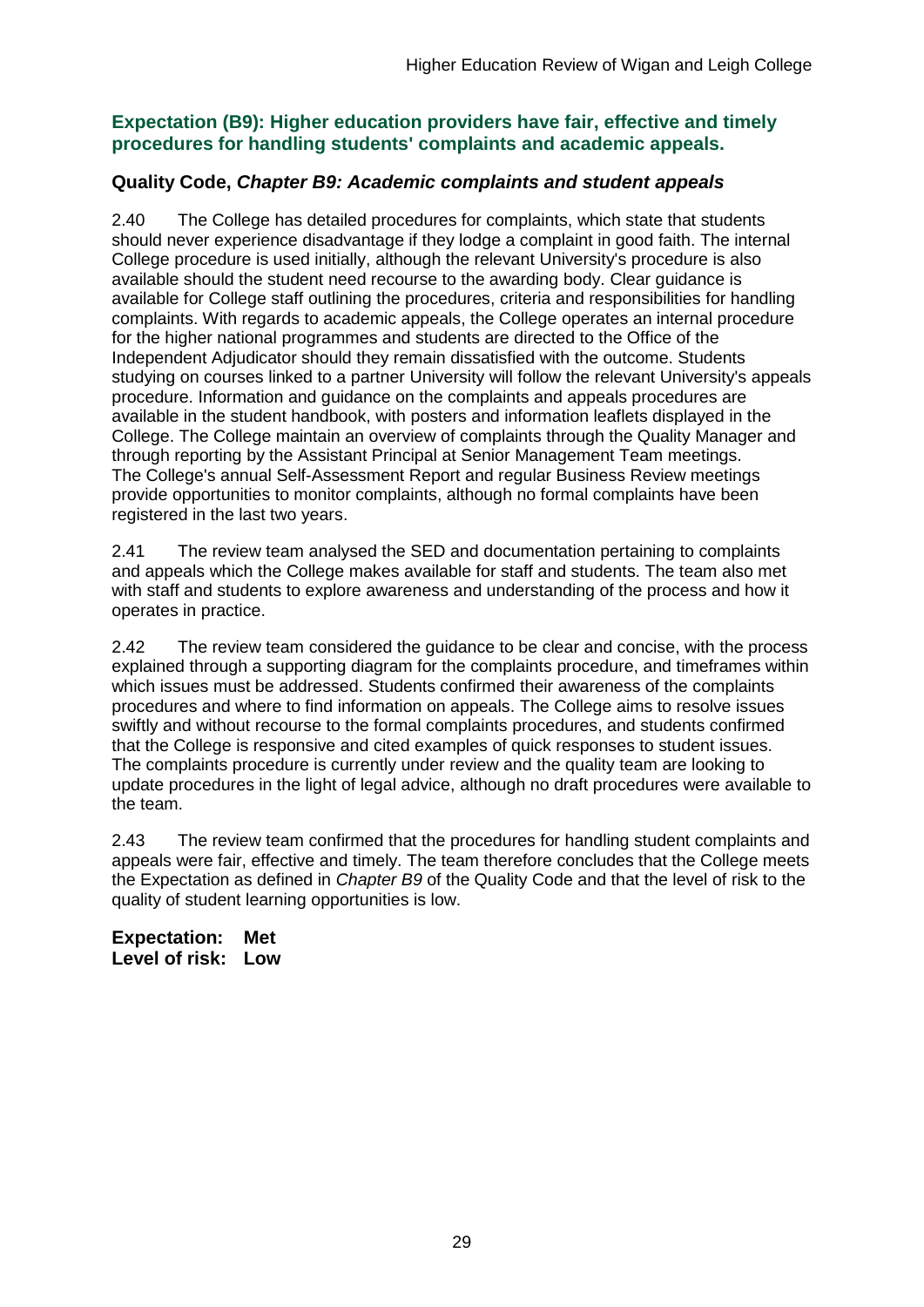**Expectation (B10): Degree-awarding bodies take ultimate responsibility for academic standards and the quality of learning opportunities, irrespective of where these are delivered or who provides them. Arrangements for delivering learning opportunities with organisations other than the degree-awarding body are implemented securely and managed effectively.**

## **Quality Code,** *Chapter B10: Managing higher education provision with others*

2.44 The College is not a degree-awarding body and delivers programmes through arrangements with regional awarding bodies and a licence agreement with Pearson. In the case of University awards, the College makes extensive use of the policies and procedures specified by the partner and for higher national programmes, the College has developed its own internal procedures in some areas. The overall responsibility for setting and maintaining academic standards rests with the partners. Terms are clearly defined in the partnership agreements and managed through the annual monitoring process, assessment moderation activities and the use of external examiners/verifiers. Within the College, responsibility for academic standards is largely delegated and managed initially by divisions based in academic faculties and overseen by the Operational Quality Group.

2.45 The College's main partnerships with regards to delivering learning opportunities are with employers who provide work placements for students and other work-based learning activities. Work placement opportunities have increased in recent years and the majority of programmes include a compulsory work placement, which contributes to formal assessment tasks. Due to the diversity within curriculum areas, placement opportunities are sourced locally by course teams although students are also encouraged to find their own placements as part of their employability skills development. Where students experience difficulties in securing a placement, the College consults with employers to find alternative workplace opportunities. Health and safety checks are undertaken prior to all placements which may be undertaken by a central College team or by staff within the divisions who are qualified to complete such appraisals. The College have a procedure for such checks which has been recently revised to simplify the approach in light of employer feedback.

2.46 The review team studied the documentation pertaining to the collaborative arrangements with awarding bodies and institutions, including the partnership agreements and responsibilities checklists. The team also reviewed the documentation regarding the arrangements for learning opportunities provided through work placements including College-wide documents as well as specific work placement guidance information provided at course level. The team discussed placement arrangements with course teams, support staff and senior managers and met with students and employers to discuss their experience of work placements.

2.47 Students confirmed that finding a suitable placement is their responsibility, but that there is help available from staff if required. Not all students were clear on the vetting process for placements and had variable experiences with regards to agreeing appropriate activities and learning outcomes while on placement, with some students not aware of any discussion of this kind. The length of placement varied greatly and staff confirmed that there was no minimum requirement and students on the same course could experience anything from one day to many months of placement activity depending on the employer need. Some students had contact with staff during their placement through visits or emails, although this was not always the case. The meeting with employers confirmed that contact with the College was variable, with some reporting excellent informal links with the Course Manager and some reporting minimal contact and a lack of guidance. There is no standard approach or requirement for obtaining feedback from employers. Staff confirmed that there is no formal policy or procedure for managing work placements, with the exception of the requirement for health and safety checks, and that relationships with employers are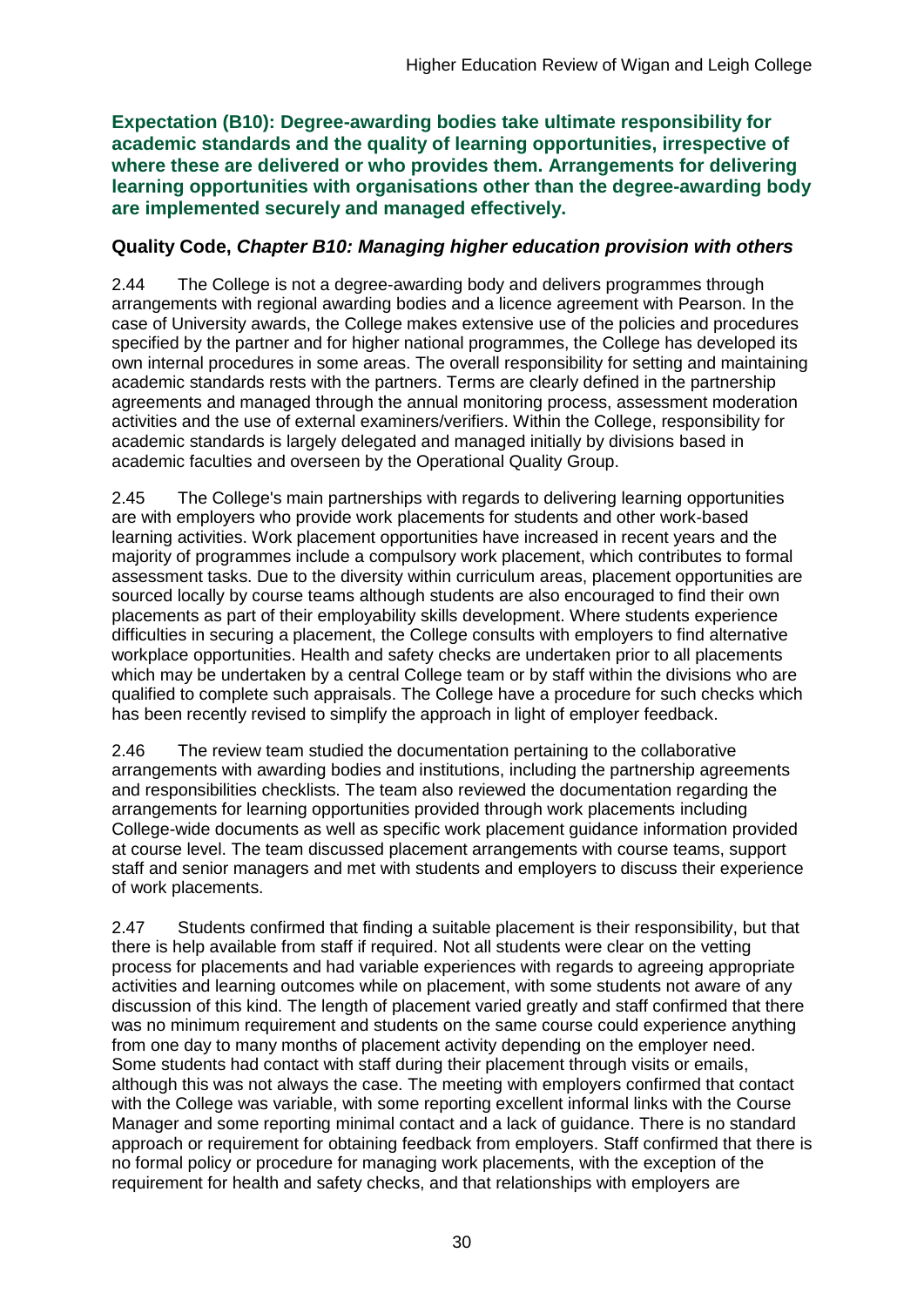managed and monitored by course teams. While the College previously had a central database of work placement providers, this has been discontinued with the exception of information pertaining to childcare and teacher education. The review team did not see any evidence that the College has processes to oversee the appropriateness and management of learning undertaken while on placement. There is therefore the potential for students to be engaged in placement activity that does not support the achievement of the intended learning outcomes for their programmes of study.

2.48 Although the College stated that they had addressed all actions from the previous IQER visit, the review team did not find evidence of how the recommendations pertaining to work placements had been significantly progressed. The IQER had found that relationships with employers were predominantly managed at course level and had advised the College to review and where necessary improve its links with employers. A second advisable recommendation had also been made to review arrangements for securing placements for students to ensure quality and equity across provision. The review team found the issues raised at the last review to be extant and therefore **recommends** that the College develop and implement College processes to ensure that placements within programmes are appropriate, managed and monitored effectively and that they provide a quality learning experience and equity of learning opportunities for all students.

2.49 The review team found that the relationship with the awarding bodies and institutions appeared to work well and that the College is enacting its responsibilities competently within its defined agreements. With regards to the College's management of learning opportunities with placement providers, the review team concludes that responsibility for managing and monitoring work placement experience is delegated to course teams without any institutional policy or reference points, and that there is no effective oversight at College level of this area of activity. The review team concludes that the Expectation as defined in *Chapter B10* of the Quality Code is not met and that the lack of College oversight and progress on addressing the advisable recommendations from the last IQER report meant that the level of risk to the quality of student learning opportunities is serious.

**Expectation: Not met Level of risk: Serious**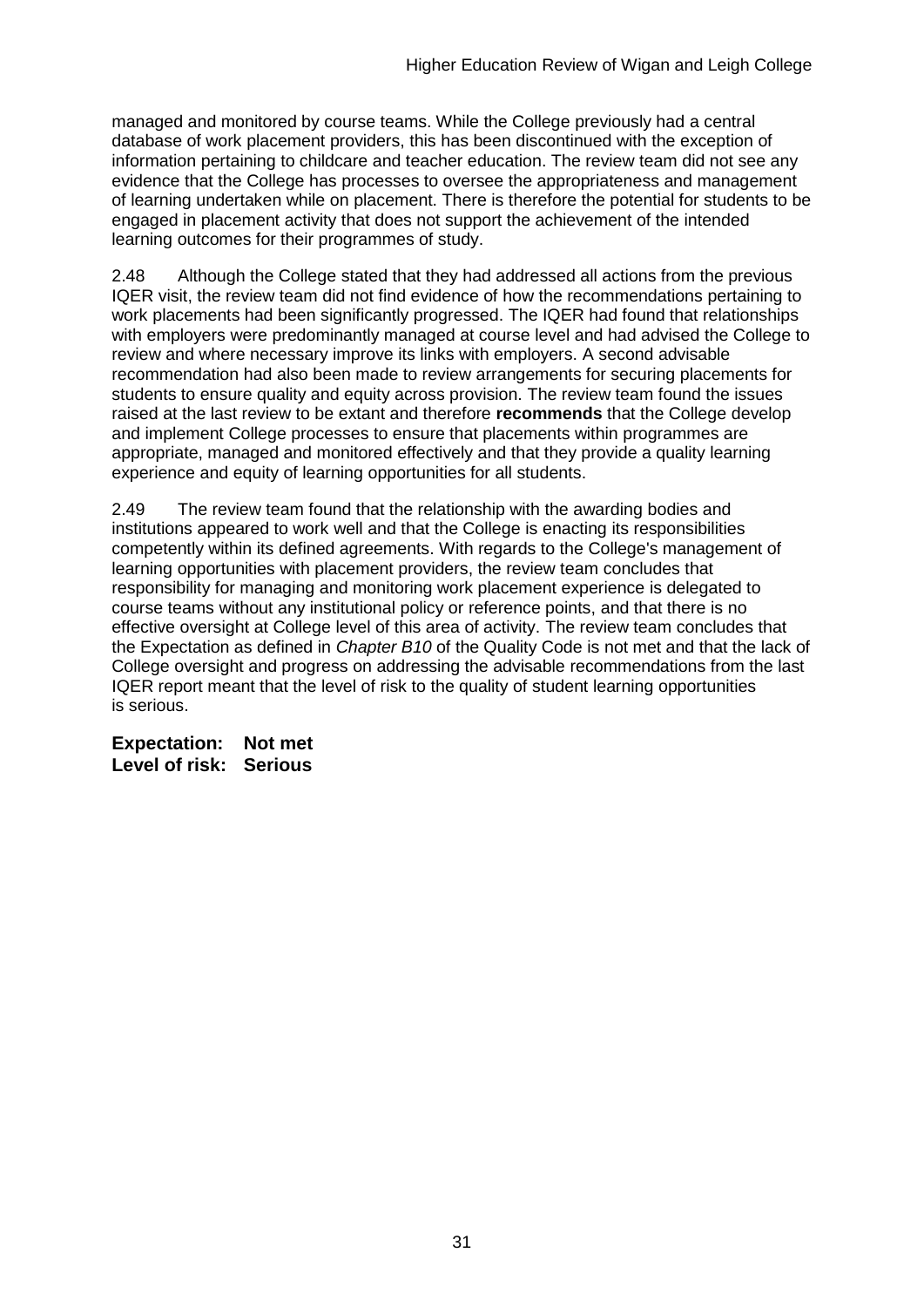**Expectation (B11): Research degrees are awarded in a research environment that provides secure academic standards for doing research and learning about research approaches, methods, procedures and protocols. This environment offers students quality of opportunities and the support they need to achieve successful academic, personal and professional outcomes from their research degrees.**

### **Quality Code,** *Chapter B11: Research degrees*

## **Findings**

2.50 The College has no research degree provision, therefore this Expectation is not applicable.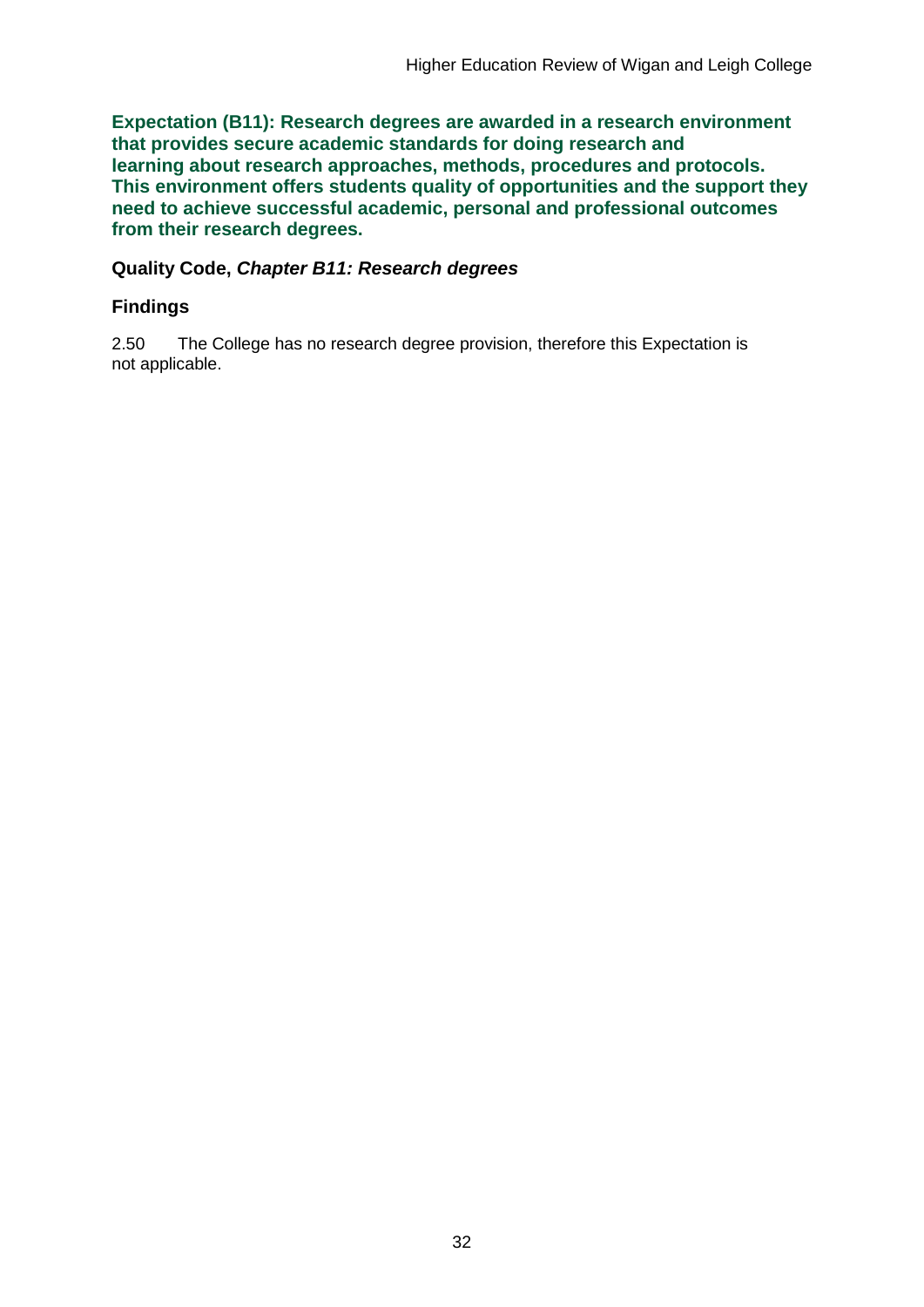## **Quality of student learning opportunities: Summary of findings**

2.51 In meeting its judgement on the quality of student learning opportunities at the College, the review team considered the findings against the criteria outlined in Annex two of the published handbook. Of the Expectations within this section, two are considered not met, namely Expectations B5 and B10 (with an associated recommendation arising in each area). All others are considered met and low risk, with the exception of Expectations B1 and B3 which are met but with recommendations to address the moderate risks regarding the validation process and College oversight of teaching, learning and assessment activities, respectively. In addition to the recommendations in Expectations B1, B3, B5 and B10, the review team also recommends that the review of the higher national portfolio be completed (Expectation B8) and noted the operation of personal tutoring as good practice (Expectation B4).

2.52 Of the Expectations not met, Expectation B5 is considered to pose a moderate risk as the arrangements for student representation and engagement, while broadly adequate, have some shortcomings in operation. Although the College has plans to develop student engagement activity within the College, these are not fully embedded in planning activities at this stage. The unmet Expectation B10 is considered to pose a serious risk to the quality of work placement learning opportunities due to the significant gap in the structures and procedures relating to the quality assurance arrangements for managing work placements. In addition, the College has not recognised a problem in oversight and has no current plans for addressing this issue, despite a concern regarding the arrangements for placements resulting in an advisable recommendation in the last IQER report.

2.53 On this basis, the review team considered that there is a major gap in the College's ability to meet Expectation B10 and that this presents a serious risk to the management of student learning opportunities in this area, with limited controls currently in place to mitigate this risk. The review team therefore concludes that the quality of student learning opportunities at the College **does not meet** UK expectations.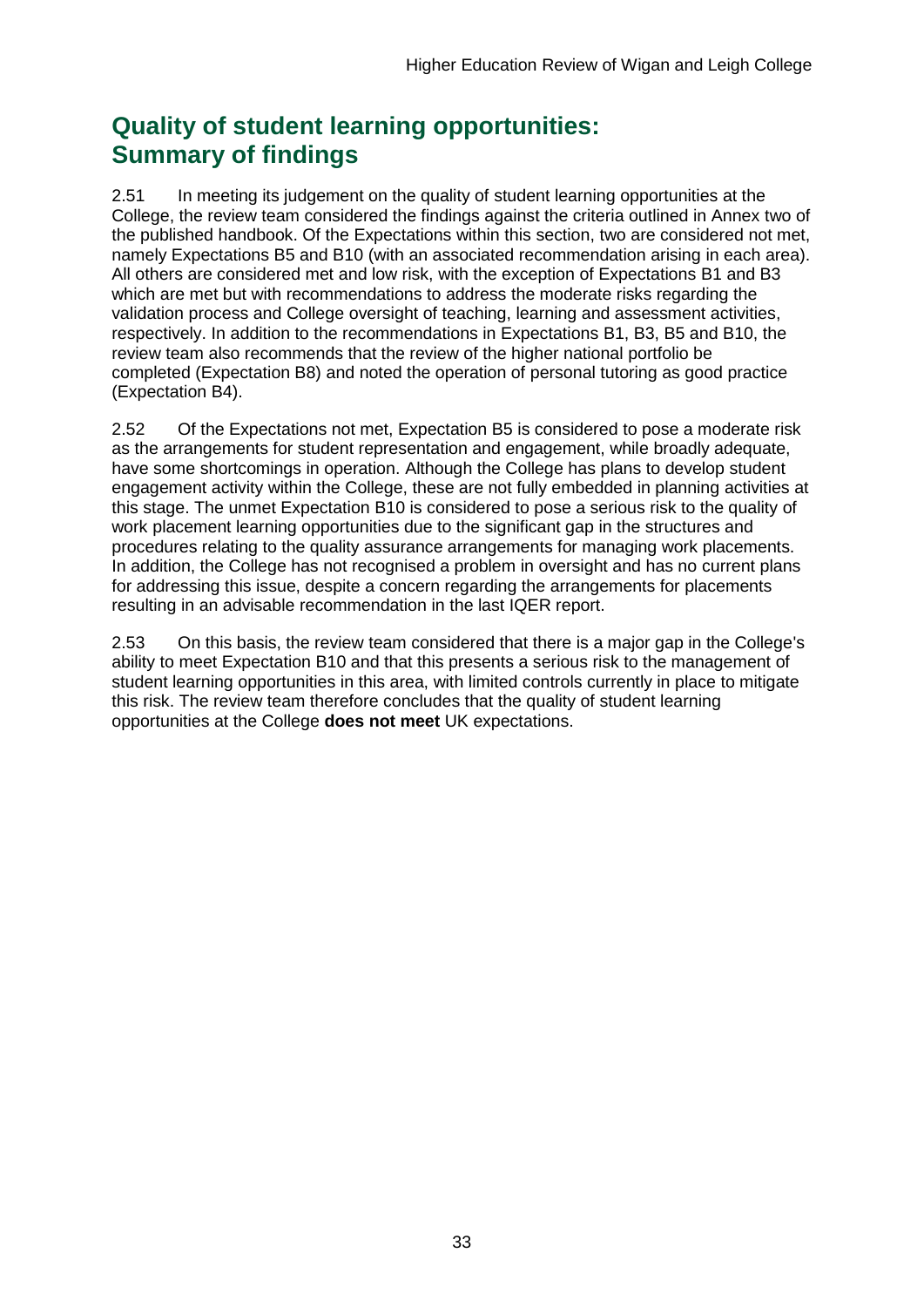## <span id="page-34-0"></span>**3 Judgement: Quality of the information produced about its provision**

### **Expectation (C): UK higher education providers produce information for their intended audiences about the higher education they offer that is fit for purpose, accessible and trustworthy.**

## **Quality Code,** *Part C: Information about higher education provision*

3.1 The College website, prospectus and other printed materials are used to provide information about the College and its programmes to prospective students and other stakeholders. There is also a course finder app on the College's Facebook page. Information is provided on the course content, length of the course, modes of study, assessment methods, entry requirements, awards offered, progression opportunities and cost of the course. Where required, course information is also supplemented by the Key Information Sets, giving students applying for courses an opportunity to access information on the performance of the programme. There is a specific section providing information for international students wishing to make an application. The website also provides information about the College management and governance arrangements, including details about the Senior Management Team, key College policies and a governing board section with relevant annual reports. The currency of course information is reviewed by subject leaders in close liaison with the marketing department. Publicity material is signed off by the Marketing and Admissions Manager. Official data for Higher Education in Further Education: Students surveys and UCAS is compiled and checked by the Higher Education Director, the College's Information and Technology Systems Directorate and the Business and Student Services Directorate.

3.2 More detailed course information is made available for current students in the course handbooks, which are available in hard copy and on the VLE. The information available includes learning outcomes, grading criteria, assessment timetables, academic regulations and generic information on referencing, academic services and plagiarism. The College VLE is also used to provide specific information about the delivery of the modules, including module outlines and lecture notes. External examiner reports are available on the VLE for staff and students to access. The College considered the 'How to Apply' section on the website had some shortcomings and noted that further work is being undertaken to provide clearer information for prospective students on the admissions process. This is currently being addressed by the Marketing Team for the 2014 prospectus. Additionally, the College is currently in the process of developing a Higher Education Student Charter.

3.3 The review team reviewed samples of documentation available to prospective and current students including the College website, the prospectus, the VLE, course handbooks, programme specifications and module specifications. The team also met with staff and students to test the usefulness, accessibility and accuracy of the information provided.

3.4 Students reported that the information made available by the College is accessible, accurate, clear and useful. In particular, the students were highly complimentary of the VLE, deeming it easily accessible on and off-campus and comprehensive in the provision of course information. In meetings with support staff, the team was told that there are plans for its further development, including the capacity to extend it beyond an information tool to facilitate greater interactivity in teaching and learning. The IT Manager also clarified that the College ensures the VLE reflects industry standards. The review team considered that the useful and accessible VLE provided a valuable resource for both staff and students and noted this as **good practice**.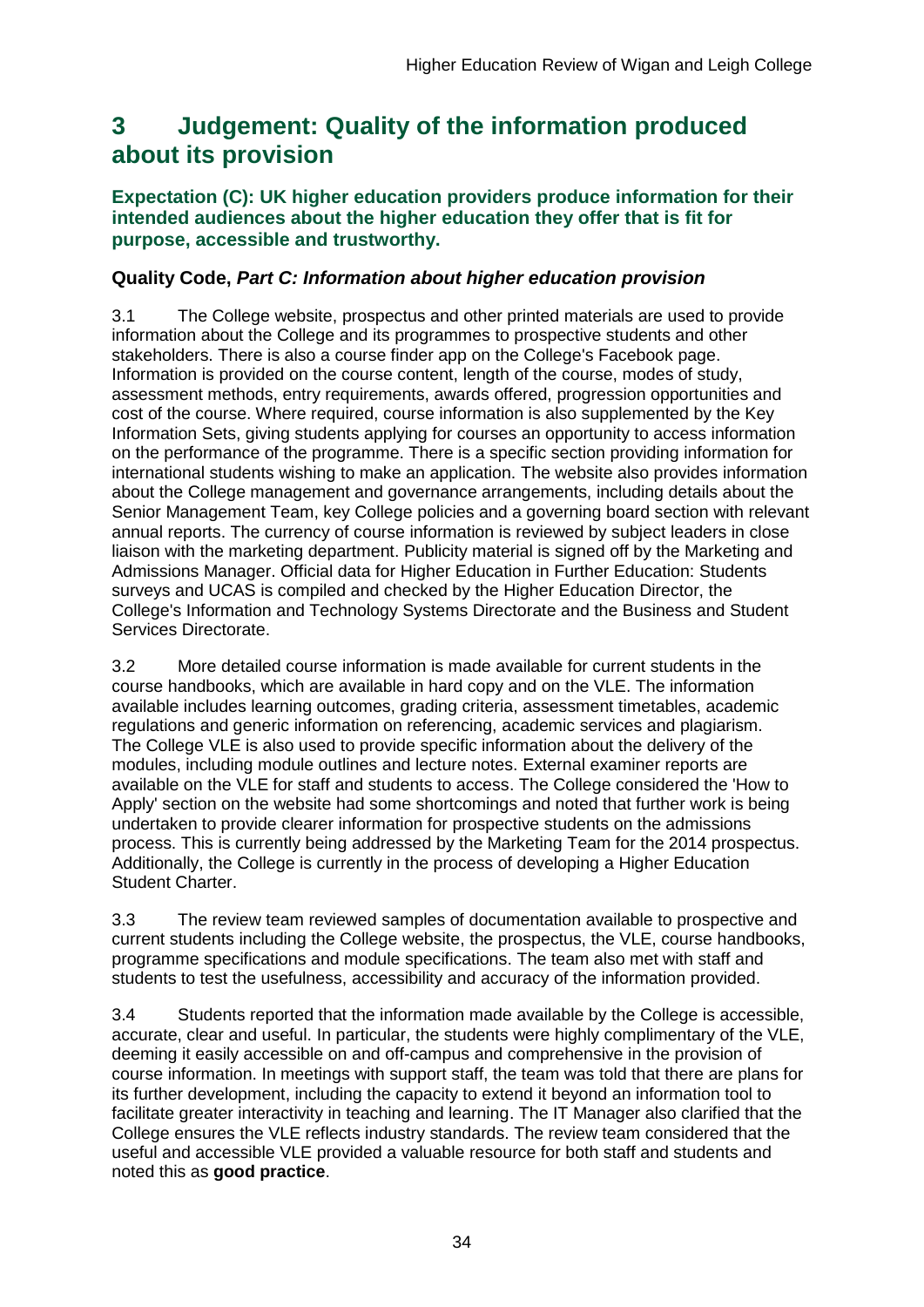3.5 The review team concludes that the College produces information on the courses offered which is fit for purpose, accessible and trustworthy. The College therefore meets the Expectation as defined in *Part C* of the Quality Code and the level of risk is low.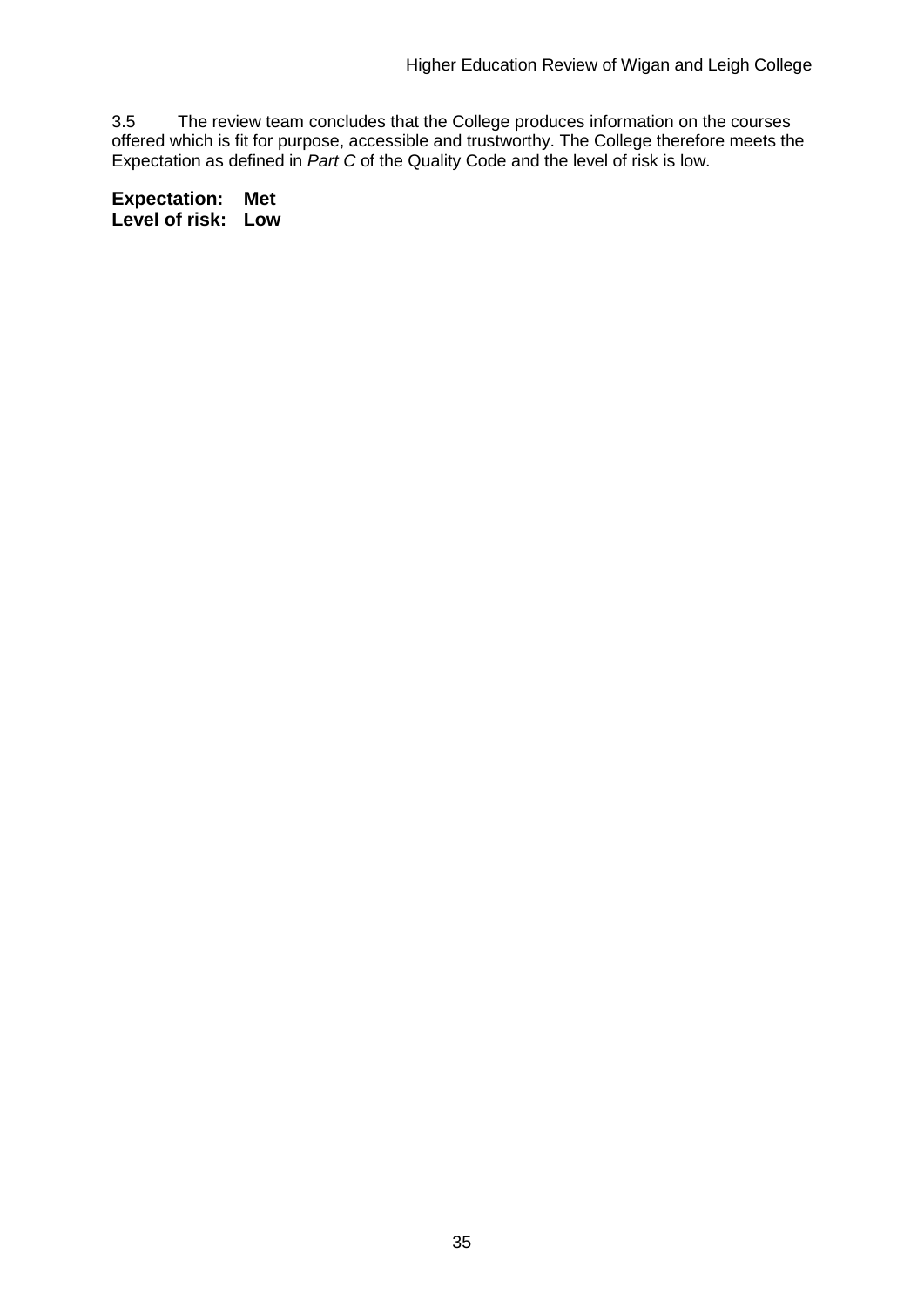## **Quality of the information produced about its provision: Summary of findings**

3.6 In meeting its judgement on the quality of the information produced about provision at the College, the review team considered the findings against the criteria outlined in Annex two of the published handbook. The review team considered that the Expectation in this area is met and the risk is low.

3.7 The College provides information to stakeholders that is generally clear, accessible and useful. The VLE was particularly cited by staff and students as a valuable information tool and the reviewers' scrutiny of this resource confirmed this view. The accessibility and usefulness of the VLE was recognised as good practice.

3.8 Overall, the review team concludes that the quality of the information provided by the College about its provision **meets** UK expectations.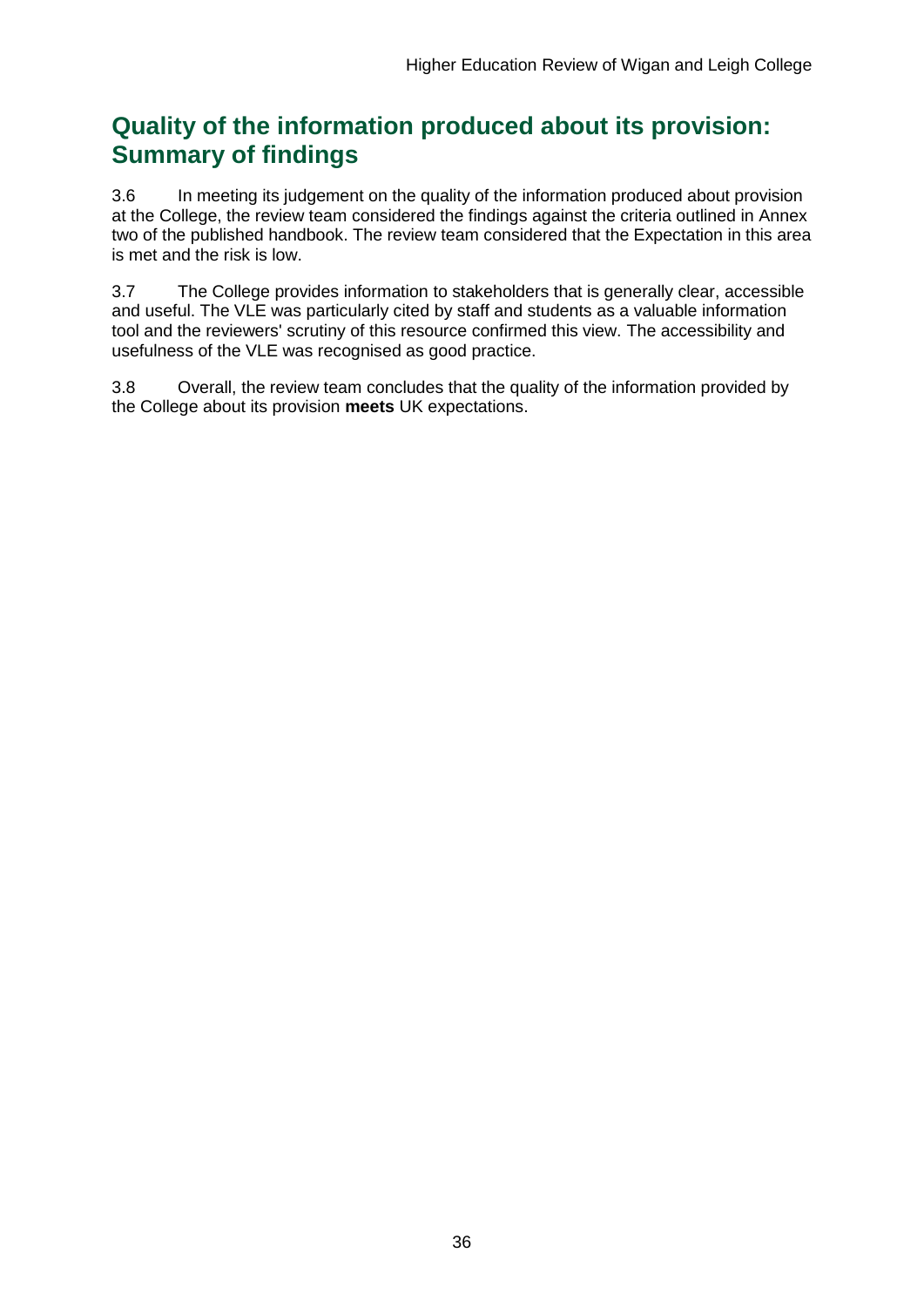## <span id="page-37-0"></span>**4 Judgement: Enhancement of student learning opportunities**

## **Expectation (Enhancement): Deliberate steps are being taken at provider level to improve the quality of students' learning opportunities.**

4.1 The College states that the aims and objectives in the Strategic Plan and draft Higher Education Strategy demonstrate that it is taking a strategic approach to the enhancement of student learning opportunities. All support areas produce an annual Self-Assessment Report together with a Quality Improvement Plan which cover both further and higher education development plans and identify actions being taken to enhance the student experience. The implementation of the College Property Strategy, which includes the creation of the new Professional Studies Building and capital investments in the Electrical and Mechanical Engineering subject area, were cited as recent examples of enhancement initiatives. While there is no group with a specific remit for enhancement, good practice in teaching and learning is shared between colleagues through the Higher Education Practitioners Group.

4.2 The review team analysed the SED and met with academic staff and senior managers at the College to discuss the approach to enhancement and how this is manifested within the College structures and practices.

4.3 Staff confirmed that the Higher Education Practitioners Group is a useful forum for raising and discussing good practice, although the team noted that the identification and dissemination of good practice is not reflected in its terms of reference. While the review team identified positive enhancement activity taking place in different parts of the College, the team did not see evidence of where enhancement across higher education programmes is being discussed in a strategic manner or where this is formally reported or monitored at College level. Enhancement opportunities are detailed as aims of the Teaching, Learning and Assessment Strategy although there is no clear indication as to how this should be sourced, recorded, monitored and disseminated to all relevant parties across the College. The examples of divisional Self-Assessment Reports and Quality Improvement Plans reviewed by the team were predominantly focused on further education improvements and required reporting against common headings for further education and higher education. The generic headings of the College's Quality Improvement Plans are edited by course teams to be subject specific, which means that issues arising cannot be objectively understood in the context of the College, consequently inhibiting opportunities for cross-College enhancement. While the annual monitoring process and the peer observation approach provide opportunities for good practice to be identified and shared locally, the team did not see evidence of how the College uses its quality assurance processes effectively for enhancement purposes. The review team therefore **recommends** that the College take deliberate and systematic steps, at provider level, to identify, disseminate, implement and monitor good practice and evaluate its impact on the enhancement of the quality of learning opportunities.

4.4 The review team concludes that the College does not meet the Expectation that deliberate steps are being taken at provider level to improve the quality of students' learning opportunities and that the risk is moderate.

**Expectation: Not met Level of risk: Moderate**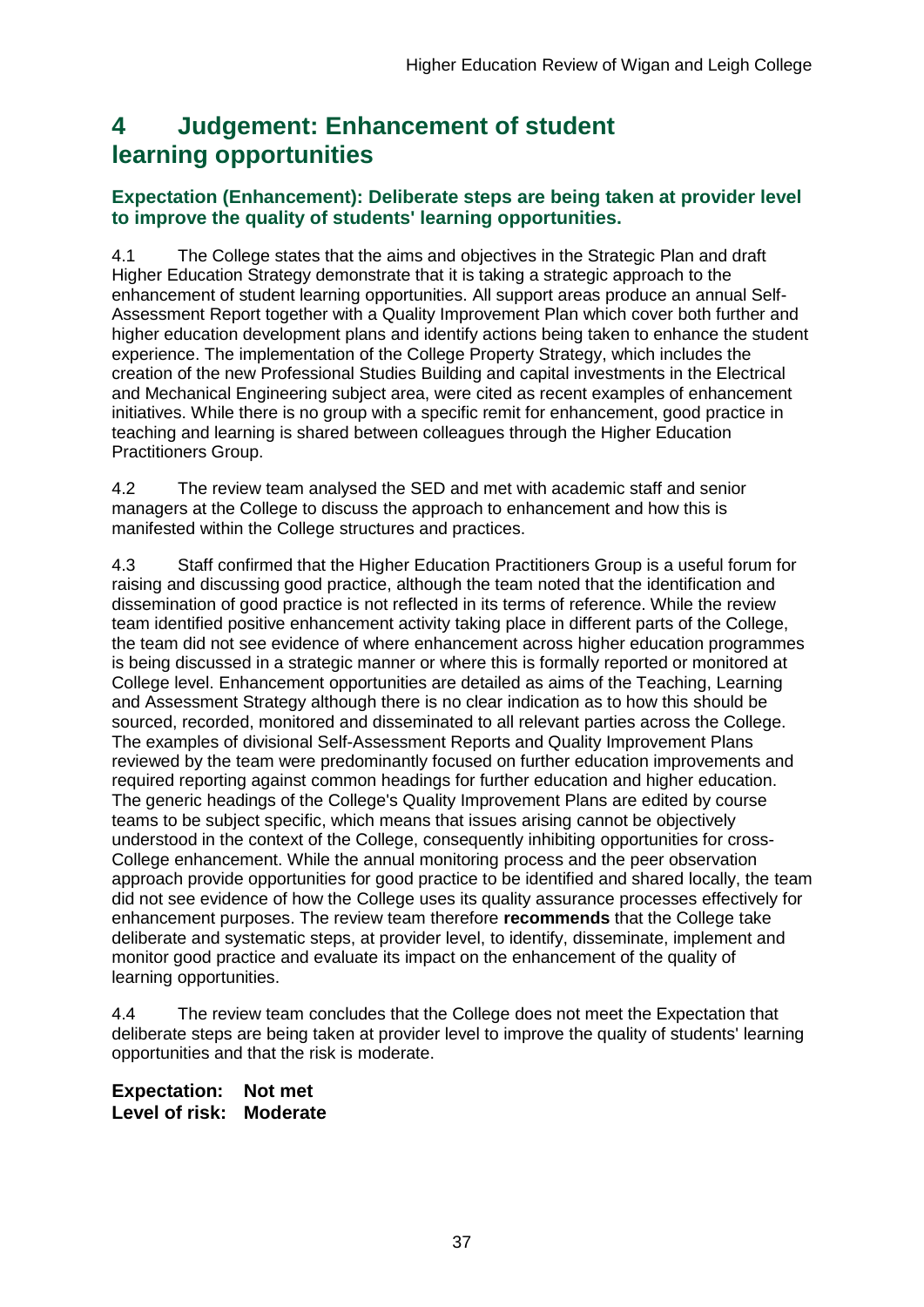## **Enhancement of student learning opportunities: Summary of findings**

4.5 In meeting its judgement on the enhancement of student learning opportunities at the College, the review team considered the findings against the criteria as outlined in Annex two of the published handbook. The review team considered that the Expectation in this area is not met and that the risk to student learning opportunities is moderate.

4.6 The strategic approach to enhancement at the College is largely viewed in terms of capital investment in the College infrastructure, and quality assurance procedures are not used effectively to identify, support and disseminate good practice in a planned and systematic manner. While the College does encourage continuous improvement to its provision, there is little evidence of how this is implemented and overseen at College level. The review team therefore recommends that the College take deliberate and systematic steps, at provider level, to identify, disseminate, implement and monitor good practice and evaluate its impact on the enhancement of the quality of learning opportunities.

4.7 Overall, the review team concludes that the enhancement of student learning opportunities at the College **requires improvement to meet** UK expectations.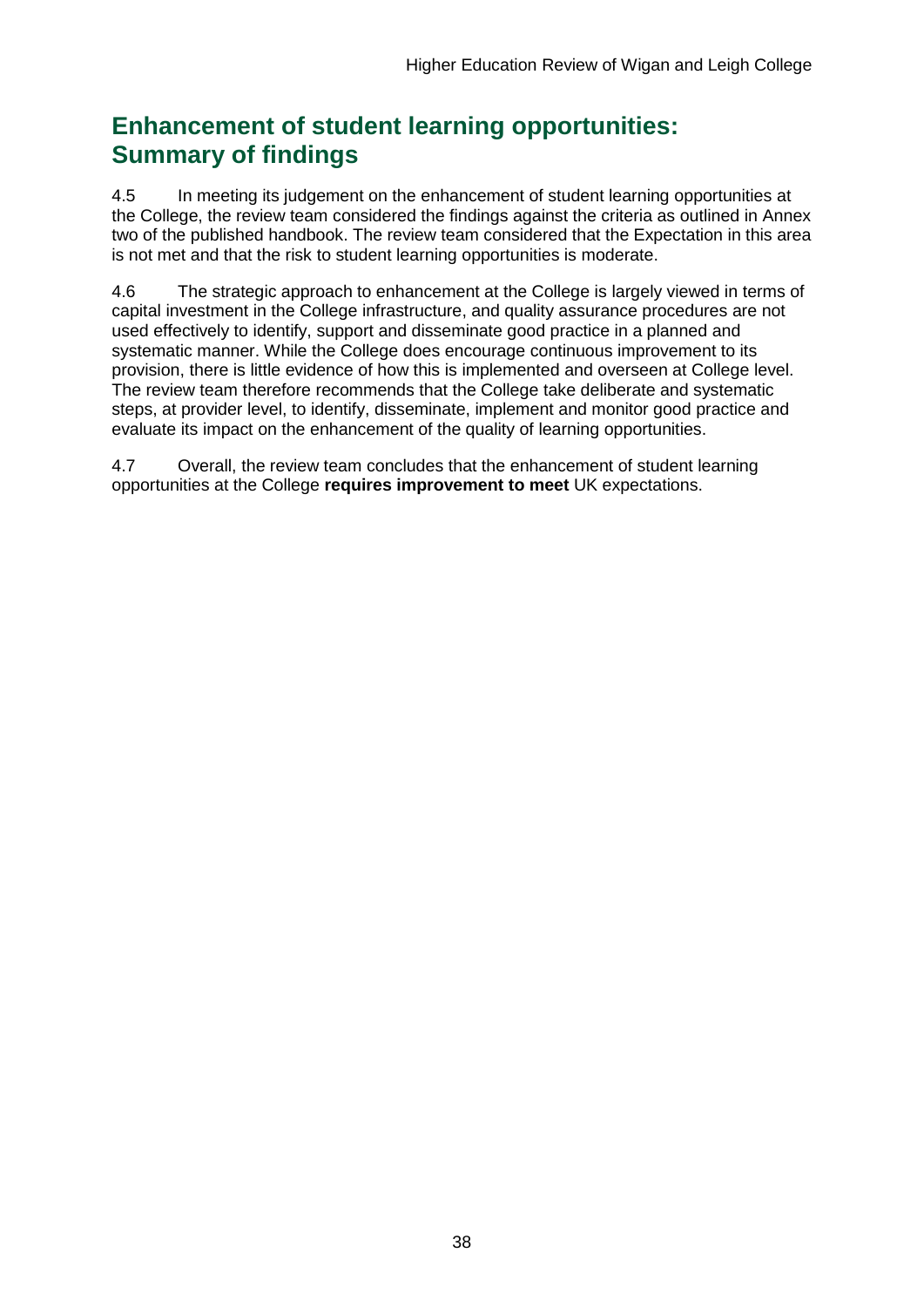## <span id="page-39-0"></span>**5 Commentary on the Theme: Student Employability**

5.1 The majority of programmes at the College are designed to support specific careers and the College ensures that all significant policy documents promote employability skills within the provision. The Higher Education Strategy acknowledges that 'virtually all HE provision is vocational, the role of the employer is pivotal'. The previous IQER review team made two advisable recommendations relating to employer engagement, namely to review and improve links to employers in all relevant programme areas and to ensure consistent employer engagement in the full promotion of work-based learning opportunities. The College has made some progress in this area as a number of programme areas have developed effective links with employers, but these are not formalised and the claim made by the College that it has established employer links for all higher education courses could not be verified. The team met with a number of employers who all expressed an interest in becoming more involved with their subject areas but none had been involved in curriculum design and all confirmed that there is no formal structure with which they could engage. Indeed, although the involvement of employers in the design of programmes is seen as important, the review team noted that programme approval documentation does not make specific reference to the inclusion of employers in the design stages of new programmes. However, where the programme areas have made links, employers' views on new programme proposals are sought.

5.2 The majority of programmes offer Personal Planning and Development modules to aid the development of employability skills. Although this is not a College requirement, all students met by the team have a Personal Development Plan and students attested to its value. Programmes use this module to support the development of specific skills which are tailored, as much as possible, to the area of future employment. All students confirm that they have a personal tutor who supports them in their academic development, as well as engaging them in their employability skill development.

5.3 The College sources opportunities where possible for students to work on live projects for employers. Many students undertake a work placement as a compulsory element of their programme. Course teams source placement opportunities and in most cases students are encouraged to find their own placements as part of their employability skills development. Students, employers and staff made clear during meetings that there is considerable variability in practice in the arrangements for securing a placement, the length of the placement, the quality of the learning opportunities available during the placement, and the monitoring of the placement experience.

5.4 The College has invested in its infrastructure to ensure that programmes have upto-date and industry-standard facilities, and the team were given examples of where specific equipment was provided to programmes at relatively short notice in response to demand. In another instance, employers noted that students were not using particular software used by the setting, but the team clarified that this software is available at the College.

5.5 The review team was assured that students receive sound support for their employability skills development from tutors, central support services and within their College programme. The reviewers were not assured that the College has developed systematic processes to engage effectively with employers, although the employers met during the visit expressed a desire to engage more actively. Additionally, the team did not consider that the College has sufficient processes in place to assure itself of the quality or effectiveness of the placements undertaken across or within individual programmes.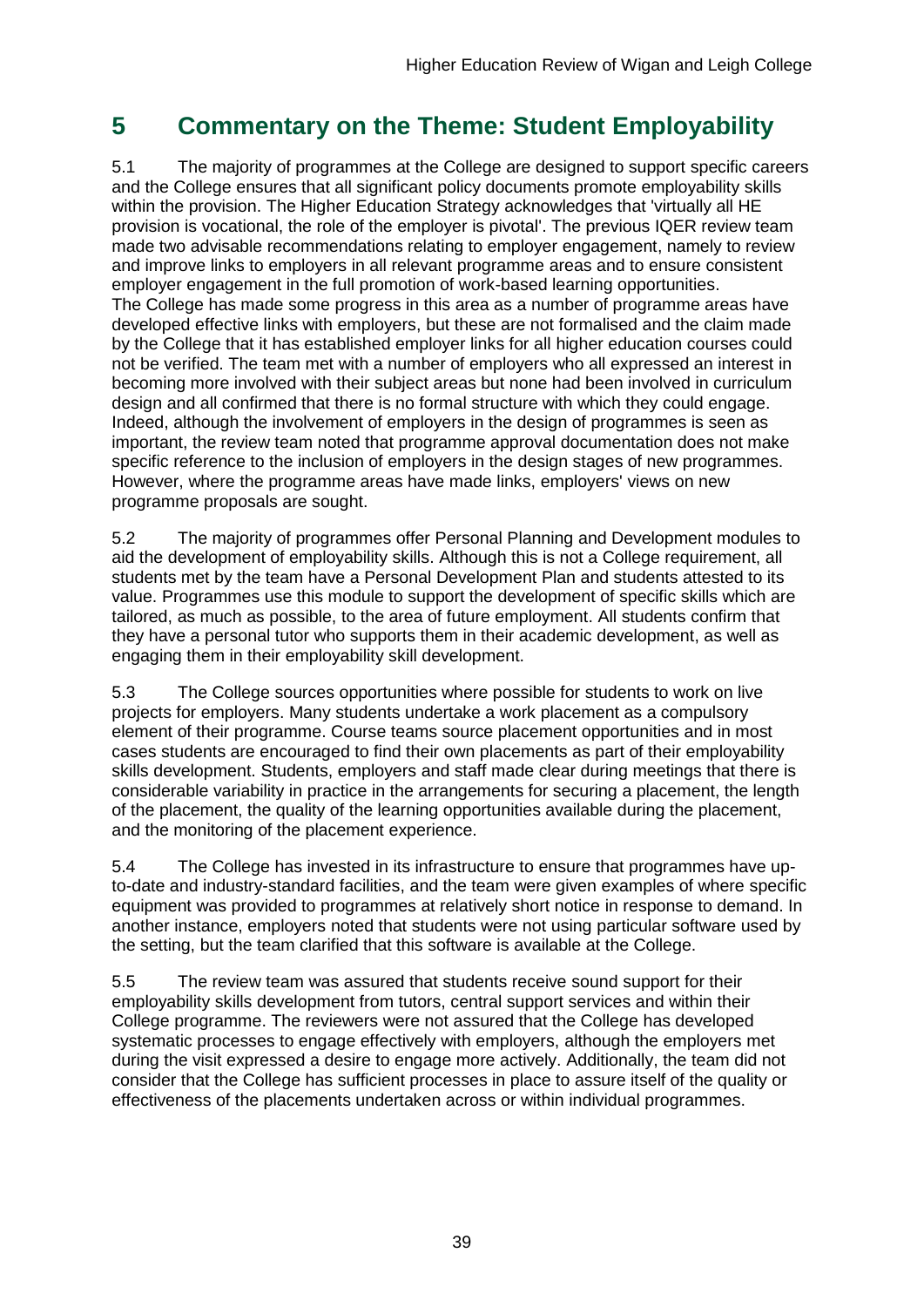## <span id="page-40-0"></span>**Glossary**

This glossary is a quick-reference guide to terms in this report that may be unfamiliar to some readers. Definitions of key operational terms are also given on pages 27 to 29 of the [Higher Education Review handbook.](http://www.qaa.ac.uk/Publications/InformationAndGuidance/Pages/HER-handbook-13.aspx)

If you require formal definitions of other terms please refer to the section on assuring standards and quality: [www.qaa.ac.uk/assuringstandardsandquality.](http://www.qaa.ac.uk/assuringstandardsandquality/pages/default.aspx)

User-friendly explanations of a wide range of terms can be found in the longer **Glossary** on the QAA website: [www.qaa.ac.uk/aboutus/glossary.](http://www.qaa.ac.uk/aboutus/glossary/pages/default.aspx)

### **Academic standards**

The standards set by **degree-awarding bodies** for their courses (programmes and modules) and expected for their awards. See also **threshold academic standard**.

#### **Award**

A qualification, or academic credit, conferred in formal recognition that a student has achieved the intended **learning outcomes** and passed the assessments required to meet the academic standards set for a **programme** or unit of study.

#### **Blended learning**

Learning delivered by a number of different methods, usually including face-to-face and e-learning (see **[technology enhanced or enabled learning](http://www.qaa.ac.uk/AboutUs/glossary/Pages/glossary-t.aspx#t1)**).

#### **Credit(s)**

A means of quantifying and recognising learning, used by most institutions that provide higher education **programmes of study**, expressed as numbers of credits at a specific level.

### **Degree-awarding body**

A UK [higher education provider](http://newlive.qaa.ac.uk/AboutUs/glossary/Pages/glossary-h.aspx#h2.1) (typically a [university\)](http://newlive.qaa.ac.uk/AboutUs/glossary/Pages/glossary-u-z.aspx#u4) with the power to award degrees, conferred by Royal Charter, or under Section 76 of the Further and Higher Education Act 1992, or under Section 48 of the Further and Higher Education (Scotland) Act 1992, or by Papal Bull, or, since 1999, granted by the Privy Council on advice from QAA (in response to applications for [taught degree awarding powers, research degree awarding powers or](http://newlive.qaa.ac.uk/AboutUs/DAP/Pages/default.aspx)  [university title\)](http://newlive.qaa.ac.uk/AboutUs/DAP/Pages/default.aspx).

### **Distance learning**

A course of study that does not involve face-to-face contact between students and tutors but instead uses technology such as the internet, intranets, broadcast media, CD-ROM and video, or traditional methods of correspondence - learning 'at a distance'. See also **blended learning**.

#### **Dual award or double award**

The granting of separate awards (and certificates) for the same **programme** by two **degree-awarding bodies** who have jointly delivered the programme of study leading to them. See also **multiple award**.

#### **e-learning**

See technology enhanced or enabled learning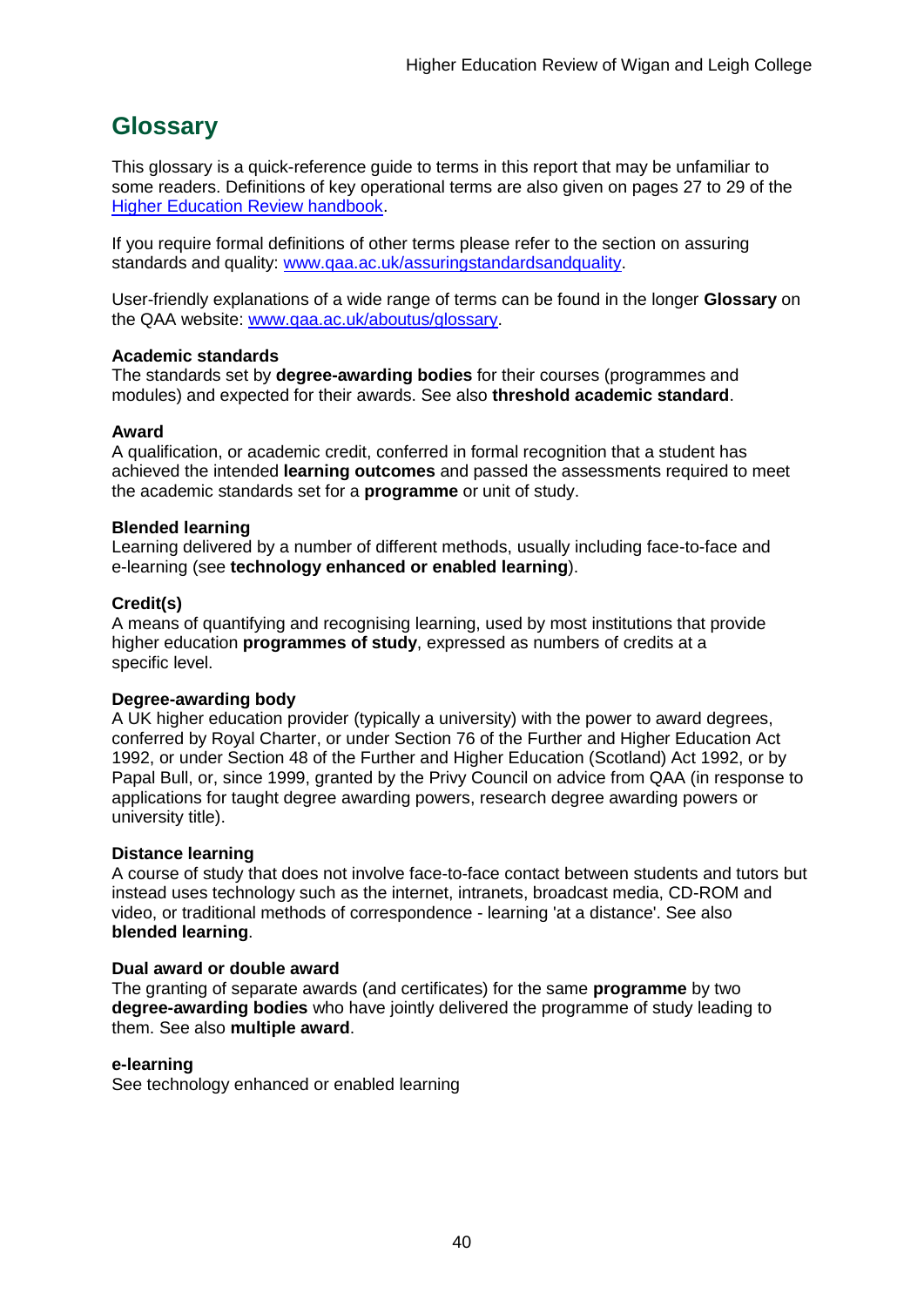### **Enhancement**

The process by which [higher education providers](http://www.qaa.ac.uk/AboutUs/glossary/Pages/glossary-h.aspx#h2.1) systematically improve the quality of provision and the ways in which students' learning is supported. It is used as a technical term in our review processes.

### **Expectations**

Statements in the **Quality Code** that set out what all UK [higher education providers](http://newlive.qaa.ac.uk/AboutUs/glossary/Pages/glossary-h.aspx#h2.1) expect of themselves and each other, and what the general public can therefore expect of them.

### **Flexible and distributed learning**

A [programme](http://newlive.qaa.ac.uk/AboutUs/glossary/Pages/glossary-p.aspx#p12) or [module](http://newlive.qaa.ac.uk/AboutUs/glossary/Pages/glossary-m-o.aspx#m6) that does not require the student to attend classes or events at particular times and locations. See also **distance learning**.

#### **Framework**

A published formal structure. See also **framework for higher education qualifications**.

#### **Framework for higher education qualifications**

A published formal structure that identifies a hierarchy of national qualification levels and describes the general achievement expected of holders of the main qualification types at each level, thus assisting higher education providers in maintaining academic standards. QAA publishes the following frameworks: *The framework for higher education qualifications in England, Wales and Northern Ireland* (FHEQ) and *The framework for qualifications of higher education institutions in Scotland* (FHEQIS).

### **Good practice**

A process or way of working that, in the view of a QAA review team, makes a particularly positive contribution to a higher education provider's management of academic standards and the quality of its educational provision. It is used as a technical term in QAA's audit and review processes.

### **Learning opportunities**

The provision made for students' learning, including planned study, teaching, assessment, academic and personal support, and resources (such as libraries and information systems, laboratories or studios).

#### **Learning outcomes**

What a learner is expected to know, understand and/or be able to demonstrate after completing a process of learning.

#### **Multiple awards**

An arrangement where three or more **degree-awarding bodies** together provide a single jointly delivered **programme** (or programmes) leading to a separate **award** (and separate certification) of each awarding body. The arrangement is the same as for **dual/double awards**, but with three or more awarding bodies being involved.

#### **Operational definition**

A formal definition of a term, establishing exactly what QAA means when using it in reviews and reports.

### **Programme (of study)**

An approved course of study that provides a coherent learning experience and normally leads to a qualification.